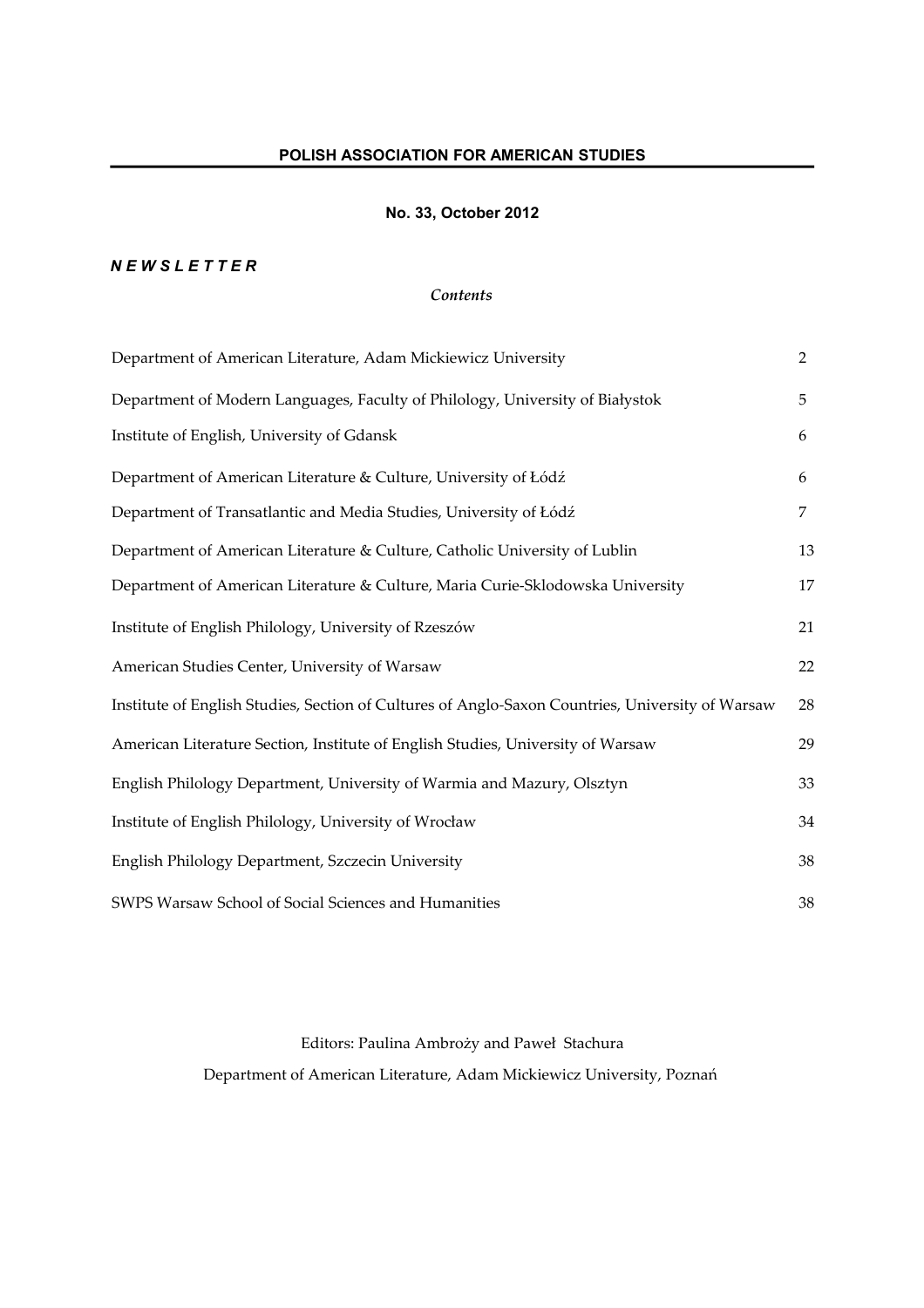# **Department of American Literature, Adam Mickiewicz University**

| Mailing address<br>of the department,<br>center, etc. | Department of American Literature and Center for Canadian Literature<br>Faculty of English,<br>Adam Mickiewicz University,<br>al. Niepodległości 4, 61-874 Poznań<br>tel. (61) 829 3506, 829 3530<br>fax (61) 852 3103                                                                                                                                                                                                                                                                                                                                                                                              |  |
|-------------------------------------------------------|---------------------------------------------------------------------------------------------------------------------------------------------------------------------------------------------------------------------------------------------------------------------------------------------------------------------------------------------------------------------------------------------------------------------------------------------------------------------------------------------------------------------------------------------------------------------------------------------------------------------|--|
| Events/Activities                                     | Dzień Kanady/Canada Day (April 20th 2012)<br>$\Box$<br>Canadian Literature Section at our Department has become an independent Center for<br>$\Box$<br>Canadian Literature, with Agnieszka Rzepa as its Head<br>We have successfully launched two new sections of the American Literature Reading<br>⊔<br>Club (scholarly circle at the Department) – BLASt (Book Lovers Among Students) and<br><b>Beyond Canons</b>                                                                                                                                                                                                |  |
|                                                       | <b>Q</b> Paulina Ambroży and Pawel Stachura participated in the meetings of The Romantic<br>Circle at the Faculty of Polish Philology UAM, Poznań, followed by a conference<br>"Five o'clock with the Polish, English and American Romantics" (11-12 <sup>th</sup> December<br>2011). The discussions were devoted to Polish, English and American Romantic<br>literature.                                                                                                                                                                                                                                          |  |
| <b>Guest Lectures</b>                                 | Lectures hosted by our Dept.:<br>Professor Robert Brinkmeyer, Professor of English and Professor of Southern Studies<br>□<br>at the University of South Carolina, gave a guest lecture on "Southern Literature at the<br>Crossroads" (May 21 2012) and a seminar on "The Global South: Southern Literature<br>and the Second World War" (May 22 2012)<br>$\Box$ Prof. Hartmut Lutz (University of Szczecin) gave a lecture "Writing back or writing<br>home? Native literatures in Canada today" (January 13 2012)                                                                                                  |  |
|                                                       | Lectures by members of our Dept.:<br>Dagmara Drewniak<br>Nicolaus Copernicus University, Toruń, 2011, Lecture title: "Na pamięć, podobnie jak<br>□<br>na historię, nie mamy wpływu. Kilka myśli na temat pamięci, historii i tożsamości w<br>pisarstwie emigrantów z Europy środkowej w Kanadzie"<br>- Nauczycielskie Kolegium Języków Obcych, Stary Tomyśl, 29. 03.2012, Lecture title:<br>"Polish-Canadian Literature - An Introduction"<br><b>Agnieszka Rzepa</b><br>"Magic Realism in Canadian Literature in English: Texts and Contexts" (Katedra<br>□<br>Anglistyki, Uniwersytet Szczeciński, March 20, 2012) |  |
| Conferences                                           | Paulina Ambroży<br>3rd Biannual Conference of the European Network for Modernist and Avant-Garde<br>Studies, Kent University, Canterbury, UK; paper: "The Interior Seen: Decoration and<br>Psychology in Henry James and Edouard Vuillard" (with Prof. David Cottington)<br>2011 PAAS Conference, Gdańsk; paper: "Wading through Black Jade in Marianne<br>⊔<br>Moore 痴 Sunken Cathedral: The Modernist Sea Poem as the Fold"<br>8 <sup>th</sup> Literature in English Symposium (LIES), Poznań, UAM<br>$\Box$                                                                                                      |  |
|                                                       | Dagmara Drewniak<br>Dzień Kanady, Adam Mickiewicz University, Poznań, 2012, Paper: "Na pamięć,<br>podobnie jak na historię, nie mamy wpływu. Kilka myśli na temat pamięci, historii i<br>tożsamości w pisarstwie emigrantów z Europy środkowej w Kanadzie"<br><b>Execution</b> Association for Canadian Studies Conference Cambridge England 104                                                                                                                                                                                                                                                                    |  |

- British Association for Canadian Studies Conference, Cambridge, England, 1.04- 4.04.2012; paper: "Cities, like people, are born with a soul' – the site of memory and an elegy to the lost city in the novels of two Jewish-Canadian writers"
- French Association for Canadian Studies, Nice, France, 12-16.06.2012; paper: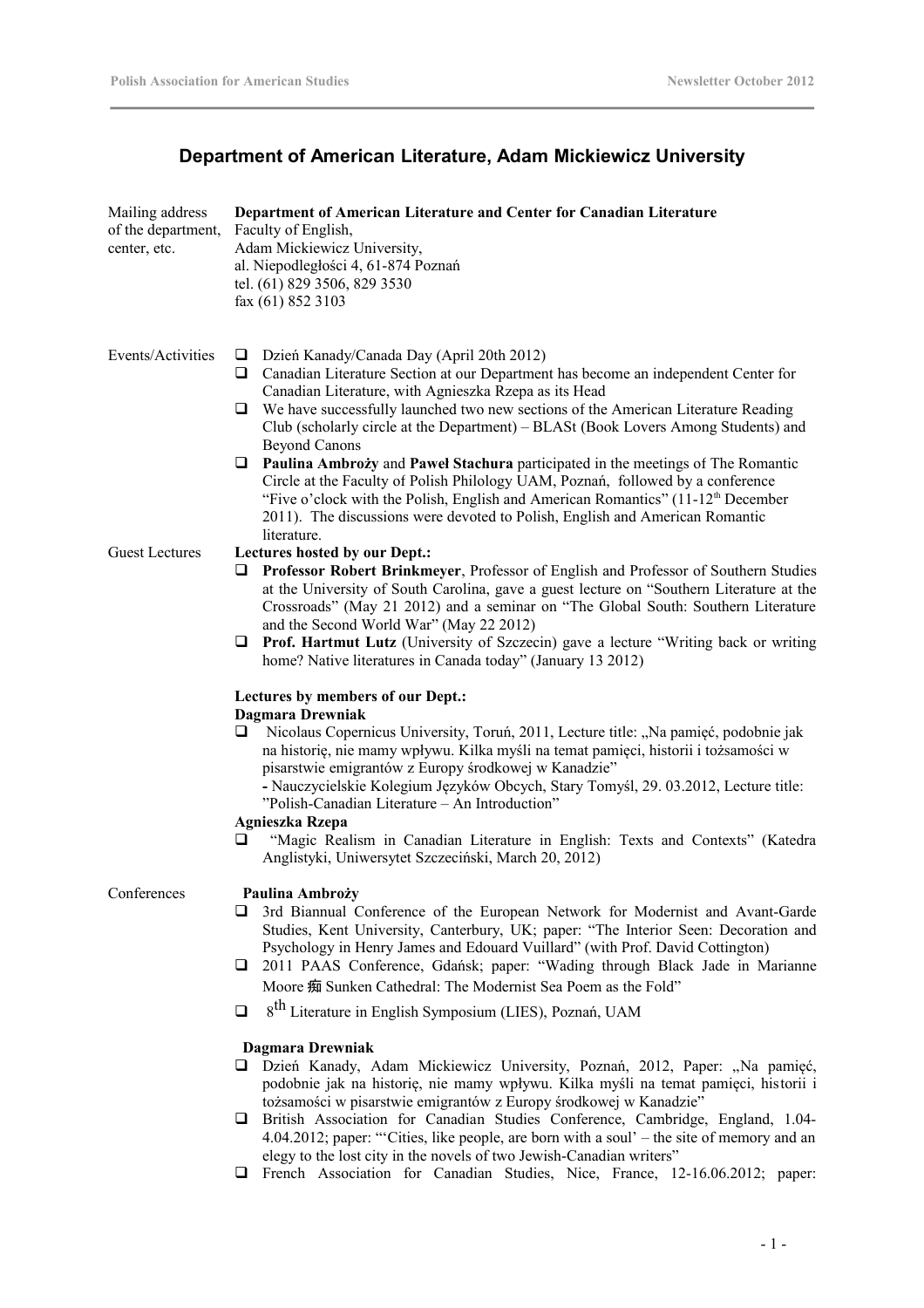"Changing Traditions in Non-Fictional Ethnic Writing in Canada – from Eva Hoffman to Bernice Eisenstein"

### **Katarzyna Kuczma**

- PAAS "American Experience/The Experience of America," Gdańsk, October 2011; paper: "The Roads of America – the Experience of John Steinbeck and Cormac McCarthy"
- LIES VIII (Literature in English Symposium), "Of what is past, or passing, or to come" Travelling in time and space in literature in English, Poznań, Poland, May 2012; paper: "Loss and Trauma in Joan Didion's *Blue Nights"*
- 1st Global Conference: Making Sense of: Play: Project, Mansfield College, Oxford, United Kingdom, July 2012; paper: "Textual Playground – The Concept of Play in Literary Theory"

### **Joseph Kuhn**

 PAAS,"American Experience/The Experience of America," Gdansk, 2011. Paper delivered: "Henry James and the Secret"

### **Agnieszka Rzepa**:

- British Association for Canadian Studies, 37th Annual Conference "Sustaining Canada: Past, Present and Future Environments" (28-30 March 2012, Murray Edwards College, Cambridge, UK); paper: Discomfiting environments/urban magic: Canadian magic realism and Larissa Lai's *When Fox Is a Thousand* (1995)
- AFEC Conference "Changing Traditions in Canada (13-16 June, 2012, Universite Nice Sophia Antipolis, Nice, France); paper: "A mode for all times: trajectories of change in Canadian magic realist novel"

### **Paweł Stachura**

 Department of Romantic Literature, Faculty of Polish Philology UAM, Poznań, "Five o'clock u romantyków polskich, angielskich i amerykańskich," December 2011, paper: "Norwid i Dickinson"

PAAS,"American Experience/The Experience of America," Gdańsk, 2011; paper:

"The American Sybils: Prophecy as a Mode of Fiction Writing." (A paper on Katherine Anne Porter, Mary McCarthy, and Joan Didion).

 $\Box$  8<sup>th</sup> Literature in English Symposium (LIES), Poznań, UAM

### Publications **Paulina Ambroży**

- 2011. ,,Eurydyka powinna wystarczyć": o feministycznych rewizjach mitów w poezji H. D."[Eurydice should be enough: On the Feminist Revisions of myths in the poetry of H.D.] in: Aleksandrowicz-Pędich, L.; Kamionowski, J. (eds.). *O amerykańskiej poezji kobiecej*. Białystok: Trans Humana Wydawnictwo Uniwersyteckie. 13-54.
- 2012. "On the Unconcealedness of the Sketch in 'The Prophetic Pictures"; in: Janusz Semrau (ed.) *New Essays on the Short Stories of Nathaniel Hawthorne,* Frankurt am Main: Peter Lang. 37-55.

### **Dagmara Drewniak**

- 2011. Review of: Mirosława Buchholtz, Eugenia Sojka (eds.), Państwo Naród Tożsamość w dyskursach kulturowych Kanady. In: TransCanadiana. Polish Journal of Canadian Studies / Revue Polonais d'Etudes Canadienne 4: 268-274.
- 2011. "Suspended between their ethnicity and Canadian home Anne Michaels's protagonists at the crossroads of transnational identity", in: Ewelina Bujnowska, Marcin Gabryś and Tomasz Sikora (eds.) Towards Critical Multiculturalism: Dialogues Between/Among Canadian Diaspora. Katowice: PARA, 154-164.
- 2011. "Fenomen pięknego życia albo literatura piękna (p)o Zagładzie" w: Małgorzata Jankowska i Sergiusz Niziński (red.) *Fenomen pięknego życia.* Poznań: Wydawnictwo Naukowe Uniwersytetu im. Adama Mickiewicza, 233-243.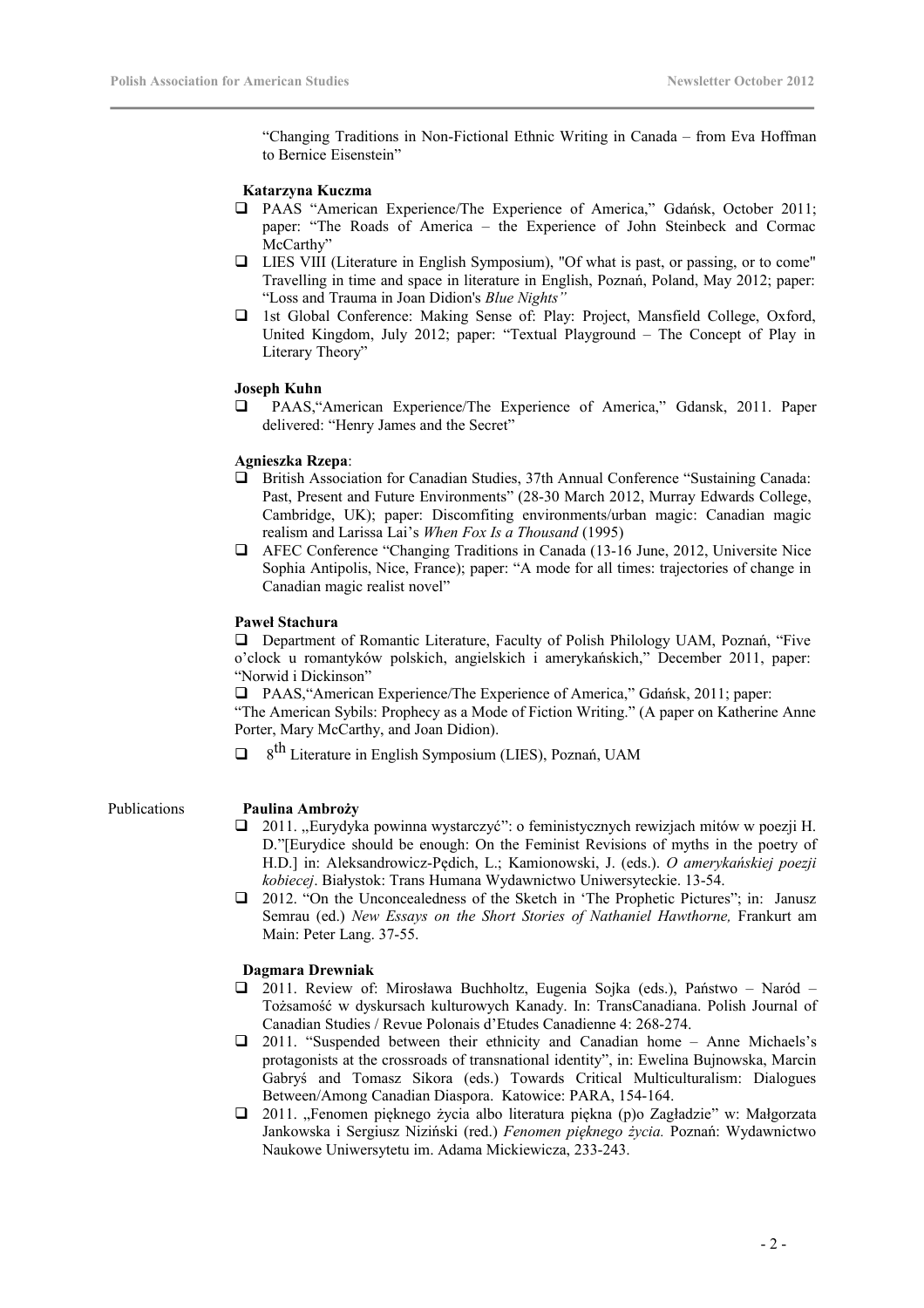### **Katarzyna Kuczma**

- 2012. *Remembering Oneself, Charting the Other Memory as Intertextuality and Self-Reflexivity in the Works of Paul Auster*. Trier: Wissenschaftlicher Verlag Trier. Pp. 312.
- 2012. "Hawthorne's Natural Order of Self- Reflexivity." In: J.Semrau (ed.) *New Essays on the Short Stories of Nathaniel Hawthorne*. Frankfurt am Main: Peter Lang. 2012. 127-155.

### **Joseph Kuhn**

 2012. "The Robin Molineux of Lionel Trilling" in Janusz Semrau ed.*New Essays on the Short Stories of Nathaniel Hawthorne.* Frankfurt am Main: Peter Lang.

### **Agnieszka Rzepa:**

- 2011 [published in 2012]. "'Impossible to break into nice free stroll': Canadian Recitations of Paris in Gail Scott's *My Paris*." In: *Romanica Silesiana* 6. 148-159.
- 2012. (Eds. Agnieszka Rzepa & Liliana Sikorska) *Eyes Deep with Unfathomable Histories: The Poetics and Politics of Magic Realism Today and in the Past*. Peter Lang: Frankfurt am Main.
- 2012. "Magic Realist and Utopian Discourses in Margaret Sweatman's *When Alice Lay Down with Peter*: Negotiating Paradigms of Belonging. In: *Eyes Deep with Unfathomable Histories: The Poetics and Politics of Magic Realism Today and in the Past*. Eds. Agnieszka Rzepa & Liliana Sikorska. Peter Lang: Frankfurt am Main. 85-96.

### **Janusz Semrau**

- 2012. *Transcribing the Territory; or, Rethinking Resistance. A Study in Classic American Fiction*. Frankfurt am Main: Peter Lang.
- 2012. (ed.). Andrzej Kopcewicz, *From* Moby-Dick *to* Finnegans Wake*. Essays in Close Reading*. Frankfurt am Main: Peter Lang.
- 2012. (ed.). *New Essays on the Short Stories of Nathaniel Hawthorne.* Frankfurt am Main: Peter Lang.
- 2012. "What if 'Wakefield' Were (about) a Woman?", in: *New Essays on the Short Stories of Nathaniel Hawthorne*, J. Semrau (ed.), Frankfurt am Main: Peter Lang.
- 2012. "Between Habits of the Heart and Copulation of Clichés: Some Popular American Mores, Stories, and Shibboleths", *Studia Anglica Posnaniensia* 47/2-3.
- 2012. "Vertiginous Pull of Negative Rhetoric: The American 'NO! in Thunder'", *Studia Anglica Posnaniensia* 47/1.

### **Paweł Stachura**

- "The End of History in Whitman's War Poems." in: Tomasz Basiuk, Sylwia Kuźma-Markowska, and Krystyna Mazur (eds.). T*he American Uses of History: Essays on Public Memory*. Frankfurt am Main: Peter Lang, 2011.
- "Automaty i tygrysy. Dzikość i skamieniałość figur retorycznych według de Mana." in: Jerzy Borowczyk, Wojciech Hamerski, and Piotr Śniedziewski (eds.). *Siła komentarza: Romantyzmy literaturoznawców*. Poznań: Wydawnictwo PTPN, 2011.
- "The B-Effect, or: How to do literary criticism with a nuclear power-plant." *Studia Anglica Posnaniensia* 46/6 (2011). "
- Drawing under the radar: "'Earth's Holocaust' and truth in painting." in: Janusz Semrau (ed.). *New Essays on the Short Stories of Nathaniel Hawthorne*. Frankfurt am Main: Peter Lang, 2011.

- New courses  $\Box$  **Dagmara Drewniak:** B.A. Seminar in Canadian Literature
	- **Katarzyna Kuczma:** B.A. Seminar: Memory in Contemporary American Literature (1960-present)
	- **Joseph Kuhn:** Doctoral studies seminar, Year 2: "The Marginal Henry James"; Monographic lecture series MA Year 2: "The South and the Literature of Modernism"

### Calls for papers Polish Association for Canadian Studies Conference "The Peaceable Kingdom? Cultural and language communities in Canada and the rule of law"; 5-7 April 2013, Poznań, Poland. Detailed call for papers at <http://www.ptbk.org.pl/Aktualnosci,5.html>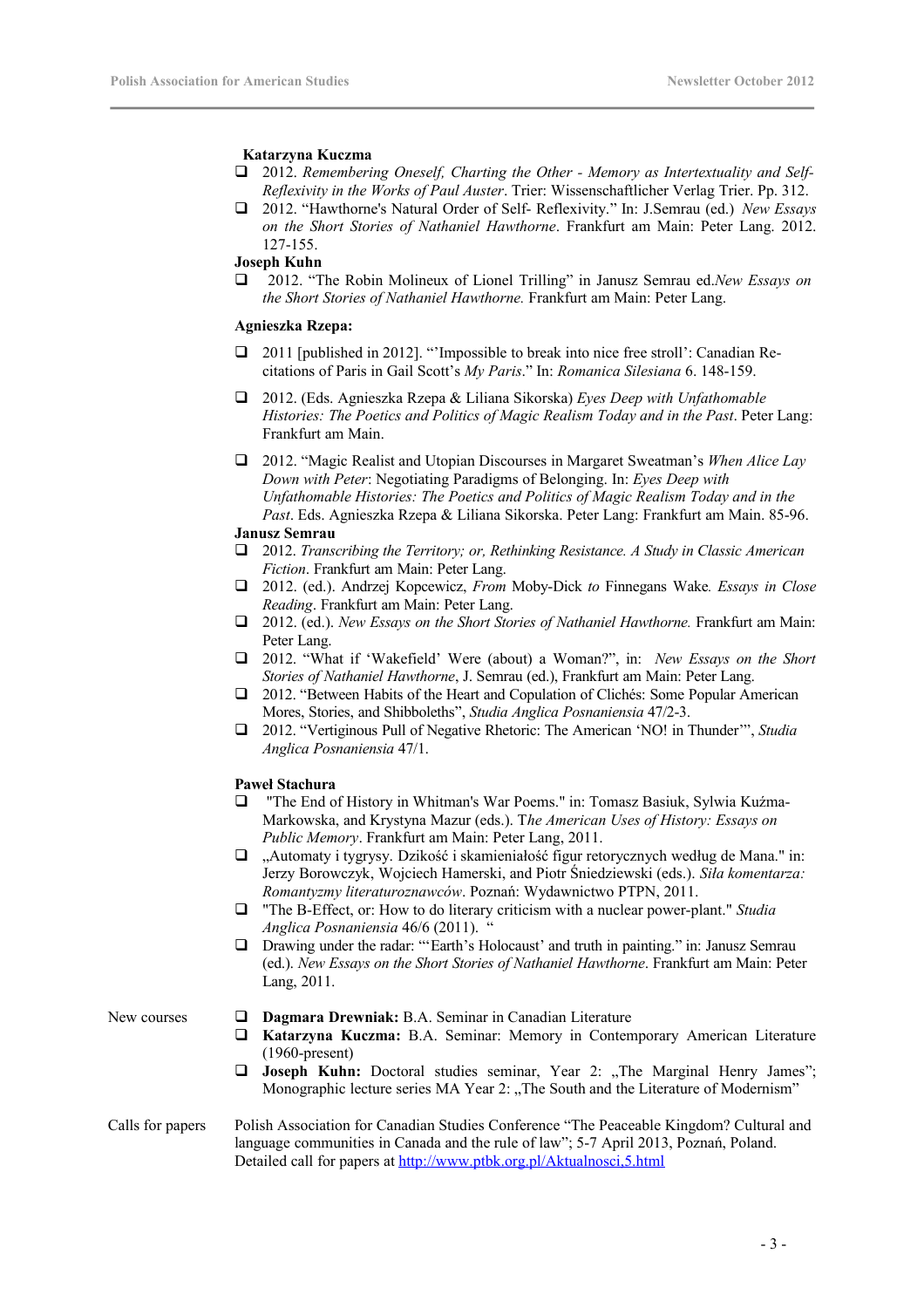# **Department of Modern Languages, Faculty of Philology, University of Białystok**

|              | Mailing address Department of Modern Languages, Faculty of Philology, University of Białystok |
|--------------|-----------------------------------------------------------------------------------------------|
| of the       | Ul. Liniarskiego 3, 15-420 Białystok                                                          |
| department.  | Tel./fax: (85)7457516                                                                         |
| center, etc. | sekretar@uwb.edu.pl                                                                           |
|              |                                                                                               |

Events/ Activities **Conferences**  Conference: "Visuality and Vision in American Literature," Białystok, 7-9 September 201

### **Zdzisław Głębocki:**

- "Future Language Learning Now: Innovative Applications and Methods for Language Training,"Warszawa, 17 November 2011, Wyższa Szkoła Informatyki, Zarządzania i Administracji w Warszawie, Paper: WebQuests Revisted*.*
- "Visuality and Vision in American Literature," Białystok, 7-9 September 2012, Katedra Neofilologii, Uniwersytet w Białymstoku. Paper: "The Harlem Renaissance Visual Arts Project."

### **Jerzy Kamionowsk**i:

- "American Diversity: Identities, Narratives, Politics," Gdańsk, 19-21 October 2011, Polish Association for American Studies Conference. Paper: "Poetry from a Shoebox: Cooking, Food, and Black American Experience in Nikki Giovanni's Poetry."
- "Visuality and Vision in American Literature," Białystok, 7-9 September 2012, Katedra Neofilologii, Uniwersytet w Białymstoku. Paper: "'Try to SEE your OWN face': Black Visibility Through Poetry and Photography in Amiri Baraka and Fundi's *In Our Terribleness.*"

### **Kirk Palmer**:

 "Visuality and Vision in American Literature," Białystok, 7-9 September 2012, Katedra Neofilologii, Uniwersytet w Białymstoku. Paper: "Black and White: Melodrama and Racial Image Making."

### **Jacek Partyka:**

- $\Box$ , Żydzi Wschodniej Polski. Kultura- Tradycja Piśmiennictwo," Białystok, 19 June 2012, Uniwersytet w Białymstoku. Paper: "Charlesa Reznikoffa (prze)pisanie Holocaustu."
- "Grievings," Ustroń, 20-23 September 2012, Uniwersytet Śląski. Paper: "The Elective Patrimony, the Patrimony Searched for. Holocaust Fiction as a Means of Self-Discovery in Cynthia Ozick's *The Messiah of Stockholm* and W.G. Sebald's *Austerlitz*."
- Visuality and Vision in American Literature, Białystok, 7-9 September 2012, Katedra Neofilologii, Uniwersytet w Białymstoku. Paper: Communicating Across the Gap: Art Spiegelman's Visualization of the Holocaust."

### Publications **Zdzisław Głębocki:**

- "Polonia and Other Fables: Allan Sekula in Search of Identity/Polishness," in: *Inspirations: English, French and Polish Cultures,* Ed. D. Guzowska and M. Kamecka, Wydawnictwo Uniwersytetu w Białymstoku: Białystok 2011. 395-405.
- "WebQuests Revisted," in: *Learning a Language in Virtual Worlds. A Review of Innovation and ICT in Language Teaching Methodology*, Ed. S. Czepielewski et al., Warsaw Academy of Computer Science, Management and Administration: Warszawa 2012, 100-106.

### **Jerzy Kamionowski:**

- "'Obywatelka świata' Rita Dove Nowa Czarna Estetyka i stare czarne sąsiedztwo," *Drzwi szerzej otworzyć*, Ed. L. Aleksandrowicz-Pędich and J. Kamionowski, Wydawnictwo Uniwersytetu w Białymstoku: Białystok 2011, 157-195.
- *"*Africa Lost and Africa Regained: Searching for the Source of African American Identity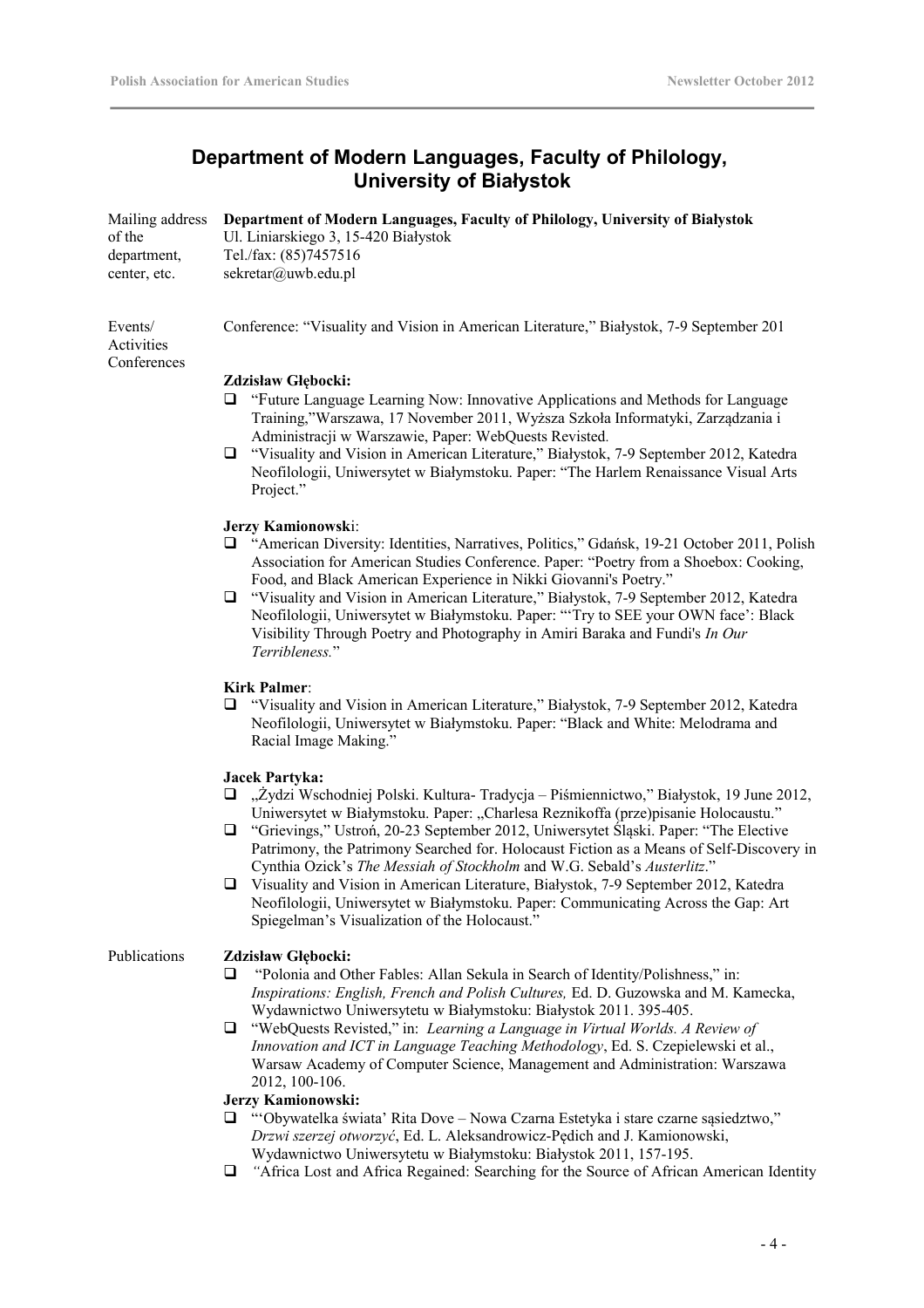in Poetry by Sonia Sanchez and Nikki Giovanni," *In Other Words: Postcolonial Discourse, Race and Ethnicity*. Peter Lang: Frankfurt am Mein 2012, Ed. E. B. Łuczak, J. Ziarkowska and J. Wierzchowska, 59-68.

### **Jacek Partyka**

- "Zachwyt i rozpacz Louise Bogan", *Drzwi szerzej otworzyć*, Ed. L. Aleksandrowicz-Pędich and J. Kamionowski, Wydawnictwo Uniwersytetu w Białymstoku: Białystok 2011, 55-75.
- "The Critical Reception of Jerzy Kosinski's 'The Painted Bird' in Poland and in the United States", *Inspirations: English, French and Polish Cultures*, ED. D. Guzowska i M. Kamecka, Wydawnictwo Uniwersytetu w Białymstoku: Białystok 2011, 323-334.

Guest Lectures **Jacek Partyka** and **Jerzy Kamionowski** gave a series of lectures on American Modernist and African American poetry, respecively, at the English Faculty, Universitad de Castilla La Mancha, Ciudad Real, between 24 April and 30 April 2012.

# **Amerykanistyka, Instytut Anglistyki, Wydział Filologiczny, Uniwersytet Gdański**

| Mailing address of the Amerykanistyka, Instytut Anglistyki, Wydział Filologiczny, Uniwersytet<br>Gdański; Wita Stwosza 55, 80-952 Gdańsk                                               |
|----------------------------------------------------------------------------------------------------------------------------------------------------------------------------------------|
| $\Box$ October 19-21, 2011 – PAAS Annual Conference, over 70 participants<br>Keynote address: Hayden White (Stanford University): "The Invention of America –<br>for Edmundo O'Gorman" |
|                                                                                                                                                                                        |

 During the conference, Professor **Hayden White** received the title of Doctor Honoris Causa from the University of Gdańsk.

# **Department of American Literature & Culture, University of Łódź**

| Mailing address of<br>the department,<br>center, etc. | American Literature & Culture Department, University of Lodz,<br>Al. Kosciuszki 65, 90-514 Lodz, fax: 48 42 366337                                                                                                                                                                                                                                                                                                                                                                                                                                                                                                                                                                                                                                                                                                               |
|-------------------------------------------------------|----------------------------------------------------------------------------------------------------------------------------------------------------------------------------------------------------------------------------------------------------------------------------------------------------------------------------------------------------------------------------------------------------------------------------------------------------------------------------------------------------------------------------------------------------------------------------------------------------------------------------------------------------------------------------------------------------------------------------------------------------------------------------------------------------------------------------------|
| Events/Activities                                     | Kacper Bartczak is a member of a research team investigating uses of<br>u<br>Pragmatist Aesthetics in Action sponsored by Narodowy Program Rozwoju<br>Humanistyki. The team is led by prof. Richard Shusterman, Florida Atlantic<br>University.                                                                                                                                                                                                                                                                                                                                                                                                                                                                                                                                                                                  |
|                                                       | Malgorzata Myk and Dr. Birte Christ from the English Department of the<br>u<br>Justus-Liebig Universität, Giessen, Germany, co-taught a graduate course in the<br>Fall of the academic year 2011/12, both in Poland and Germany. The seminar,<br>titled "Aesthetic Treatments and 'the Rhetoric of Seeing' of 9/11," was devoted to<br>the most notable representations of 9/11 World Trade Center terrorist attacks in<br>American literature, film, photography, art, and memorial architecture. Dr. Christ<br>and a group of German students visited our department in the week of November<br>27 – December 4, whereas Polish students traveled to Giessen in mid-January<br>2012 for a week's long intensive seminar. The exchange was organized thanks to<br>the official academic co-operation between both universities. |
|                                                       | <b>Dorota Wiśniewska</b> co-oranized a conference All That Gothic on 17-19<br>⊔<br>November, 2011                                                                                                                                                                                                                                                                                                                                                                                                                                                                                                                                                                                                                                                                                                                                |
|                                                       | Krzysztof Majer and Justyna Fruzińska organized with the United Students<br>⊔<br>Society a conference "The Body in North American Literature and Culture" on 12<br>May, 2012                                                                                                                                                                                                                                                                                                                                                                                                                                                                                                                                                                                                                                                     |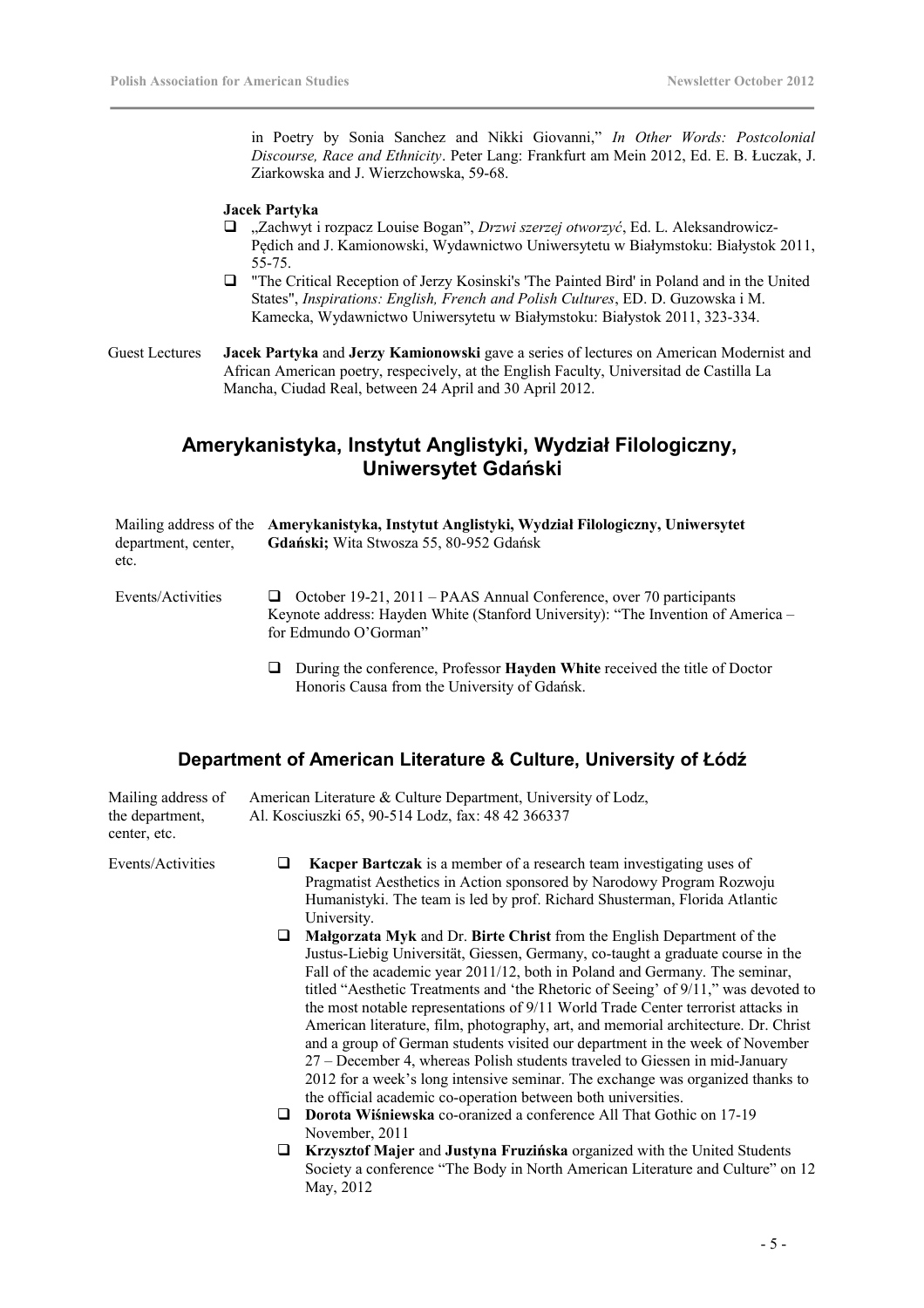|                 | <b>Krzysztof Majer</b> translated Allen Ginsberg and Jack Kerouac: The Letters,<br>u.<br>Wydawnictwo Czarne, to be published in November 2012                                                                                                                                                            |
|-----------------|----------------------------------------------------------------------------------------------------------------------------------------------------------------------------------------------------------------------------------------------------------------------------------------------------------|
| Guest lecturers | <b>Grzegorz Kosc</b>                                                                                                                                                                                                                                                                                     |
|                 | 15 March 2012, "Robert Frost's Poetic Form and the Vicissitudes of the<br>Executive Body," Colloquium Series, American Studies Center, University of                                                                                                                                                     |
|                 | Warsaw<br>3–7 December 2011, "Robert Frost's Physiognomy at the End of the Liberal<br>$\Box$<br>Consensus." "From the Utopian Politics in Shelley Memorial to the Authoritative<br>Body in Keats's Hyperions" lectures: short visit to Universita Ca'Foscari in<br>Venice, Erasmus mobility.             |
| Conferences     | Nina Czarnecka-Pałka                                                                                                                                                                                                                                                                                     |
|                 | "Xena: Warrior Princess - A broken promise of positive female heroism." The<br>❏<br>Young Researchers Conference on British and American TV Series, 25 February<br>2012, University of Lodz                                                                                                              |
|                 | □ "Female Body as Edible Commodity and Inedible Pollutant in Alfred<br>Hitchcock's Frenzy" The Body in North American Literature and Culture<br>conference, 12 May 2012, University of Lodz                                                                                                              |
|                 | Justyna Fruzińska                                                                                                                                                                                                                                                                                        |
|                 | "Individualizing the classics, or Disney's popular version of The Little Mermaid"<br>u<br>Języki (pop)kultury, 5-6.09.12, Lodz                                                                                                                                                                           |
|                 | "Święty grzesznik – wokół Sedna sprawy Grahama Greene'a" Obraz świętości –<br>⊔.<br>świętość w obrazie, 9-10.05.12, Szamotuly                                                                                                                                                                            |
|                 | "Individualism in Walt Disney's post-1989 animated films" HCA Spring<br>u                                                                                                                                                                                                                                |
|                 | Academy, 25-30.03.12, Heidelberg, Germany<br>"Within the four walls of my pain' – the experience of illness in the poetry of<br>u<br>Aleksander Wat and Eugeniusz Tkaczyszyn-Dycki" Paranoia and Pain, 2-4.04.12,<br>Liverpool                                                                           |
|                 | $\Box$ , "The Body Politics in Walt Disney Post-1989 Films" The Body in North<br>American Literature and Culture, 12.05.12, Lodz                                                                                                                                                                         |
|                 | "'Sita śpiewa bluesa', czyli sacrum w kinie animowanym" Sacrum w kinie -<br>❏<br>dekadę później, 7-9.12.11, Gdansk                                                                                                                                                                                       |
|                 | <b>Grzegorz Kosc</b>                                                                                                                                                                                                                                                                                     |
|                 | "Absolutist Colossi and Miniature Republican Portraits in Robert Frost's Poetry."<br>⊔<br>Visuality and Vision in American Literature Conference in Honor of Professor<br>Sanford E. Marovitz, 7-9 September, 2012, Białystok, Poland                                                                    |
|                 | "Monstrous Modern Liberalism: Robert Frost's Fear of Randolph Bourne," 21st<br>⊔<br>Annual Conference of American Literature Association, 24-27 May 2012, San<br>Francisco                                                                                                                               |
|                 | "Kral Majales in 'States Too Heavy to be Comfortable': Allen Ginsberg's Failed<br>u<br>Exorcisms in Poland and the Soviet Union," Conference: "The 1960s: Legacies,"<br>11-12 May 2012, American Studies Center, University of Warsaw                                                                    |
|                 | "Robert Frost's Poetic Form and the Vicissitudes of the Executive Body," EAAS<br>❏<br>Conference "The Health of the Nation," Workshop 18: "From the Body Politic to                                                                                                                                      |
|                 | the Body Poetic," 30 March-2 April 2012, Yzmir, Turkey<br>"Robert Lowell's 'Raspberry Sherbet Heart': Jung's Magnum Opus Gone Awry,"<br>u<br>PAMLA 2011, 109th Annual Conference of the Pacific Ancient and Modern<br>Language Association, 5–6 November 2011, Scripps College, Claremont,<br>California |
|                 | $\Box$ "Forms of Endurance 'Between Too Much and Me': Robert Frost's Frontispieces<br>in His Early Volumes," PAAS Annual Conference, 19-21 October 2011,<br>University of Gdansk                                                                                                                         |
|                 | Małgorzata Myk                                                                                                                                                                                                                                                                                           |
|                 | "For the heavy life and soaking fears are remedies gliding with ferocious<br>⊔<br>gestures': A Few Thoughts on the Body in Experimental Women's Writing."<br>Keynote lecture at The Body in North American Literature and Culture: Student                                                               |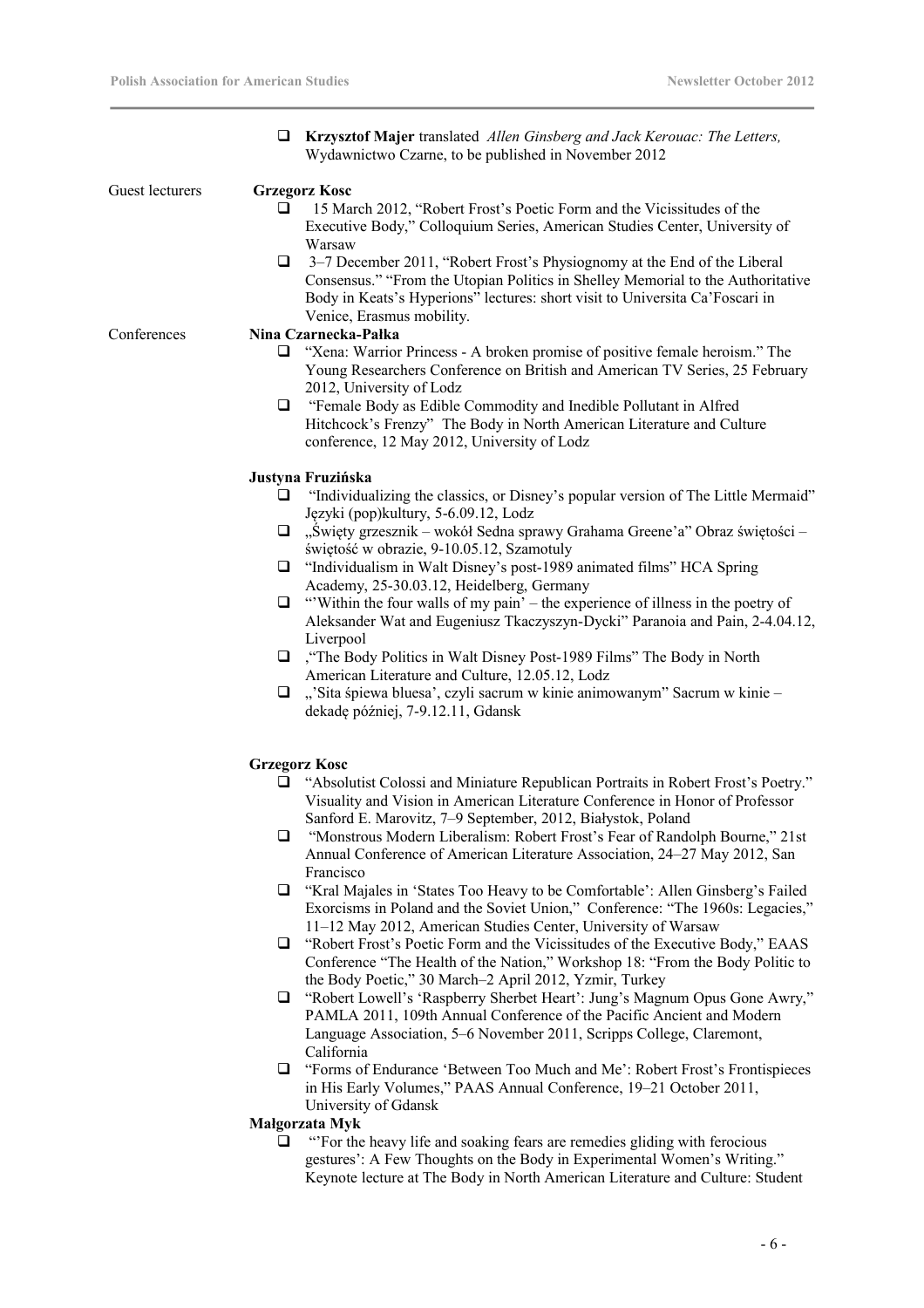Conference organized by the United Students Society, Dept. of American Literature and Culture, University of Lodz, May 12, 2012

### **Alicja Piechucka**

 "Andy Warhol and the Dawn of Modern-Day Celebrity Culture.": The 1960s: Legacies, May 2012, American Studies Center University of Warsaw

### **Richard Profozich**

- "Planning Business Messages from an American Perspective." Teaching Technical and Business English-Theory and Practice, 21 September, 2012, Polytechnic University of Lodz.
- "Writing Effective Business Messages." IATEFL workshop, June 16, 2012. Lodz, Poland.
- "Using Cultural Studies in the English-Language Classroom." IATEFL workshop, June 18, 2011. Lodz, Poland.

### **Maja Sobotka**

 "Cuban-American perspective in Que Pasa USA?" The Young Researchers Conference on British and American TV Series, 25 February 2012, Lodz

### **Dorota Wiśniewska**

 "The American Psycho(sis) Goes Suburbia". X International Conference on Women's Studies: Negotiating Gendered Spaces. 16-18 May, 2012, Universidad Complutense. Madrid.

### Publications **Kacper Bartczak**

- "Pragmatism and Poetry: The Neo-Pragmatist Difference in the Discussion of Contemporary American Poetry." *Pragmatism Today -- the Journal of Central-European Pragmatist Forum*, vol. 2, no. 2, winter 2011
- □ "Podmiot i polszczyzna w ekstremalnych i pośrednich stanach siulpetu." *Interpretować dalej: najważniejsze polskie książki poetyckie 1945-1989*, red. Anna Kałuża i Alina Świeściak, Kraków: Universitas, 2011
- Neo-Pragmatist Models of Self-Development and the Poetic Subjectivity in John Ashbery's Poetry." *Shusterman's Pragmatism: Between Literature and Somaeshtetics*, ed. Dorota Koczanowicz and Wojciech Małecki, New York: Rodopi, 2012

### **Nina Czarnecka-Pałka**

- "Horror Films as Modern Rituals of Defilement." *Against and Beyond: Subversion and Transgression in Mass Media, Popular Culture and Performance*, eds. Magdalena Cieślak, Agnieszka Rasmus. Newcastle upon Tyne: Cambridge Scholars Publishing, 2012, pp.116-125.
- **Justyna Fruzińska,** "How Other is the Other? Appropriation of the Cultural Other in Disney's Animated Films" *In Other Words: Dialogizing Postcoloniality, Race, and Ethnicity*, Ed. E.B. Łuczak, J. Wierzchowska, J. Ziarkowska, Warsaw 2012, pp. 179-190.

### **Grzegorz Kosc**

- "Robert Frost's Chafed Boulders and the Undoing of the Maya," *Robert Frost Review* 20 (2011) pp. 47–97.
- "Robert Frost's Physiognomy at the End of the Liberal Consensus." *Projecting Words, Writing Images: Intersections of the Literary and the Visual in American Cultural Practices*, eds. John Leo and Marek Paryż. Newcastle: Cambridge Scholars Press, 2011. pp. 121–51.
- "Robert Lowell's 'Raspberry Sherbet Heart': Jung's *Magnum Opus* Gone Awry," *The Dream*. vol. 3 Readings in English and American Literature and Culture, eds. Ilona Dobosiewicz and Jacek Gutorow. Opole: Uniwersytet Opolski, 2011. 161– 71
- "Calley, Lt. William L." "Lowell, Robert," "McCarthy, Eugene," "My Lai," for *The Encyclopedia of the Sixties: A Decade of Culture and Counterculture*. Eds. James S. Baugess and Abbe A. DeBolt. Santa Barbara, Calif.: ABC-CLIO, 2011. 99–100, 379–80, 407–8, 447–48.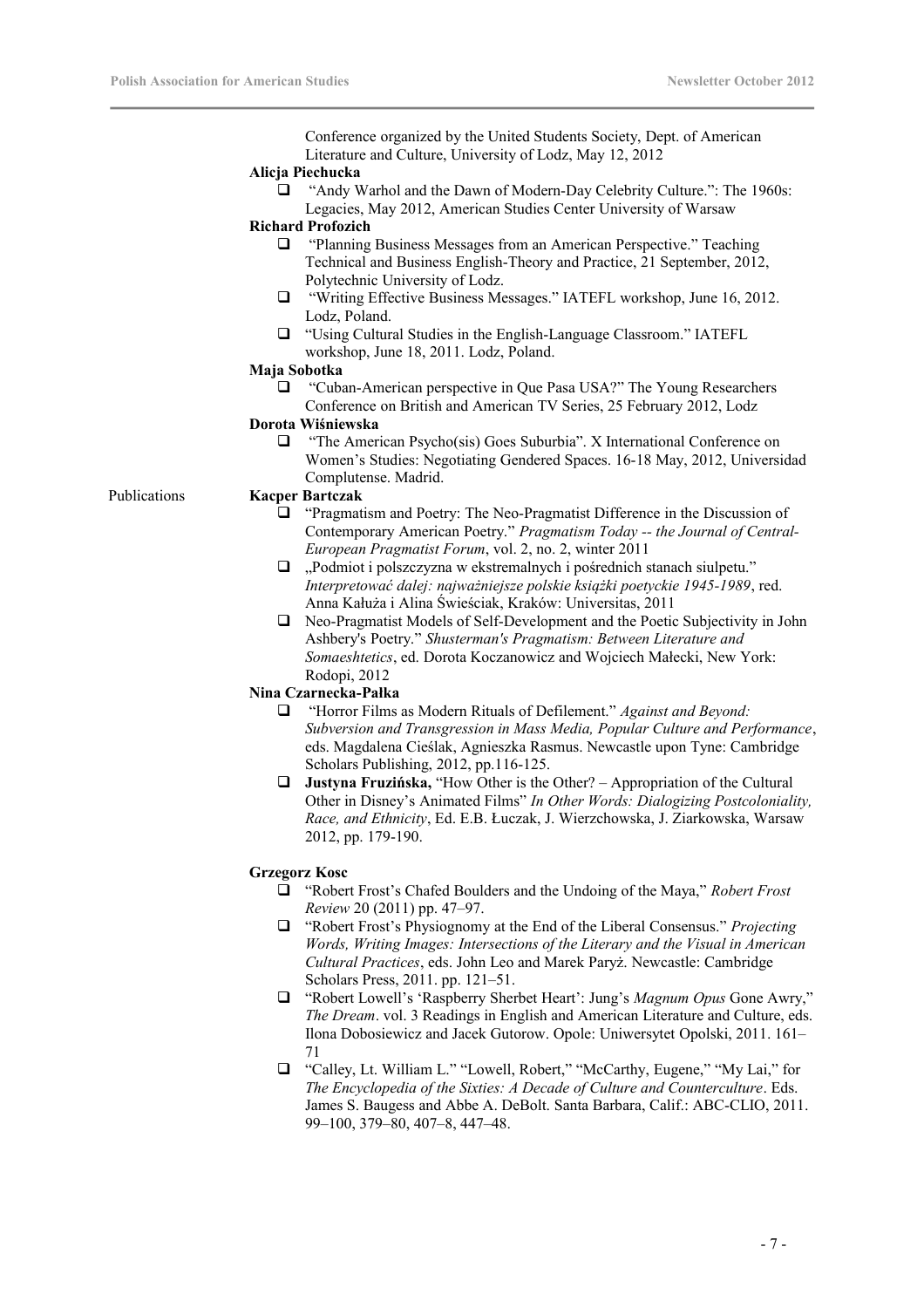### **Małgorzata Myk**

- $\Box$  "Touching the Other(,) Woman: Transgressive Transactionality in Ingmar Bergman's Persona." *Against and Beyond: Subversion and Transgression in Mass Media, Popular Culture and Performance*. Eds. Magdalena Cieślak and Agnieszka Rasmus. Cambridge Scholars Publishing, 2012. 54-65.
- "BREAK EVERY RULE. Tekst Otwarty-Hybrydyczność-(Współ)Twórczyni: Rzecz o Łamaniu Wszelkich Zasad przez Kilka Współczesnych Pisarek Amerykańskich." *Tekst.Tworzywo.Twórca*. Red. Justyna Niedbała, Jowita Podwysocka-Modrzejewska, Beata Prokopoczyk, Joanna Rozwandowicz. Łódź: Koło Naukowe Edytorów, 2011. 159-168.
- "'The Body Venture': Nicole Brossard's Surfaces of Sense." *The Language of Sense, Common-Sense, Nonsense*. Eds. Ewa Borkowska, Tomasz Burzyński, Maciej Nowak. Bielsko-Biała: Wydawnictwo Wyższej Szkoły Ekonomiczno-Humanistycznej, 2012. 97-106.
- "Becoming-Woman Across Utopian Spaces: Transfiguring Encounters with Joanna Russ's The Female Man." *Utah Foreign Language Review* XIX: 2011 (Special Anniversary Edition: Telling and Retelling: The Mosaics of Traveling Narratives and Narrators), University of Utah. 85-103.
- "Undoing Edna: Gender Performativity in Kate Chopin's The Awakening." *Participations and Assessments*. Vol. 2/2011. Ed. Krzysztof Andrzejczak. Publication of the English Department of SAN (former SWPiZ Academy of Management in Łódź). 39-48.

### **Alicja Piechucka**

- "The Past is a Woman: Hart Crane's, Arthur Rimbaud's and Marcel Proust's Journeys Down Memory Lane," *Polish Journal for American Studies* 6, 2012
- "Wściekłość nieba" (review of the Polish edition: Huragan by Laurent Gaudé). *Nowe Książki*, 9, 2012. Instytut Książki, Kraków.
- "Po drugiej stronie rzeki" (review of the Polish edition: Hotel de Dream by Edmund White). *Nowe Książki*, 8, 2012. Instytut Książki, Kraków.
- $\Box$  . Gawedy amerykańskie." (review of the Polish edition: Hawany w Camelocie by William Styron). *Nowe Książki* , 5, 2012. Instytut Książki, Kraków.
- $\Box$  Trzeci totalitaryzm". (review of the Polish edition: Śledztwo by Philippe Claudel). *Nowe Książki* , 4, 2012. Instytut Książki, Kraków.
- $\Box$ , Zabić kata". ( review of the Polish edition: HHhH: zamach na kata Pragi by Laurent Binet) *Nowe Książki*,1, 2012. Instytut Książki, Kraków.
- "Dream Cancels Delirium, Delirium Cancels Dream: Extremes of Experience in Hart Crane's 'Ave Maria' and Arthur Rimbaud's 'Dèlires'." *The Dream: Readings in English and American Literature and Culture 3*. Eds. Ilona Dobosiewicz and Jacek Gutorow. Opole: Wydawnictwo Uniwersytetu Opolskiego, 2011.
- $\Box$  " 'History Is Now': Historical Experience and Historical Vacuum in T. S. Eliot and the French Symbolists." *The American Uses of History*. Eds. Tomasz Basiuk, Sylwia Kuźma-Markowska, Krystyna Mazur. Frankfurt am Main: Peter Lang, 2011.
- 'The Last Time I Saw Paris': Representations of the French Capital in Ernest Hemingway's The Sun Also Rises and The Snows of Kilimanjaro and Francis Scott Fitzgerald's Babylon Revisited. " *Participations and Assessments* (2). Lodz: SWSPiZ, 2011.
- "Suspended between 'Ville' and 'Unreal City': The Symbolist Roots of T. S. Eliot's Urban Vision." *Zagadnienia Rodzajów Literackich*, vol. LIV, Łódź: Łódzkie Towarzystwo Naukowe, 2011.
- $\Box$ , Myśląc, cierpiąc, pisząc" (review of the Polish edition: Wątpewności by Jacques Burko). *Nowe Książki*, 12, 2011. Instytut Książki, Kraków.
- $\Box$ , "I że cię opuszczę po śmierci." (review of the Polish edition: Opowieść wdowy by Joyce Carol Oates). *Nowe Książki*, 11, 2011. Instytut Książki, Kraków.
- $\Box$ , Nagasaki moja samotność." (review of the Polish edition: Nagasaki by Ēric Faye). *Nowe Książki*, 10, 2011. Instytut Książki, Kraków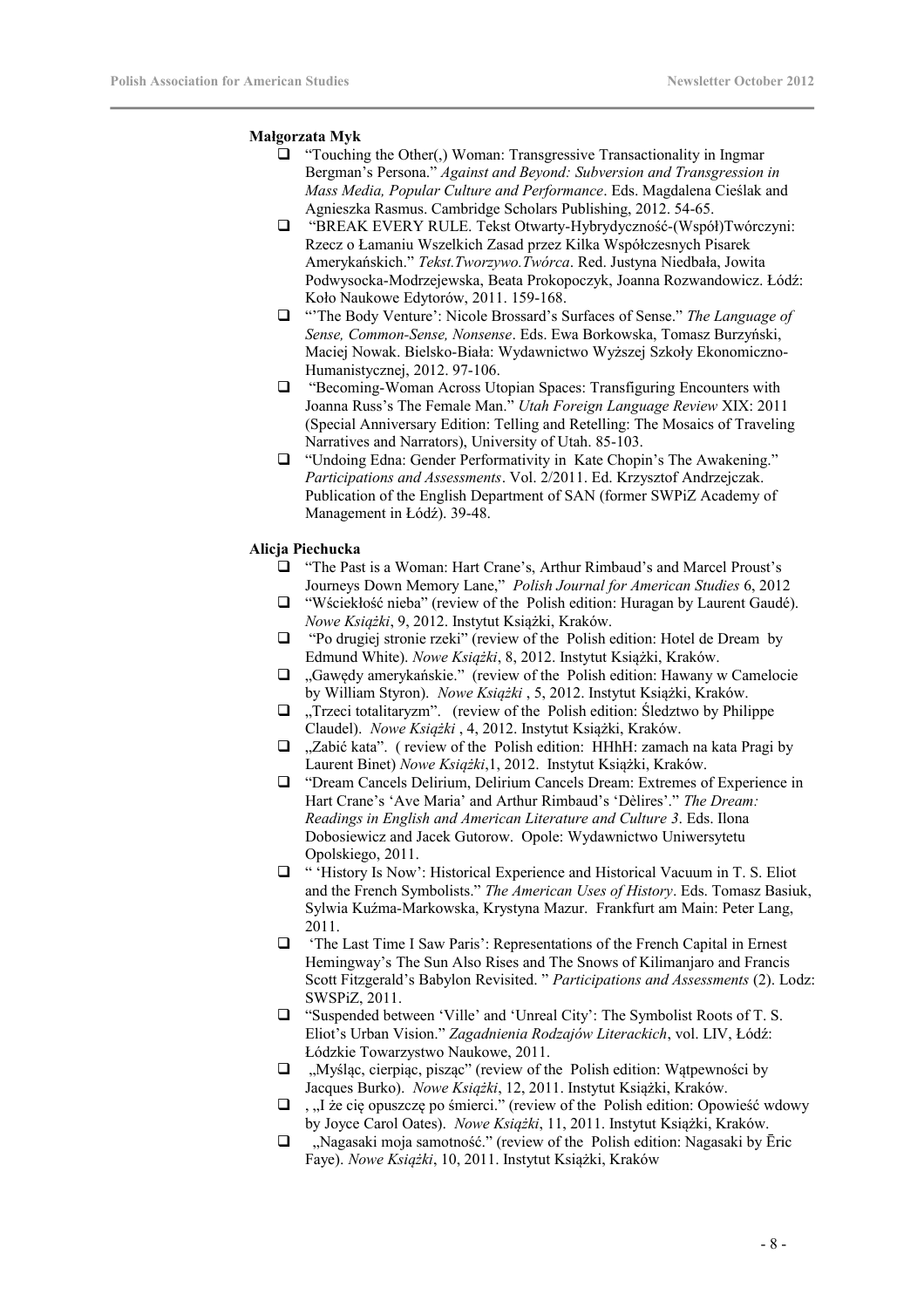### **Richard Profozich**

- "New Media Effects on Traditional News Sources: A Review of the State of American Newspapers." *Text Matters*. Filipczak, Dorota, ed. Lodz, Lodz U. Press, 2011.
- *New Media and the American Press: The Changing Way Americans Get Their News*. Saarbruken: LAP Lambert Academic Press, 2011

### **Dorota Wiśniewska**

- "The New Brides of Frankenstein: Reconstructed Femininity in American Horror Film." *Estudios de Mujeres*. Volumen VII: Differences, (In)Equality and Justice. Eds. Ana Anton-Pacheco Bravo, Isabel Duran Gimenez-Rico, Carmen Mendez Garcia. Universidad Complutense, Madrid. 2011.
- **"**Transgressive Sexualities as Portrayed in American Vampire Fiction and Splatter Film." *Participations and Assessments* (2). Ed. Krzysztof Andrzejczak. SWSPiZ, Łódź 2011

New courses

 **Richard Profozich,** Media and Culture: Theory and Current State of Old and New Media in the US

## **Department of Transatlantic and Media Studies, University of Łódź**

| Mailing<br>address of the<br>department,<br>center, etc. |        | Department of Transatlantic and Media Studies (TSM),<br>Faculty of International and Political Studies,<br>University of Lodz,<br>Ul. Lindleya 5a, 90-131 Łódź<br>Phone: (48 42) 635-42-54<br>Fax: (48 42) 635-42-60<br>e-mail: specamer@uni.lodz.pl                                                                                                            |
|----------------------------------------------------------|--------|-----------------------------------------------------------------------------------------------------------------------------------------------------------------------------------------------------------------------------------------------------------------------------------------------------------------------------------------------------------------|
| Events/                                                  |        |                                                                                                                                                                                                                                                                                                                                                                 |
| Activities                                               |        | $\Box$ On 30 May 2012 the Student American Studies Circle organized a conference Stany                                                                                                                                                                                                                                                                          |
|                                                          |        | Zjednoczone za prezydentury Baracka Obamy. Podsumowanie.<br>$\Box$ Elżbieta H. Oleksy and Wieslaw Oleksy spent a month (August 20- September 22,<br>2012) at the University of Pittsburgh, USA, in connection with their research at the<br>European Union Center.                                                                                              |
|                                                          |        | $\Box$ On 1 June 2012, Magdalena Marczuk-Karbownik with students from Student<br>American Studies Circle visited the American Embassy in Warsaw.                                                                                                                                                                                                                |
|                                                          | ⊔      | In November 2011 Kaja Zapedowska-Kling received a grant for young scholars from the<br>National Science Center to pursue her research on the policy of aging from an international<br>perspective.                                                                                                                                                              |
|                                                          |        | <b><math>\Box</math></b> Kaja Zapedowska-Kling has been awarded a 6-month Fulbright Scholarship at the<br>University of California, Berkeley, where she currently conducts research on the policy of<br>aging in the United States.                                                                                                                             |
|                                                          |        | $\Box$ In May 2012 Aleksandra M. Różalska received an Ebert Foundation grant to participate<br>in the 8 <sup>th</sup> European Feminist Research Conference <i>The Politics of Location Revisited</i> :<br>Gender@2012, Budapest, Hungary.                                                                                                                      |
|                                                          | $\Box$ | In June 2012 Aleksandra M. Różalska received an Erasmus Mundus Visiting Professor<br>Scholarship for a monthly research visit at the Florida International University (FIU),<br>Miami, Florida.                                                                                                                                                                 |
|                                                          | $\Box$ | In June 2012, Aleksandra M. Różalska received a grant for young scholars from the                                                                                                                                                                                                                                                                               |
|                                                          | □      | Faculty of International and Political Studies, University of Lodz.<br>In May 2012 Aleksandra M. Różalska participated in the Consortium meeting of the<br>project COMAPP (Community Media Applications and Participation) realized within<br>GRUNDTIVIG scheme that was organized by the Department of Transatlantic and Media<br>Studies, University of Lodz. |

Guest **I** In March 2012, **Paul Antick**, the Lecturer form the Roehampton University, Great Britain,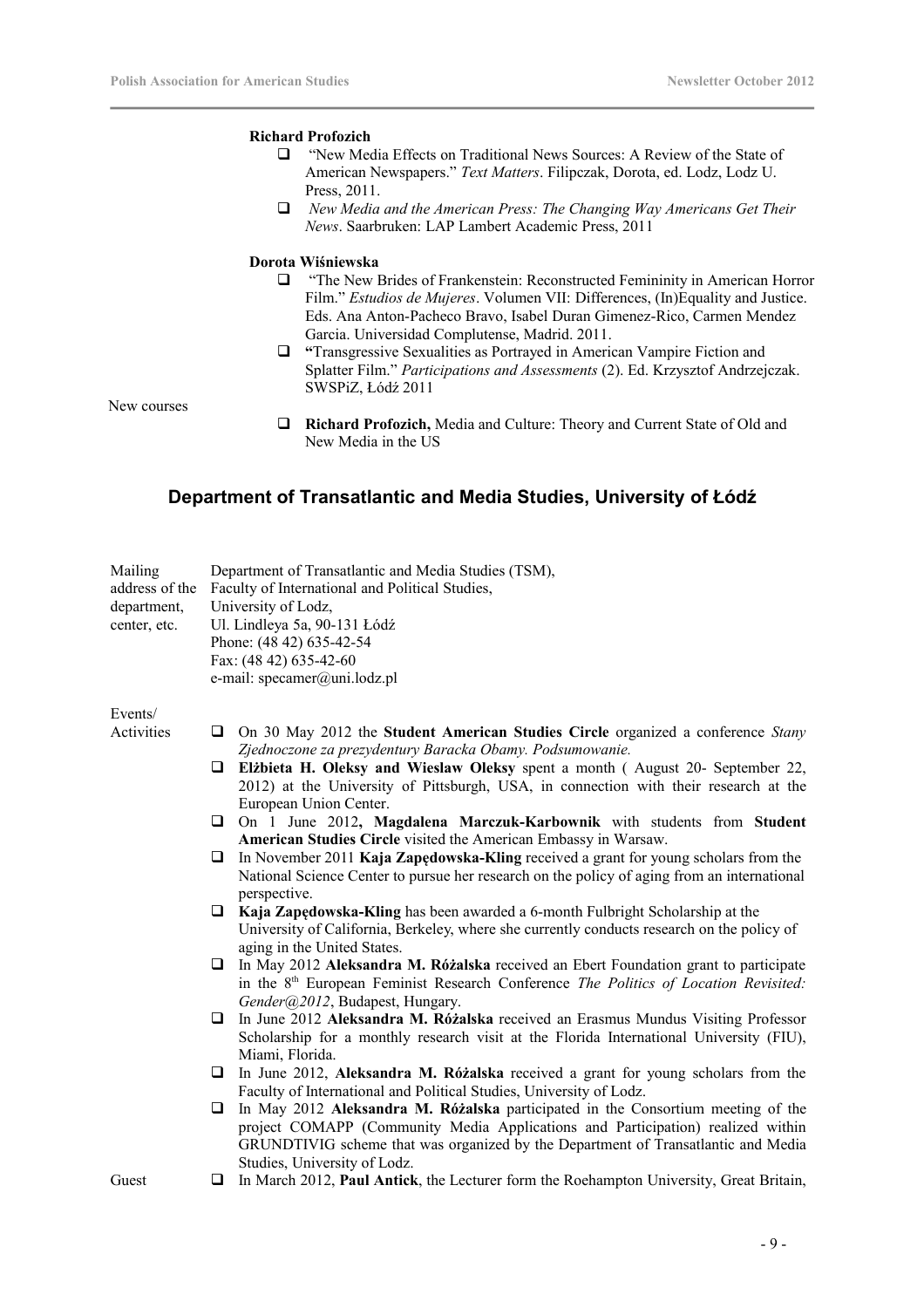lecturers gave two lectures:

- "itourist?: Photography, Art, and the Commodification of the Holocaust."
- "BENETTON and the Organization of Photography."
- **Elżbieta Durys** visited two partner universities within the LLP-Erasmus Program:
	- Utrecht University, the Netherlands, where she lectured on gender in American cop cinema (June 2–8, 2012);
	- University of Vic, Spain, where she lectured on American cop cinema (April 29–May 6, 2012).
- On September 20 2012, **Elżbieta Durys** delivered a lecture on the representation of policewomen in American cop cinema at the Wittenberg University (Springfield, Ohio, USA).
- **Magdalena Marczuk-Karbownik** gave lectures at Tallinn University, Estonia, within the LLP-Erasmus Program (March 2012).
- **Magdalena Marczuk-Karbownik** was invited to give a plenary lecture entitled "Niełatwe sąsiedztwo: wybrane problemy z dziejów stosunków kanadyjsko-amerykańskich w XIX i XX wieku" during the Canada Day (Dzień Kanady) organized by Adam Mickiewicz University in Poznań (April 2012).
- On December 15 2011: **Stanisław Obirek** was invited to give a lecture "Contemporary Liberal Catholicism in the USA" as a part of the American Studies Colloquium Series at the American Studies Center University of Warsaw.
- **Aleksandra M. Różalska** was invited as a lecturer to the Meta-humanities Mediterranean Summer School organized by the University of Primorska in Koper, Slovenia, where she taught about the immigration of Italian Americans to USA and their cultural representations (July 2012).
- **Aleksandra M. Różalska** gave two lectures on African-American women in film at the University of Oviedo, Spain within the LLP-Erasmus Program (November 2011).

- Conferences **Elżbieta Durys** participated in the 1<sup>st</sup> international conference *All Than Gothic* organized by the Department of British Literature and Culture and Department of American Literature and Culture, University of Lodz, where she presented a paper: "The Policeman and His Doppelganger: The Motif of the Double in American Cop Cinema," (17–19 November 2011).
	- **Magdalena Marczuk-Karbownik** took part in a conference *The War of 1812: Myth and Memory, History and Historiography* organized by the University of London, UK, with a paper "Was the Monroe Doctrine a Consequence of the Treaty of Ghent?" (12-14 July 2012).
	- **Paulina Matera** participated in the following conferences:
		- 1. *Poza oblężoną twierdzę. Interdyscyplinarność w nauce o stosunkach międzynarodowych* organized by the Polish Asssociation of International Studies where she presented a paper "Związki polityki i ekonomii w badaniu stosunków międzynarodowych," (Poznań, 23 November 2011)
		- 2. *Stany Zjednoczone za rządów Baracka Obamy. Podsumowanie*, organized by the Student American Studies Circle at the University of Lodz with a paper "Polityka Baracka Obamy wobec Europy*"* ( Łódź, 30 May 2012)
		- 3. *Gospodarka światowa i krajowa i jej wyzwania we współczesnych czasach,* as the member of the Program Council (Szczecin, 11-12 September 2012)
	- **□** Aleksandra M. Różalska participated in the 8<sup>th</sup> European Feminist Research Conference *The Politics of Location Revisited: Gender@2012,* organized by ATGENDER and Central European University, where she presented a paper "Gendered Narratives of the War on Terror in American Television Series" (Budapest, Hungary, May 2012).
	- **Aleksandra M. Różalska** participated in the annual conference of the Popular Culture Association/American Culture Association with the paper "The National Mourning after April 10, 2010 as Reflected in Polish Documentaries" (Boston, USA, April 2012).
	- **Aleksandra M. Różalska** participated in the 2011 PAAS Annual Conference *American Experience—the Experience of America* organized by the University of Gdańsk, where she presented a paper "Narrating the Experiences of the War on Terror in American Film and Television Series" (Gdańsk, October 2011).
	- **Aleksandra M. Różalska** took part in an international conference *National, Ethnic and Language Minorities in the European Union,* organized by Maria Curie-Skłodowska University, where she presented a paper "Images of Islam and Arab World in the Polish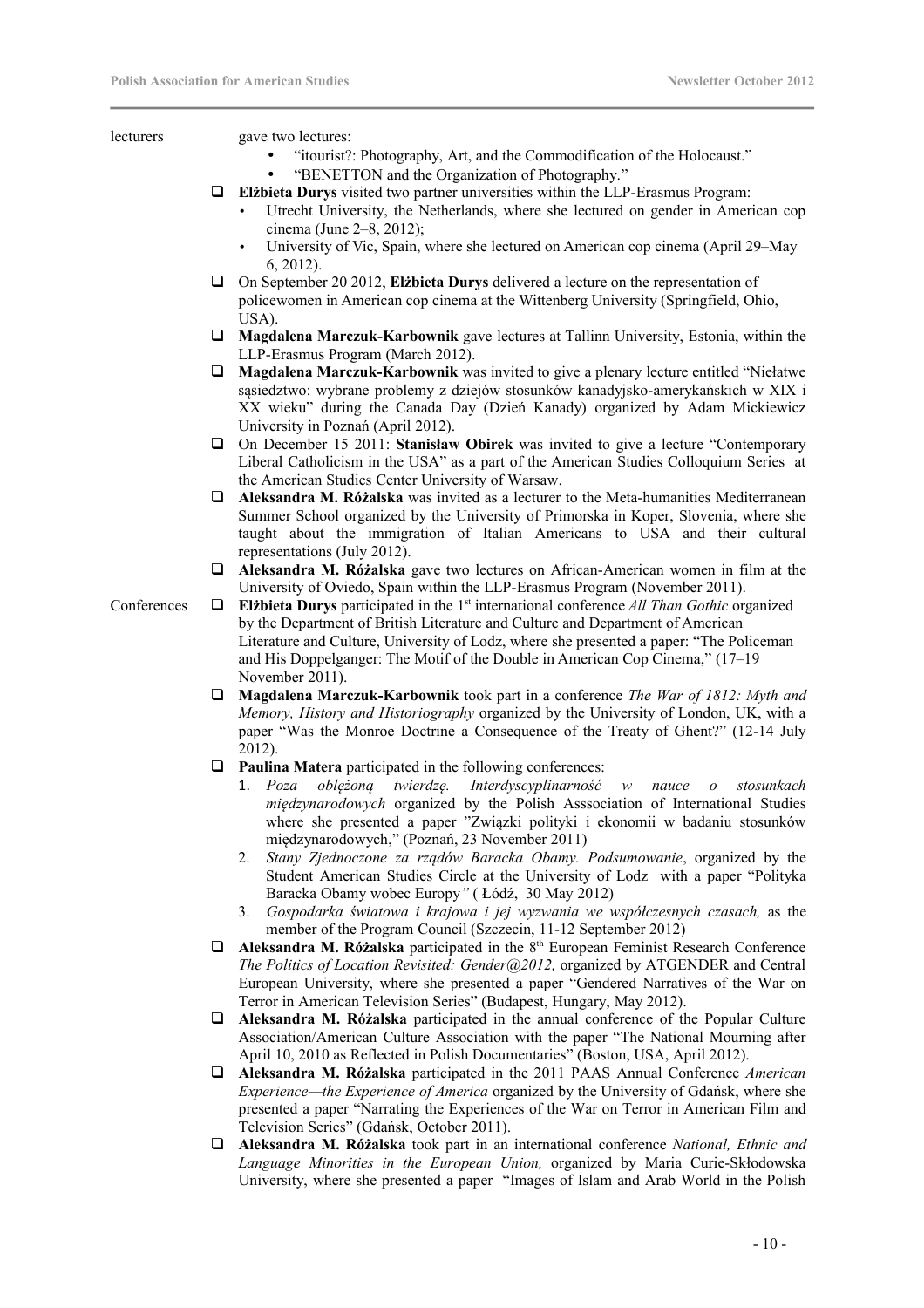Media and Their Influence on the Perception of Muslim Diaspora in Poland" (Lublin, September 2011).

- **Aleksandra M. Różalska** participated in the conference *CROSSROADS 2012*, organized by the Association for Cultural Studies, UNESCO, and the University of Sorbonne, where she presented a paper"Narrating the Experiences of the War on Terror in American Television Series on the Example of *24*" (Paris, France, July 2012).
- Publications **Elżbieta Durys** "Western a przemiany w społeczeństwie amerykańskim w latach 70. XX wieku," in *Acta Philologica* no 41, eds. Barbara Kowalik, Marek Paryż, Wydział Neofilologii Uniwersytetu Warszawskiego, Warszawa 2012, 66–74.
	- **Elżbieta Durys** "European Cinema: In Search of a Subject," in *European Culture in Diversity*, eds. Krystyna Kujawińska-Courtney, Maria Łukowska, Evan Williams, Cambridge Scholars Publishing, Newcastle upon Tyne 2011, 173–186.
	- **Dorota Golańska** and **Aleksandra Różalska** eds. *Gender and Cultural Diversity: Representing Difference*. Łódź University Press: Łódź 2011.
	- **Kaja Zapędowska-Kling**. "Patterns of Femininity in Polish Cinema after 1989," in *Gender and Cultural Diversity: Representing Difference*, eds. Dorota Golańska and Aleksandra M. Różalska. Łódź University Press: Łódź 2011, 39-58.
	- **Stanisław Obirek and Shoshana Ronen** eds, *Shofar: An Interdisciplinary Journal of Jewish Studies*, vol. 29 no. 3 (2011). Special Issue: Polish Jewry.
	- **Wieslaw Oleksy**, **Edyta Just**, **Kaja Zapedowska-Kling**, "Gender Issues in Information and Communication Technologies (ICTs)," in *Journal of Information, Communication and Ethics in Society*, Vol. 10 Iss: 2, (2012), 107 - 120.
	- **Paulina Matera** "Związki polityki i ekonomii w badaniu stosunków międzynarodowych," in *Przegląd Strategiczny,* nr 1, 2012, 219-238.
	- **Paulina Matera** *Uwarunkowania ekonomiczne polityki Stanów Zjednoczonych wobec Europy Zachodniej za prezydentury Richarda M. Nixona (1969-1974)*, Wydawnictwo Uniwersytetu Łódzkiego, Łódź 2012.
	- **Paulina Matera** [co-author Rafał Matera] "Problem światowego bogactwa i ubóstwa jako element badań historii gospodarczej – studia z przełomu mileniów," in *Przegląd badań nad historią gospodarczą w XXI wieku,* eds. Rafał Matera, Andrzej Pieczewski, Wydawnictwo Uniwersytetu Łódzkiego, Łódź 2011, 247-263.
	- **Paulina Matera** "Aspekty polityczno-gospodarcze zbliżenia ze Wschodem w relacjach transatlantyckich za prezydentury Richarda Nixona," in *Amerykomania. Księga jubileuszowa ofiarowana profesorowi Andrzejowi Mani*, eds. Włodzimierz Bernacki, Adam Walaszek, vol.2., Wydawnictwo Uniwersytetu Jagiellońskiego, Kraków 2012, 553- 576.
	- **Aleksandra M. Różalska** "Representation and Difference: Introduction to Feminist Approaches." In *Gender and Cultural Diversity: Representing Difference*. eds. Dorota Golańska and Aleksandra M. Różalska. Łódź University Press: Łódź 2011, 5-21.
	- **Aleksandra M. Różalska** "Gender and Family Discourses in Polish Television Series in the Context of Catholic and National Values." In *Gender and Cultural Diversity: Representing Difference*. eds. Dorota Golańska and Aleksandra M. Różalska. Łódź University Press: Łódź 2011 (59-77).
	- **Aleksandra M. Różalska** "Racial/Ethnic Otherness in Polish Public Discourse," in *Teaching "Race" with a Gendered Edge*. eds. Brigitte Hipfl and Kristin Loftsdóttir. Budapest/New York: CEU Press, 127-142.
	- **Aleksandra M. Różalska** "Wspieranie mobilności studentów." in "Kronika Uniwersytetu Łódzkiego" 1/2012: 31-32 (co-authored with Zefiryna Żegnałek).
	- **Grażyna Zygadło** "Americanos in Amexica Modern Visions and Re-visions of Latinos/as' Presence in the U.S." in *Quo vadis America* ed. Bohdan Szklarski, Peter Lang, 2011, 101 -116.
	- **Grażyna Zygadło** "Lesbianism and Women of Color Chicana Artists in Their Final Transgression" in *Gender and Diversity: Representing Difference*, eds. Dorota Golańska and Aleksandra M. Różalska, Łódź: Łódź University Press 2011, 79-91.
	- **Grażyna Zygadło** "Scholarship in Languages Other Than English: Central European Contributions, 2005-2008" in *American Literary Scholarship: An Annual 2008* ed. David j. Nordloh, Durham and London: Duke University Press, 2010, 455-474 (coedited with E. H. Oleksy and E. Bollobas).
- New courses **Mathew Chambers** *Contemporary Political and Media Satire*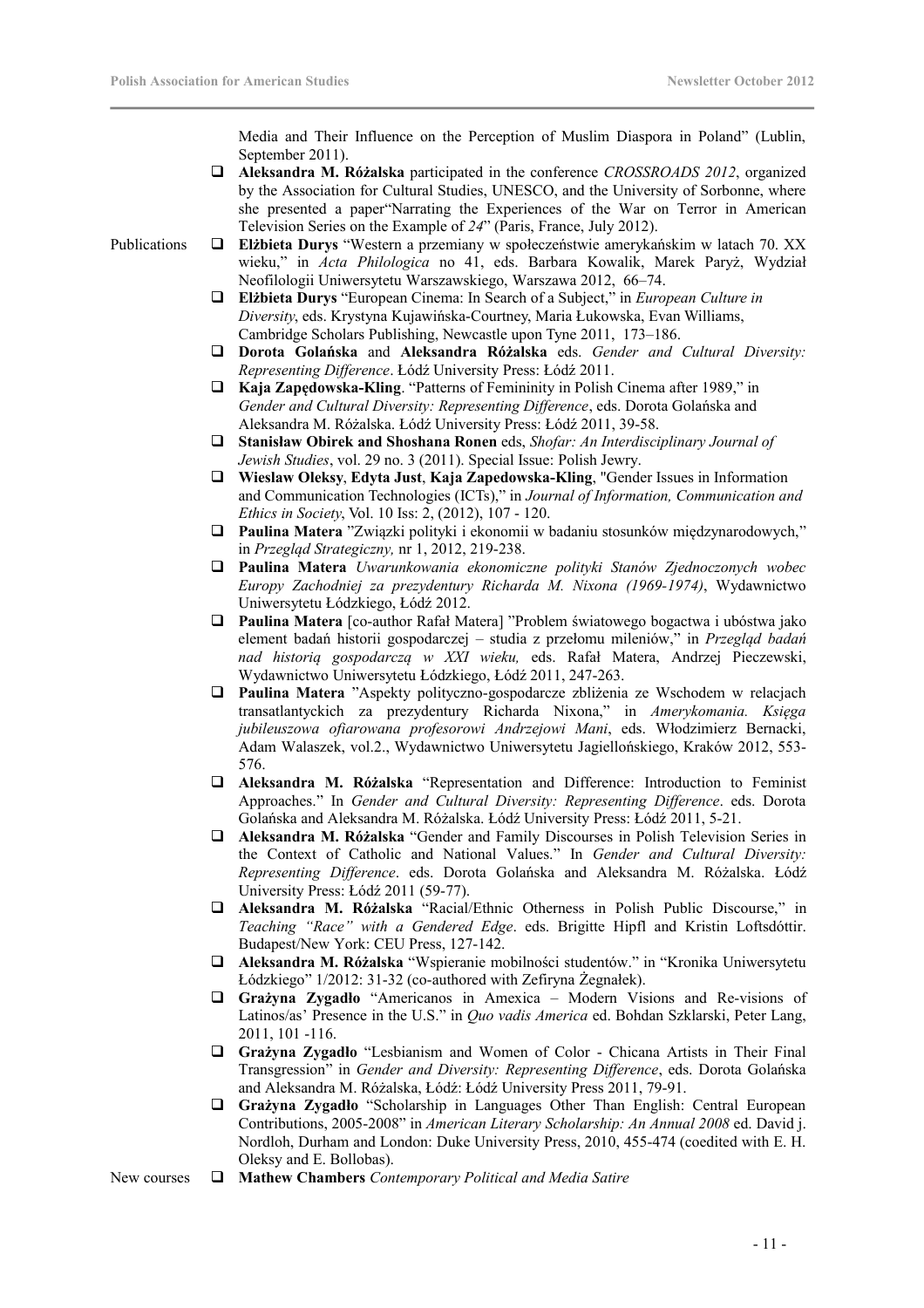- **Mathew Chambers** *Introduction to the American Studies*
- **Mathew Chambers** *Special Relationship: the USA and the UK*
- **Magdalena Marczuk-Karbownik** *Stany Zjednoczone jako mocarstwo światowe* (BA Seminar)
- **Kaja Zapędowska-Kling**, *International Social Policy*
- **Paulina Matera** *Stany Zjednoczone jako mocarstwo światowe (BA Seminar)*
- **Stanisław Obirek,** *Wielokulturowość w Unii Europejskiej (with Izabela Kończak)*
- **Stanisław Obirek,** *Philosophical and historical aspects of Holocaust*
- **Aleksandra M. Różalska** *Seriale telewizyjne na świecie*
- **Aleksandra M. Różalska** *Edukacja medialna i upowszechnianie kultury*
- **Aleksandra M. Różalska** *Wielokulturowość Ameryki Północnej: regionalne rozwiązania społeczne i prawne* (co-taught with Grażyna Zygadło)

New faculty **Dr. Mathew Chambers** (P.D. from SUNY at Buffalo) joined our department for the academic year 2012/2013.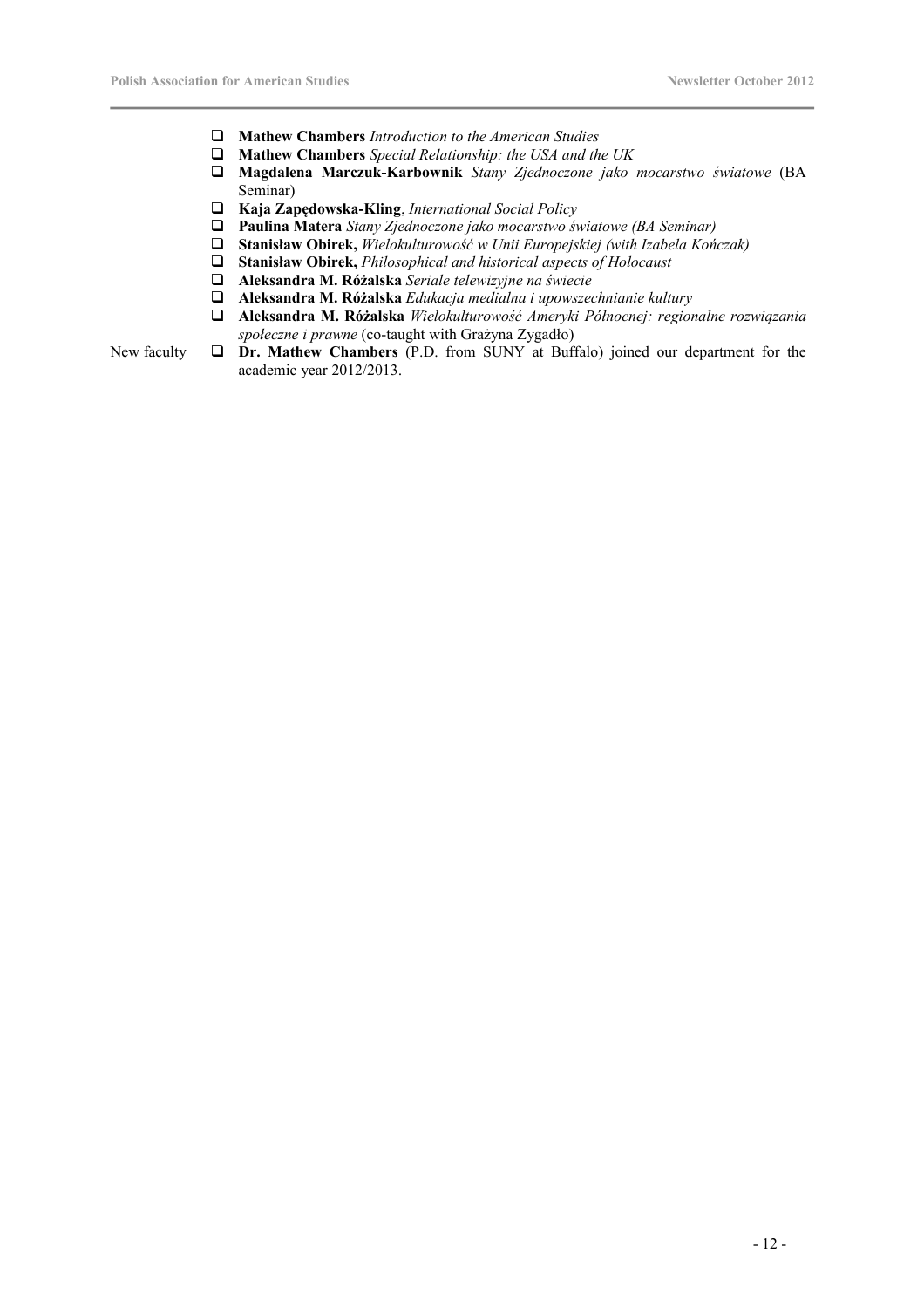# **Department of American Literature & Culture, Catholic University of Lublin**

|             | Mailing address John Paul II Catholic University of Lublin      |
|-------------|-----------------------------------------------------------------|
| of the      | Department of American Literature and Culture                   |
| department. | Al. Racławickie 14; 20-950 Lublin,<br>tel./fax. (081) 445-39-49 |

- Events 07.11.2011 **Ewelina Bańka** gave a lecture "Native American Literature and Culture an Overview" at Department of American Literature and Culture, Maria Curie-Skłodowska University.
	- 11.2011 **Andrzej Antoszek** gave a lecture "Conteporary Black Culture and Its Represetnations" at Maria Curie-Skłodowska University.
	- 18.09.2012 **Ewelina Bańka** defended her Ph.D. dissertation "View from the Concrete Shore: Reconstructing Indian Country in Contemporary Native American Literature" at Maria Curie-Skłodowska University. PhD supervisor: prof. Joanna Durczak, reviewers: prof. Zofia Kolbuszewska and prof. Ewa Łuczak.

### Conferences **Antoszek Andrzej**

 2012.09.3-9. Istanbul, Turkey. *11th Conference of The European Society for the Study of English* organized by Turkish National Association for Studies in English and Boğaziçi University. Co-chaired a panel: "Translation, Globalization and Place." Presentation: "Translation, Globalization and Place."

## **Bańka Ewelina**

- 2011. 10. 19-21. Gdańsk, Annual PAAS Conference *American Experience The Experience of America* organized by the University of Gdańsk. Presentation "Indigenous Experience in the Americas: Leslie Marmon Silko's *Almanac of the Dead* and the Prophetic Envisioning of Indian Country"
- 2012. 06.13-15. Barcelona, Spain. 8th Biennial MESEA Conference *Media and Mediated Performances of Ethnicity* organized by Blanquerna School of Communication, Ramon Llull University, Barcelona, Spain. Presentation "Nora Naranjo-Morse's Clay Rituals: Resisting the Commercialization of Pueblo Art"

### **Bugno-Narecka Dominika**

- 2011.10.19-21. Gdańsk. Annual PAAS conference *American Experience The Experience of America* organized by University of Gdańsk. Presentation "The 'Other' Side of Experience" – E.L. Doctorow's *Sweet Land Stories*"
- 2012.04.26-27. Warszawa. Conference *Ut Pictura Poesis vel Ut Poesis Pictura?* organized by Interdyscyplinarne Koło Kultury Staropolskiej, University of Warsaw. Presentation "Oświeceniowa próba systematyzacji sztuk i jej wpływ na badania nad ekfrazą"

### **Flis Krzysztof**

2011.10.6-10. Salzburg, Austria. Participation in "Salzburg Global Seminar on US Presidential Foreign Policy," organized by Salzburg Seminar American Studies Association (SSASA).

### **Kolbuszewska Zofia**

- 2011. 02. 24-26. Louisville. 39th *Annual "Literature from 1900" Louisville Conference*. University of Louisville. Paper: "'Between hell and purgatory': From Baudelaire's Allegory of Commodified Female to Pynchon's Neobaroque in *V.*"
- 2011.08.02-05. Heidelberg, Germany. *International Gothic Association* Conference. Presentation: "Gothic Limits to the Neobaroque: Dystopian Horrors of the Kunstkammer Island in *The Piano Tuner of Earthquakes* by Quay Brothers"
- 2011.10.19-21. Gdańsk. Annual PAAS conference *American Experience The Experience of America* organized by University of Gdańsk. Plenary presentation "Forensic Imagination and the Materiality of Experience"
- 2011.11.17-19. Łódź. Conference *All that Gothic* organized by Department of British Literature and Culture and Department of American Literature and Culture, Łódź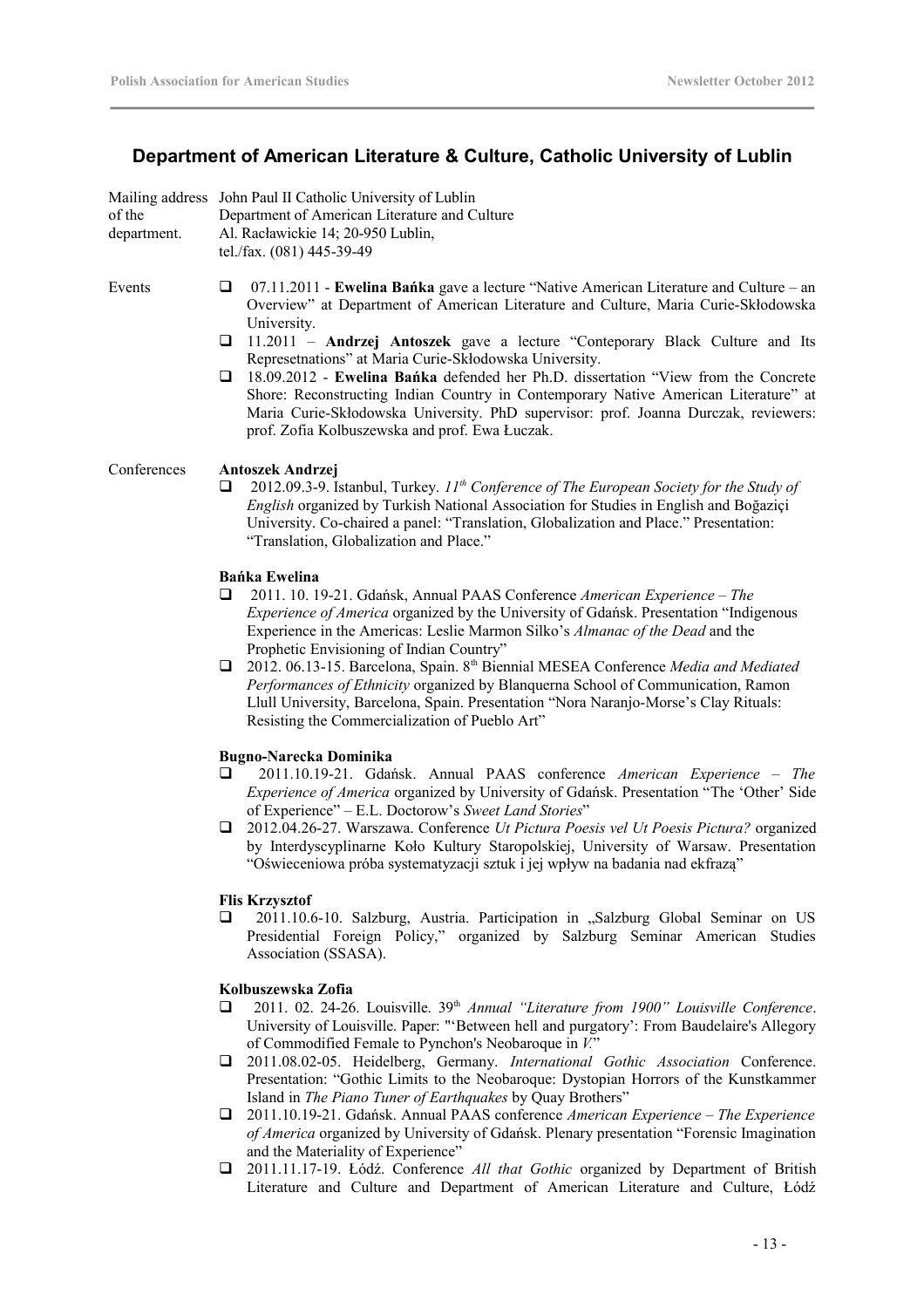University. Presentation "Gothic Metalepsis and Ekphrastic Horror: Self-Conscious Reflection on the Ambivalent Cultural Status in Stephen King's 'The Road Virus Heads North'"

### **Liwiński Mateusz**

 2011.10.19-21. Gdańsk. Annual PAAS conference *American Experience – The Experience of America* organized by University of Gdańsk. Presentation: "Secret Life of Objects: William Gibson's *Zero History*"

### **Majkowska Karolina**

- 2011.10.19-21. Gdańsk. Annual PAAS conference *American Experience The Experience of America* organized by University of Gdańsk. Presentation: "The Dominican Experience of America in the Short Stories by Junot Díaz."
- 2012.06.13-15. Barcelona. 8th Biennial MESEA Conference. Blanquerna School of Communication, Ramon Llull University. Presentation: "Cubans in Contemporary American Cinema."

### **Partyka Ewa**

- 2011.11. 17-19. Łódź. *All that Gothic Conference* organized by the Department of British Literature and Culture and the Department of American Literature and Culture*,* University of Łódź*.* Presentation "Gothic Elements in Vampire Films by Hammer Film Productions"
- 2012.05.21-22. Łódź. *Kitsch and Camp Conference* organized by the Department of British Literature and Culture, University of Łódź. Presentation "The Influences of the Grand-Guignol on the Chiaroscuro and Giallo Horror Movies of Mario Bava"

### **Pasik Anita**

 19-21.04.2012. Kraków. PASE Conference *Old Challenges, New Horizons.* Presentation: "Food and the Post-Colonial in the Novels by Kiran Desai."

### **Rusiłowicz Kamil**

- 2011. 10. 19-21. Gdańsk. Annual PAAS conference *American Experience The Experience of America*, organized by University of Gdańsk. Presentation "Between Fordism and Flexible Accumulation: The Chronotopes of Richard Russo's *Bridge of Sighs*"
- 2011. 11. 17-19. Łódź. *All that Gothic*, organized by Department of British Literature and Culture and Department of American Literature and Culture, University of Łódź. Presentation "The Fall of the Lisbon House: Neobaroque Spatialization of Tragedy in Jeffrey Eugenides' *The Virgin Suicides*"
- 2012. 09. 12-14. Opole. *Poisoned Cornucopia: Excess, Intemperance and Overabundance Across Literatures and Cultures* organized by Department of Anglophone Cultures, University of Opole. Presentation "Excessive Architecture: The Poetics of Neobaroque Space"

### Publications **Antoszek, Andrzej**

 "Indeginized Representations in Globalized Spaces." *Intercultural Relations in a Global World.* Eds. Michele Lobo, Vince Marotta and Nicole Oke. Common Ground Publishing LLC, Champaign, Illinois, 2011. 201-212.

### **Bańka, Ewelina**

 "Visions of (Post)Indian Country: Gerald Vizenor's Dead Voices: Natural Agonies in the New World." *In Other Words: Dialogizing Postcoloniality, Race and Ethnicity*. Eds. Ewa B. Luczak, Justyna Wierzchowska, Joanna Ziarkowska. Frankfurt: Peter Lang, 2012. 41-58.

### **Kolbuszewska, Zofia**

 "Anamorphosis and Paramorphosis: Thomas Pynchon's (Neo)Baroque Strategies of Figuring the Surplus of Sense in *V.* and *Against the Day*." *The Language of Sense, Common-Sense and Nonsense*. Ed. Ewa Borkowska, Tomasz Burzyński, Maciej Nowak. Bielsko-Biała: Wydawnictwo Wyższej Szkoły Ekonomiczno-Humanistycznej, 2011. 65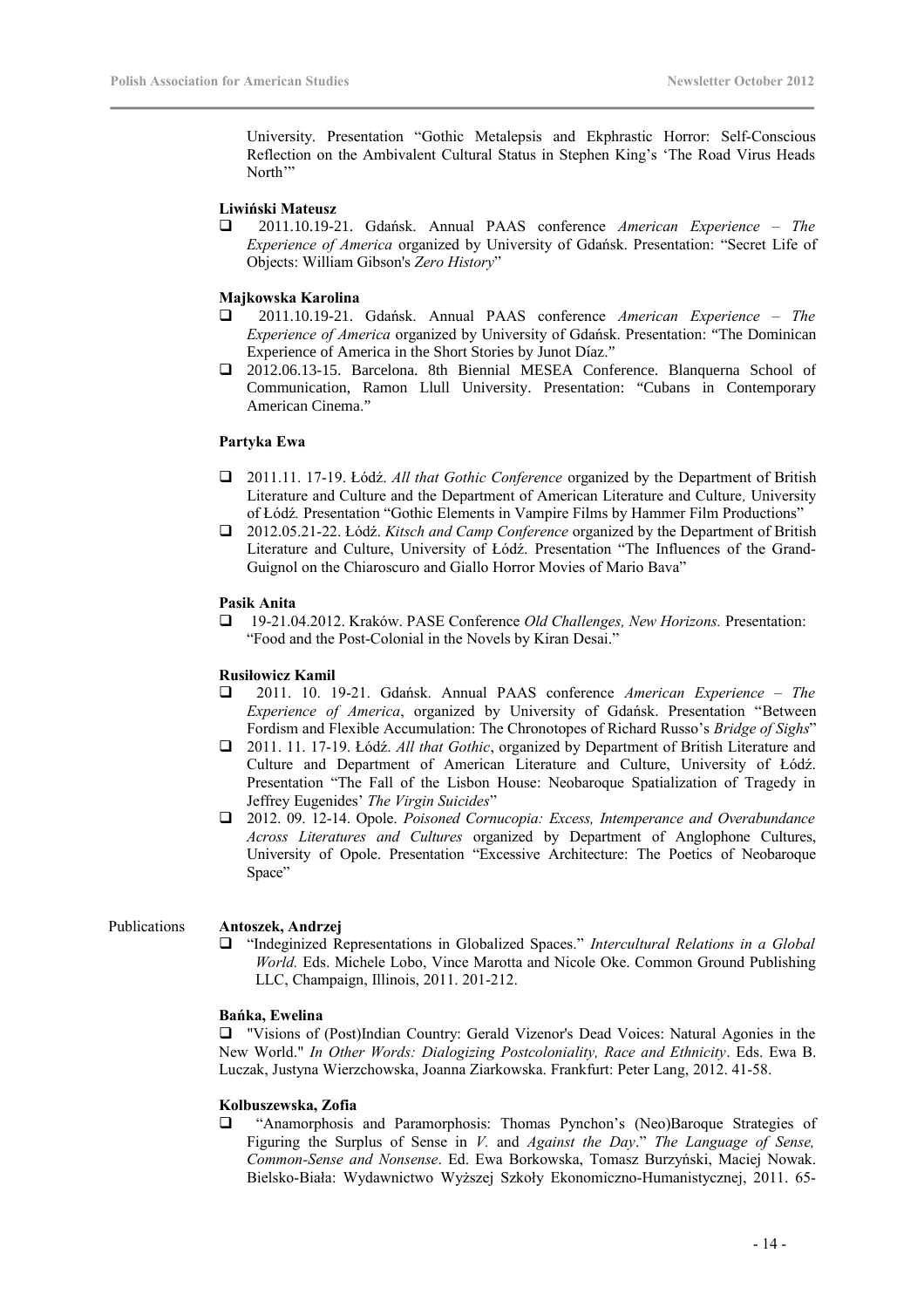72.

- "Childhood as a Metaphor: Motif and Narrative Device in *Mason & Dixon*." *Pynchon Notes* 56-57 (2009) [published 2011] : 229-241.
- "Of Dystopia, Desire and Death: *Goto, the Island of Flies*." *Imperfect Worlds and Dystopian Narratives in Contemporary Cinema*. Ed. Artur Blaim and Ludmiła Gruszewska-Blaim. Frankfurt a/ Main: Peter Lang, 2011. 31-44.
- Review of Sascha Pöhlmann's *Pynchon's Postnational Imagination*. Heidelberg: Universitätsverlag Winter, 2010. *Polish Journal for American Studies* 5 (2011) : 200-205.

### **Niewiadomska-Flis, Urszula**.

- *The Southern Mystique: Food, Gender and Houses in Southern Fiction and Films*. Biblioteca Javier Coy d'estudis nord-americans. Valencia: Publicacions de la Universitat de València, 2012. p. 168. ISBN: 978-84-370-8866-2
- *Aristocratic Ethos in Ellen Glasgow's and Walker Percy's Fiction*. Studies in Literature and Culture vol. 4. Lublin: Wydawnictwo KUL, 2011. p. 334. ISBN: 978-83-7702-318- 1
- "The Gastrodynamics of Edna Pontellier's liberation." *Transatlantica. Revue d'études américaines.* [En ligne], 1: 2011, mis en ligne le 04 janvier 2012. <http://transatlantica.revues.org/5307>
- "Subverting the Patriarchal Paradigm of Gender Relations in Ellen Glasgow's Gothic Short Stories." *L'Espace du Sud au féminin*. Ed. Brigitte Zaugg and Gérald Préher. Collection "Littérature des mondes contemporains," Série Amériques, n.7. Metz: Centre "Écritures" de l'Université Paul Verlaine-Metz, 2011. 43-63.
- "Negotiating Gender with a Spatula: Foodways and Gender in *Fried Green Tomatoes*." *The Americanist* 26 (2011): 165-174.
- "Bonding and Moving on: Southern Female Companions in Motion (Pictures)." *The Moravian Journal of Literature and Film* 2.2 (Spring 2011): 25-42.

- Grants: **Dominika Bugno-Narecka** was awarded a two-week scholarship by the Friends of the Catholic University of Lublin Society and was on a research in London in July 2012.
	- **Krzysztof Flis** was awarded a full scholarship by the American Studies Network (ASN) in conjunction with Salzburg Seminar American Studies Association for participation in "Salzburg Global Seminar on US Presidential Foreign Policy," 6-10 October, 2011.

### Courses taught: **Andrzej Antoszek**

 $\Box$  Contemporary Black Culture (MA)

### **Ewelina Bańka**

- $\Box$  New Developments in Ethnic American Literature (MA)
- $\Box$  Landscape in American Literature and Film (MA)
- $\Box$  Native American Literature and Art of the Southwest (MA) **Zofia Kolbuszewska**
- Forensic Imagination in American Culture (MA course)
- $\Box$  Autopoiesis (PhD course)
- □ Neobaroque and Melancholy in American Literature and Culture (PhD course)
- □ Colonial and Postcolonial Literature (MA course)
- Guest lecturers:  $\Box$  Prof. Agnieszka Soltysik Monnet (Assistant Professor of American Literature, University of Lausanne, Switzerland) gave a lecture on "Batman as a Gothic Icon" on 18 October 2011.
	- **Jean Dickson** (retired Curator of the Polish Collection, University at Buffalo Library, Buffalo, USA) gave a lecture on "Felicita Vestvali and Transatlantic Feminism" on 25 April 2012.
	- **Prof. Ewa Płonowska-Ziarek** (Department of Comparative Literature, University at Buffalo, Buffalo New York, USA) gave two lectures on "Feminism and Detective Fiction" and "Melancholy and 'Dark Art'" on 22 May 2012.
	- **Prof. Krzysztof Ziarek** (Department of Comparative Literature, University at Buffalo, Buffalo New York, USA) gave two lectures on "Limits of Life" and "Heidegger and 'the work of art" on 24 May 2012.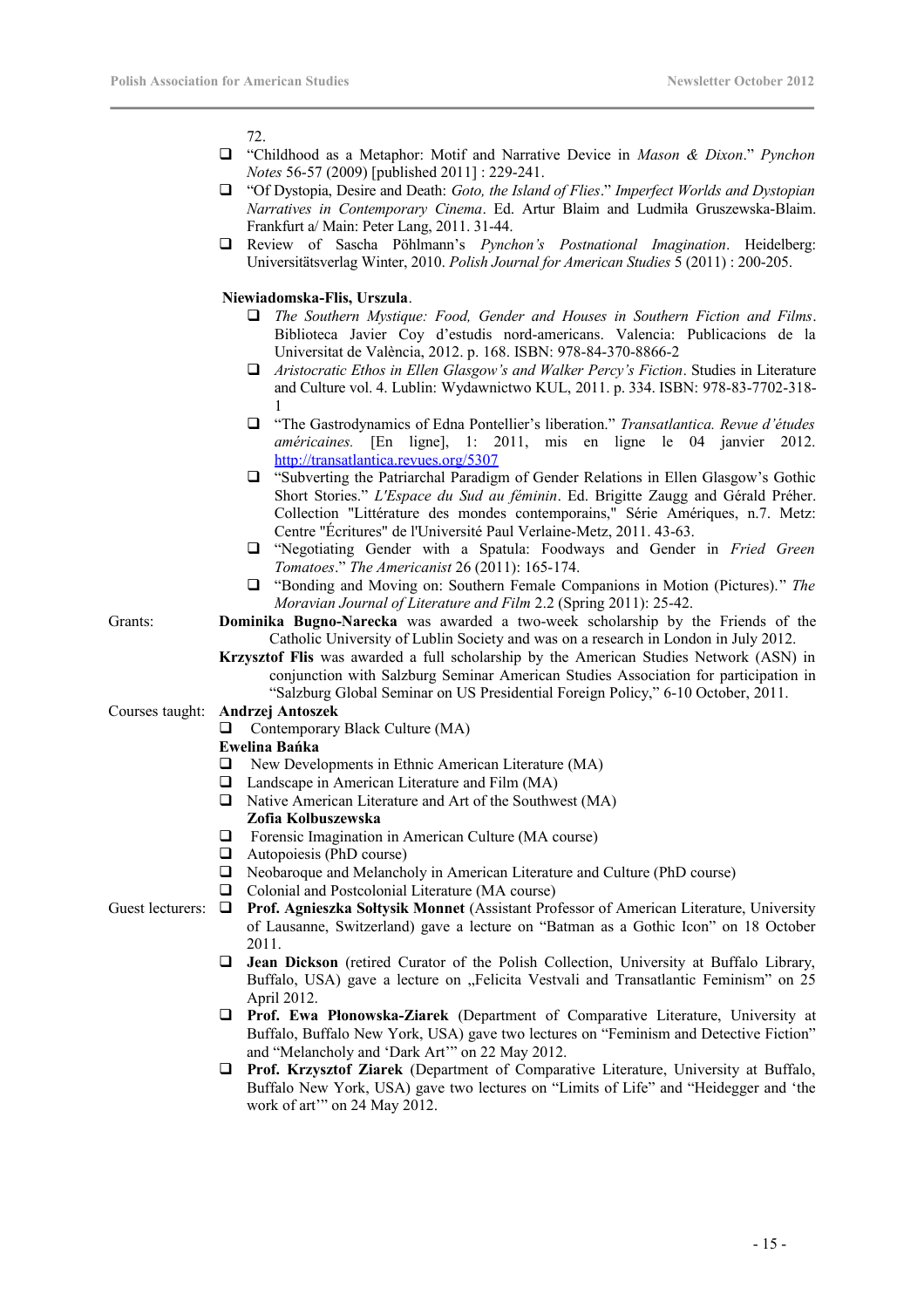# **Department of American Literature & Culture & Department of American Studies, Maria Curie-Sklodowska University**

| Mailing address<br>of the<br>department,<br>center, etc. |                     | Department of American Literature and Culture & Department of American Studies, Maria<br>Curie-Sklodowska University, Pl. Marii Curie-Sklodowskiej 4, 20-031 Lublin, tel. +48 81 537<br>5389, fax: +48 81 537 5279,<br>amerykanistyka.umcs.lublin.pl/<br>www.facebook.com/AmericanStudiesUMCS                                                                                                                                                                                                                                                                                                                                                                                                                             |  |  |
|----------------------------------------------------------|---------------------|---------------------------------------------------------------------------------------------------------------------------------------------------------------------------------------------------------------------------------------------------------------------------------------------------------------------------------------------------------------------------------------------------------------------------------------------------------------------------------------------------------------------------------------------------------------------------------------------------------------------------------------------------------------------------------------------------------------------------|--|--|
| Events/Activities                                        | ❏<br>u<br>u         | Prof. Joanna Durczak became the head of the Canadian Studies Center at Maria<br>Curie-Sklodowska University.<br>Prof. Jerzy Durczak was awarded Knight's Cross of the Order of Polonia Restituta.<br>Prof. Jerzy Kutnik is co-author of the program of the John Cage Year in Lublin, a<br>series of musical, artistic and academic events in celebration of the American<br>composer's centenary organized by the "Crossroads" Centre for Intercultural Creative<br>Initiatives (http://johncageyear.pl). On September 14, 2012 the musical program<br>committee of the Polish Institute of Music and Dance selected the nominees for the<br>Koryfeusz Muzyki Polskiej (Coryphaeus of Polish Music) awards. The John Cage |  |  |
|                                                          | u                   | Year in Lublin is among the 5 nominees in the Event of the Year category.<br><b>Pawel Frelik</b> spent the academic year 2011/12 as a Senior Fulbright Fellow at the<br>University of California, Riverside, where he researched and worked on his book                                                                                                                                                                                                                                                                                                                                                                                                                                                                   |  |  |
|                                                          | u                   | devoted to visual science fictions beyond film and television.<br>Prof. Joanna Durczak delivered the plenary lecture "American Nature Writing and<br>the Urban Experience" at the 2011 PAAS Conference in Gdańsk.                                                                                                                                                                                                                                                                                                                                                                                                                                                                                                         |  |  |
|                                                          | ⊔                   | In October 2011 Izabella Kimak defended her Ph.D. dissertation titled Women at<br>Cultural Crossroads: Female Body and Sexuality in South Asian American                                                                                                                                                                                                                                                                                                                                                                                                                                                                                                                                                                  |  |  |
|                                                          | u                   | Literature, supervised by Prof. Joanna Durczak.<br>Between May 16-19 Prof. Jerzy Kutnik and the "Crossroads" team organized<br>CAGE100, an international conference with participants from the US, Canada, UK,                                                                                                                                                                                                                                                                                                                                                                                                                                                                                                            |  |  |
|                                                          | ⊔                   | France, Germany, Singapore and Poland.<br>In May Prof. Jerzy Durczak taught a course "New American Realists" at the<br>University of Santiago de Compostela.                                                                                                                                                                                                                                                                                                                                                                                                                                                                                                                                                              |  |  |
|                                                          | u                   | In June Prof. Joanna Durczak taught a course "Environmental Writer and the City<br>Wilds" at the University of Eastern Finland in Joensuu.                                                                                                                                                                                                                                                                                                                                                                                                                                                                                                                                                                                |  |  |
|                                                          | ⊔                   | In August Izabella Kimak spent a week at JFKI Library at Freie Universität Berlin,<br>researching her new project on the deployment of non-literary arts in contemporary<br>American fiction.                                                                                                                                                                                                                                                                                                                                                                                                                                                                                                                             |  |  |
|                                                          | ❏                   | In September Ewelina Banka defended her Ph.D. dissertation titled View from the<br>Concrete Shore: Reconstructing Indian Country in Native American Literature,<br>supervised by Prof. Joanna Durczak.                                                                                                                                                                                                                                                                                                                                                                                                                                                                                                                    |  |  |
| Guest lecturers                                          | ❏<br>u              | Julia Nikiel received a research grant from JFKI Library at Freie Universität Berlin.<br>Prof. Roy Goldblatt from the University of Eastern Finland in Joensuu conducted a<br>seminar on "Politics in American Literature and Film."                                                                                                                                                                                                                                                                                                                                                                                                                                                                                      |  |  |
|                                                          | u<br>⊔              | David Costello, the Ambassador of Canada, visited the Department.<br>A series of lectures was given by Prof. Ewa Ziarek and Prof. Krzysztof Ziarek<br>from SUNY at Buffalo, and Prof. Hartmut Lutz from the University of Greifswald.                                                                                                                                                                                                                                                                                                                                                                                                                                                                                     |  |  |
| Conferences                                              | <b>Ewa Antoszek</b> |                                                                                                                                                                                                                                                                                                                                                                                                                                                                                                                                                                                                                                                                                                                           |  |  |
|                                                          | u.                  | 8th International Conference on Chicano Literature, Toledo, Spain, 22-26 May 2012.<br>Paper: "'Home? Where's that?' – Transnational Identity Formation in Cisneros's<br>Caramelo, or Puro Cuento."                                                                                                                                                                                                                                                                                                                                                                                                                                                                                                                        |  |  |
|                                                          | ⊔                   | 8th Biennial MESEA Conference, Barcelona, Spain, 12-16 June 2012. Paper: "The<br>Barrio Goes to Hollywood: Popular Representations of Homegirls and Homeboys in<br>Mi Vida Loca and Gang Warz."                                                                                                                                                                                                                                                                                                                                                                                                                                                                                                                           |  |  |
|                                                          | ⊔                   | 2012 Salzburg Seminar American Studies Association Symposium "Resistance And<br>Readiness: Immigration, Nativism and The Challenge of Ethnic and Religious                                                                                                                                                                                                                                                                                                                                                                                                                                                                                                                                                                |  |  |

Diversity in the US and Europe Today," 27 September-1 October 2012.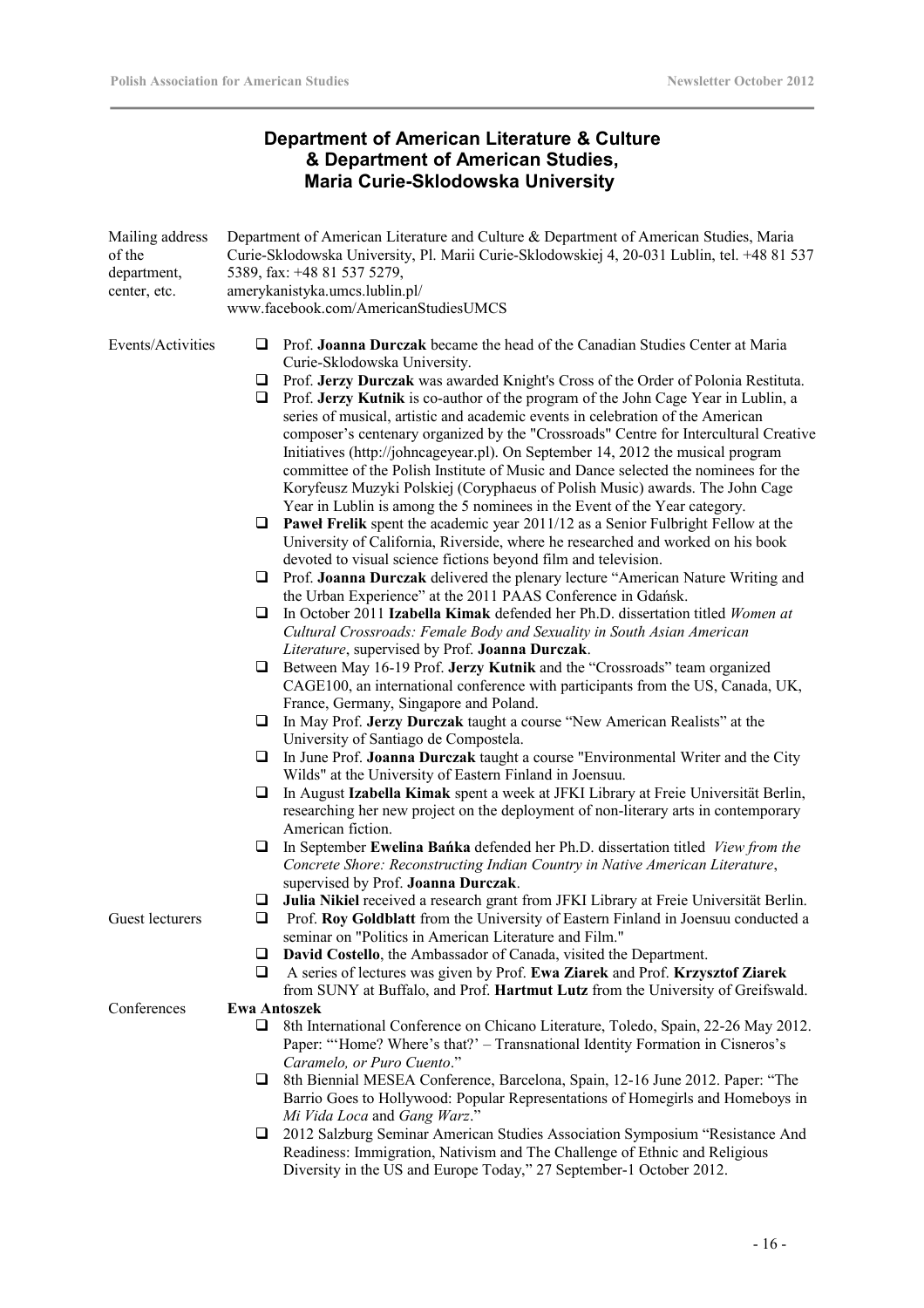### **Anna Bendrat**

- International Conference of Polish Rhetorical Society "Rhetoric and Power," Warsaw, 24-25 November 2011. Paper: "Sanctioning Despotism in a Democracy. Lincoln's Rhetorical Strategy in Kenneth Burke's Theory."
- International Conference "Discourse Communication-Conversation" celebrating the 25th anniversary of DARG (Discourse and Rhetoric Group) and the 10th anniversary of CAMARG (Communication and Media Analysis Research Group), Loughborough University, UK, 20-23 March 2012. Paper: "'One Man's Terrorist is Another Man's Freedom Fighter': The Concept of Terrorism in Contemporary Presidential Rhetoric."
- "Rhetoric Today Prospects and Limits," Faculty of Philosophy, The John Paul II Catholic University of Lublin, 28-29 March 2012.
- International Seminar on Rhetorical Criticism: "Rhetorical Citizenship," Department of Media, Cognition and Communication, University of Copenhagen, Denmark, 16- 18 April 2012.

### **Katarzyna Czerwiec-Dykiel**

 Reading Nature International Conference: "Cultural Perspectives on Environmental Imagery," organized by Universidad Compultense and Friends of Thoreau, Madrid, Spain, December 2011. Paper: "Nature as a Multi-Layered Metaphor in Barbara Kingsolver's *The Lacuna*."

### **Paweł Frelik**

- $\Box$  Science Fiction Studies Symposium, University of California, Riverside, CA, 17 May 2012. Paper: "Teaching Science Fiction."
- "Visions of the Future: Global SF Cinema" conference, University of Iowa, Iowa City, 12-14 April 2012. Paper: "'Famous for 15 Minutes' – Permutations of Science-Fiction Short Film."
- International Association for the Fantastic in the Arts conference, Orlando, FL, 21-24 March 2012. Paper: "Paul Laffoley's Visual Thoughtforms and Cognitive Singularity."

### **Magdalena Jung**

 Symposium in Celebration of John Cage's Centenary CAGE100, organized by "Crossroads" Centre for Intercultural Creative Initiatives and Maria Curie-Skłodowska University, Lublin, May 16-19 2012.

### **Izabella Kimak**

- The Annual Conference of the Polish Association for American Studies "American Experience – The Experience of America," Gdańsk, 19-21 October 2011. Paper: "From A to B: Spatial and Temporal Experience of A(merica) and B(eyond) in Jennifer Egan's *A Visit from the Goon Squad*."
- 8th Biennial MESEA conference, Barcelona, 13-16 June 2012. Paper: "The Nature in/of Otherness in Deepa Mehta's Elements Trilogy."
- Visuality and Vision in American Literature. University of Białystok, 7-9 September 2012. Paper. "Book/Movie/Installation: The Interpenetration of the Literary and the Visual in Don DeLillo's *Point Omega*."

### **Jerzy Kutnik**

□ The John Cage Centennial Festival in Washington, DC, 7-9 September 2012.

# **Małgorzata Rutkowska**

- (Non) Omnis Moriar. Kulturowe i literackie oblicza śmierci i nieśmiertelności. UMCS Lublin, 17-18 November 2011. Paper: "Sępy i hieny jako posłańcy śmierci w wybranych utworach literatury amerykańskiej."
- $\Box$  Minding Animals Conference: "Building Bridges between Science, the Humanities and Ethics," Utrecht University, The Netherlands, 3-6 July 2012. Paper: "Reflections on the Dog-Human Relationship in Recent American Memoirs."

Publications **Ewa Antoszek**

- *Out of the Margins: Identity Formation in Contemporary Chicana Writings*. Peter Lang, 2012.
- "Re-constructing the Matrix Negotiating Chicana Lesbian Identity in Terri de la Peña's Novels." *In Other Words: Dialogizing Postcoloniality, Race and Ethnicity*. Eds. Ewa B. Luczak, Justyna Wierzchowska, and Joanna Ziarkowska. Peter Lang: 2012. 149-160.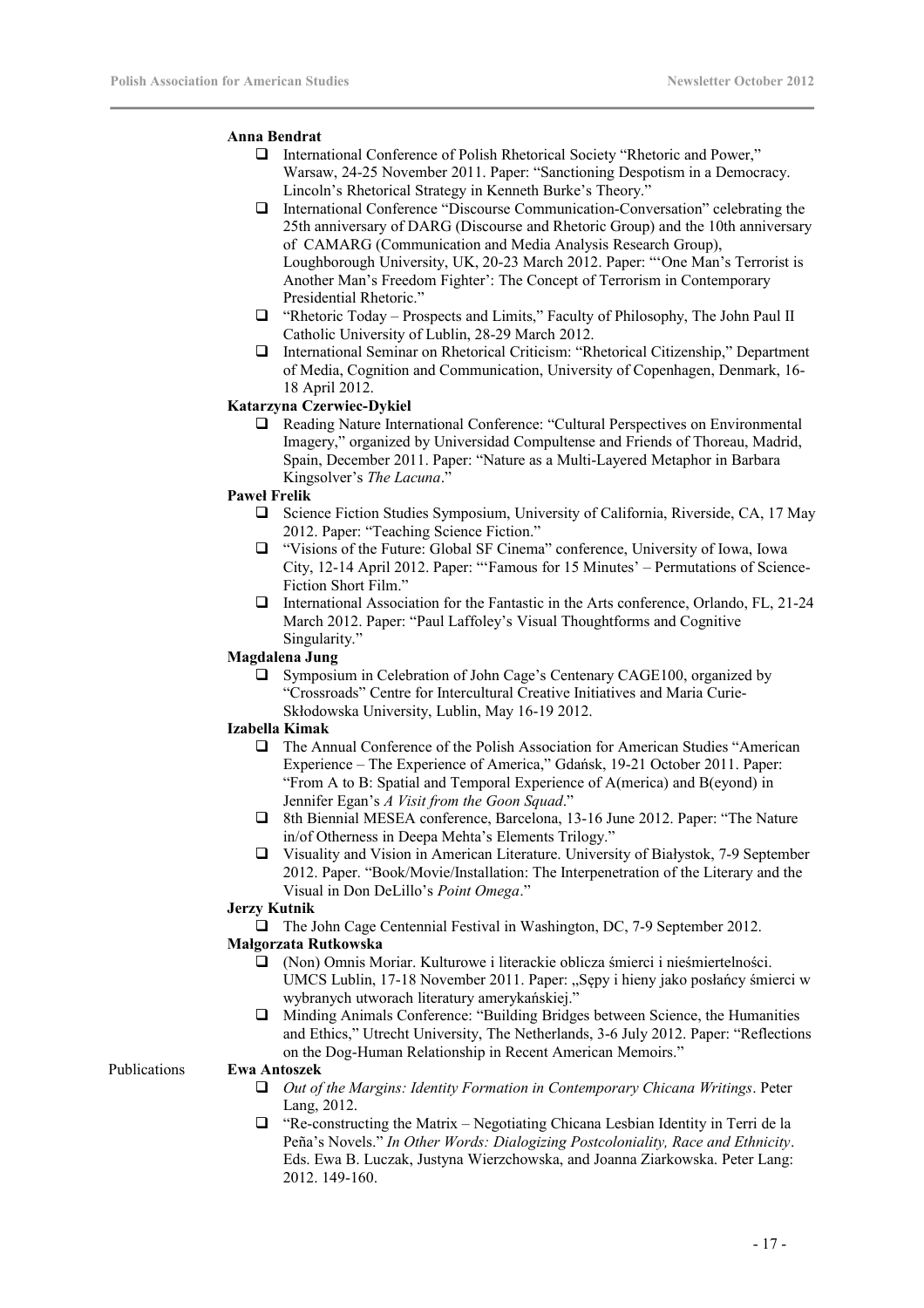### **Anna Bendrat**

- "Między literaturą a retoryką. Geneza krytycyzmu retorycznego w ujęciu Herberta A. Wichelnsa." *Rhetorica regina artis scientiaeque*. Ed. Sławomir Górzyński. Warsaw: Wydawnictwo DiG, 2011. 47-59.
- "'Winkelried of Nations' or a 'Trojan donkey'? Rhetorical Justification for Poland's Military Mission in the War on Terror." *Rhetoric and Politics: Central/Eastern European Perspectives*. Ed. Maria Załęska. Newcastle: Cambridge Scholars Publishing, 2012. 173-192.

### **Jerzy Durczak**

 Jerzy Durczak and Andrea O'Reilly Herrera. "Poland … Through the Camera's Eye: An Interview with Jurek Durczak." Eds. Marek Paryż and John Leo. *Projecting Words, Writing Images. Intersections of the Textual and the Visual in American Cultural Practices.* Newcastle: Cambridge Scholars Publishing 2011. 79-92.

### **Joanna Durczak**

 "Painting Ethnicity: William Kurelek's Multicultural Canada." *Towards Critical Multiculturalism: Dialogues Between/Among Canadian Diaspora*. Eds. E. Bujnowska, Marcin Gabryś, and Tomasz Sikora. Katowice: Para, 2011. 339-356.

### **Paweł Frelik**

- "Narzędzia umysłu." *Mindware. Technologie Dialogu.* Ed. Piotr Celiński. Lublin: Warsztaty Kultury, 2012. 103-113.
- Afterword/Interview with Steve Tomasula. *In&Oz*. Steve Tomasula. Chicago: Chicago University Press, 2012. 145-151.
- "Mind-reading Science Fiction and Neurosciences." *Science and American Literature in the 20th and 21st Centuries: From Henry Adams to John Adams*. Eds. Claire Maniez, Ronan Ludot-Vlasak and Frédéric Dumas. Cambridge: Cambridge Scholars Publishers, 2012. 103-113.
- "Alex Grey prorok światła." *TransWizje* 2/2012 (March 2012): 74-81.
- "Joe Coleman malarz innej Ameryki." *TransWizje* 2/2012 (March 2012): 129-35.
- "Bound for Transcendence, Bound for Escape: Sub-Intelligent Technology and Humanity in Contemporary Science Fiction." *Visions of the Human in Science Fiction and Cyberpunk*. Eds. Marcus Leaning and Birgit Pretzsch. Oxford: Inter-Disciplinary Press, 2010. 181-89. (published in late 2011)
- "Paul Laffoley. Architekt form myślowych." *TransWizje* 1/2011 (October 2011): 18- 24.
- "Papier trzyma się mocno. Literatura niewyczerpan(i)a, ergodyka i obrazki." *TransWizje* 1/2011 (October 2011): 153-56.
- "Attack of the Singularity," review of *Digital Rapture. The Singularity Anthology*, by James Patrick Kelly and John Kessel, and *The Rapture of the Nerds*, by Cory Doctorow and Charles Stross, *Los Angeles Review of Books*, September 15, 2012.
- □ "All Watched Over by Machines of Loving Grace," review of *Posthuman Suffering and the Technological Embrace*, by Anthony Miccoli. *Extrapolation* 53:2 (Summer 2012): 254-59.
- Review of *Mercury Station*, by Mark von Schlegell, *Foundation* 112 (Summer 2012): 94-97.
- "Towards Postcriticism?" review of *Technologized Desire: Selfhood and the Body in Postcapitalist Science Fiction*, by D. Harlan Wilson. *Extrapolation* 53:1 (Spring 2012): 144-47.
- "Harrowing Idealism," review of *These Dreams of You*, by Steve Erickson, *Los Angeles Review of Books*, March 5, 2012.
- "Another Genre That Is Not," review of *Tech-Noir Film: A Theory of the Development of Popular Genres*, by Emily Auger, *Science Fiction Studies* 116 (March 2012): 118-20.
- Review of *On the Mixing of Genres: Science Fiction and Postmodernism*, by Dominika Oramus, *The Americanist* XXVI (Fall 2011): 204-210.
- Review of *Do Metaphors Dream of Literal Sleep? A Science-Fictional Theory of Representation*, by Seo-Young Chu. *SFRA Review* 298 (Fall 2011): 27-30.
- Note: "'Visions of the Future': Conference on Global Science Fiction Cinema," *Science Fiction Studies* 117 (July 2012): 357-358.
- Translation: "Hackers GNUnited" by Johan Sőderberg. *Mindware. Technologie*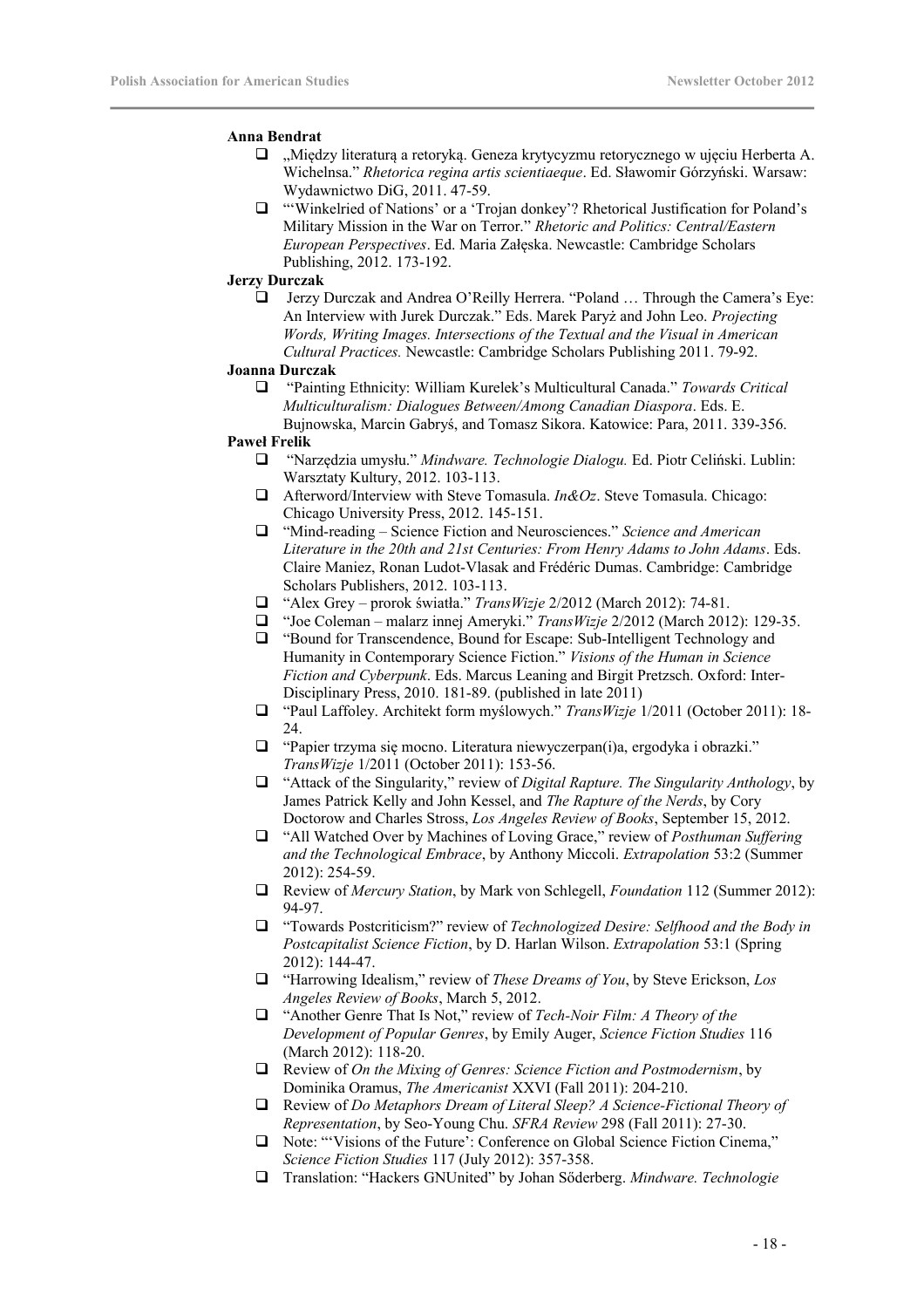*Dialogu*. Ed. Piotr Celiński. Lublin: Warsztaty Kultury, 2012. 115-131. **Magdalena Jung**

- □ Translation: "Refleksje na temat 'Water Music'" by Margaret Leng Tan. Akcent 1.127 (2012): 102-104.
- Translation, with Jerzy Kutnik: "Niezdeterminowanie" by John Cage. *Akcent* 2.128 (2012): 167-170.

### **Izabella Kimak**

 "Bharati Mukherjee and the Postcolonial Predicament: Looking Back in *The Holder of the World*." *In Other Words: Dialogizing Race, Postcoloniality, and Ethnicity*. Eds. Ewa Łuczak, Justyna Wierzchowska and Joanna Ziarkowska. Frankfurt: Peter Lang, 2012. 95-106.

### **Jerzy Kutnik**

- the 2nd edition of prof. Jerzy Kutnik's 1993 book *John Cage. Przypadek paradoksalny* was published in May 2012 by the Vincent Pol University Academic Press.
- $\Box$  several texts by and about John Cage, translated by a group of junior faculty at UMCS and Vincent Pol University under the supervision of prof. Jerzy Kutnik, appeared in the first three issues of the *Akcent* quarterly published in Lublin

# **Małgorzata Rutkowska**

□ "Pielgrzymi i turyści pod niebem Italii. Włoskie wędrówki Henry'ego Jamesa i Marka Twaina." Wielkie tematy literatury amerykańskiej. T.5 "Podróże, wędrówki, włóczęgi." Ed. T. Pyzik. Katowice: Wydawnictwo Uniwersytetu Śląskiego, 2011. 27- 41.

- New courses Prof. **Gary Harrington** (Distinguished Fulbright Chair):
	- $\Box$  Hemingway and His Contemporaries
	- **American Southern Renaissance**
	- American Drama

### **Izabella Kimak**

- Sensing the City: Contemporary American Urban Literature (B.A. Seminar)
- $\Box$  Sex and the Body in American Literature (the outcome of the course is a student blog that can be accessed at intimatters.tumblr.com).

- New faculty Prof. **Stan Breckenridge** from Afro-Ethnic Studies at California State University, Fullerton, is the new Distinguished Fulbright Chair for the academic year 2012/2013.
	- **Julia Nikiel** was employed as a junior lecturer in the Department of American Literature and Culture.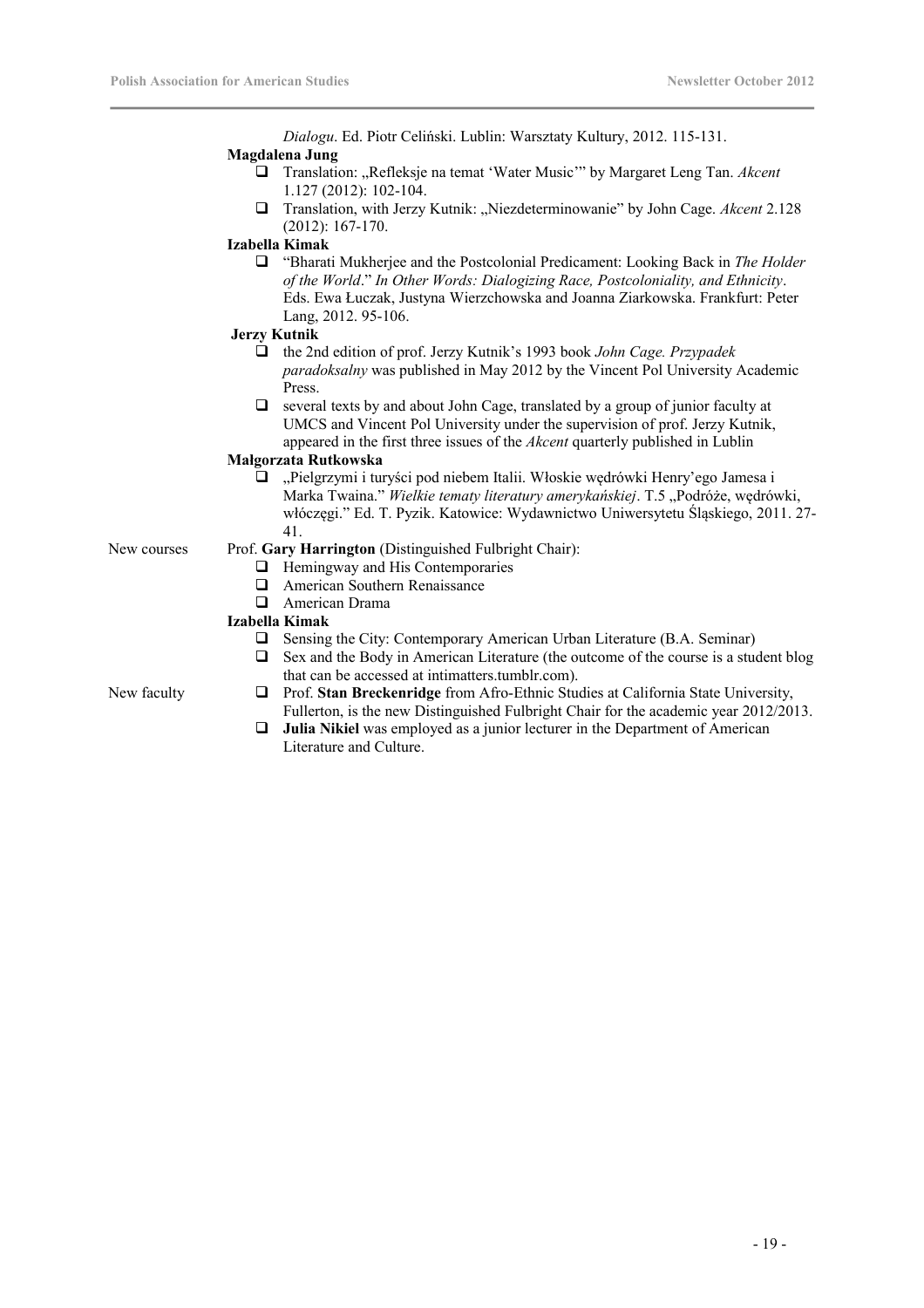# **Institute of English Studies, University of Rzeszów**

Mailing address of the department, center, etc. Institute of English Studies / Department of Economic Policies University of Rzeszów [english@univ.rzeszow.pl](mailto:english@univ.rzeszow.pl)

### Conferences **Małgorzata Martynuska**

- gave a presentation at the MESEA Conference on Media and Mediated Performances of Ethnicity. Presentation: *Ethnic Representations of the Irish in American Crime Films of 1990-2010*, Barcelona 13-15 June 2012.
- gave a presentation at the conference on *Representations of Ireland* organized by Karoli Gaspar University of the Reformed Church in Budapest. Presentation: *The Irish-Americans in the Gangster Film Genre*, 30-31 August 2012.

### **Elżbieta Rokosz-Piejko**

- gave a presentation at the Annual PAAS Conference *American Experience the Experience of America*. Presentation: "'I have already spelled my name five times' - Bengali-American Experience in Jhumpa Lahiri's *The Namesake* and Mira Nair's Film Adaptation of the Novel" October 2011. Gdańsk.
- $\Box$  gave a presentation at the 7<sup>th</sup> Annual Conference of the Association of Adaptation Studies *Visible and Invisible Authorship*. Presentation: "Authorship (Re)claimed – Director's Commentary in Special Features of DVD editions as a way to Claim or Reclaim the Authorship in Selected Film and Television Adaptations". September 2012. York.

### **Damian S. Pyrkosz**

 $\Box$  gave a presentation at the 8th International Conference of Association of Economic Universities of South and Eastern Europe and the Black Sea Region (ASECU) *Determinants of Regional Development in the Context of the Globalization Process* held by Faculty of Economics, University of Rzeszów. Presentation: *Globalization, Culture And Regional/Local Development.* May 2012, Rzeszów.

### Publications **Elżbieta Rokosz-Piejko** published:

- *The Highlights of American Literature* (2012) Rzeszów: Wydawnictwo UR. (coauthored with Barbara Niedziela)
- "Quality drama in practice Paul Scott's *The Jewel in the Crown* and the Granada Television mini-series" [in] *Studia Anglica Resoviensia 8, Zeszyty Naukowe Uniwersytetu Rzeszowskiego,* Zeszyt 69/2011. Electronic edition. 137-152**.**

**Damian S. Pyrkosz** published:

 "Economics in English or English in Economics? Some Methodological Considerations on the Usefulness of ELT Strategies for Teaching Business and Economics" A. Pierścieniak (ed.) *Didactics at Higher Education Institutions – Efficiency of New Methods of Education.* Rzeszów: Mitel. 45-64.

- Grants **I** Malgorzata Martynuska was awarded a research grant by Corbridge Trust, Robinson College, Cambridge. The grant was conducted at the Library of Leicester University in August, 2012.
	- **Elżbieta Rokosz-Piejko** spent two weeks in Leicester, UK, visiting the Center for Adaptation Studies at De Montfort University and the Center for American Studies at the University of Leicester in February 2012, within the framework of the Project "Development of the didactic potential of Rzeszow University at a European level".
	- **Damian S. Pyrkosz** was awarded a research internship at the Cultural Change Institute, The Fletcher School, Tufts University, Medford, Massachusetts, USA in October 2011. The internship supervisor was Professor Lawrence H. Harrison.
	- **Damian S. Pyrkosz** was awarded a research internship at the Department of Development Sociology, Cornell University, Ithaca, New York, USA in February/March 2012. The internship supervisor was Professor David L. Brown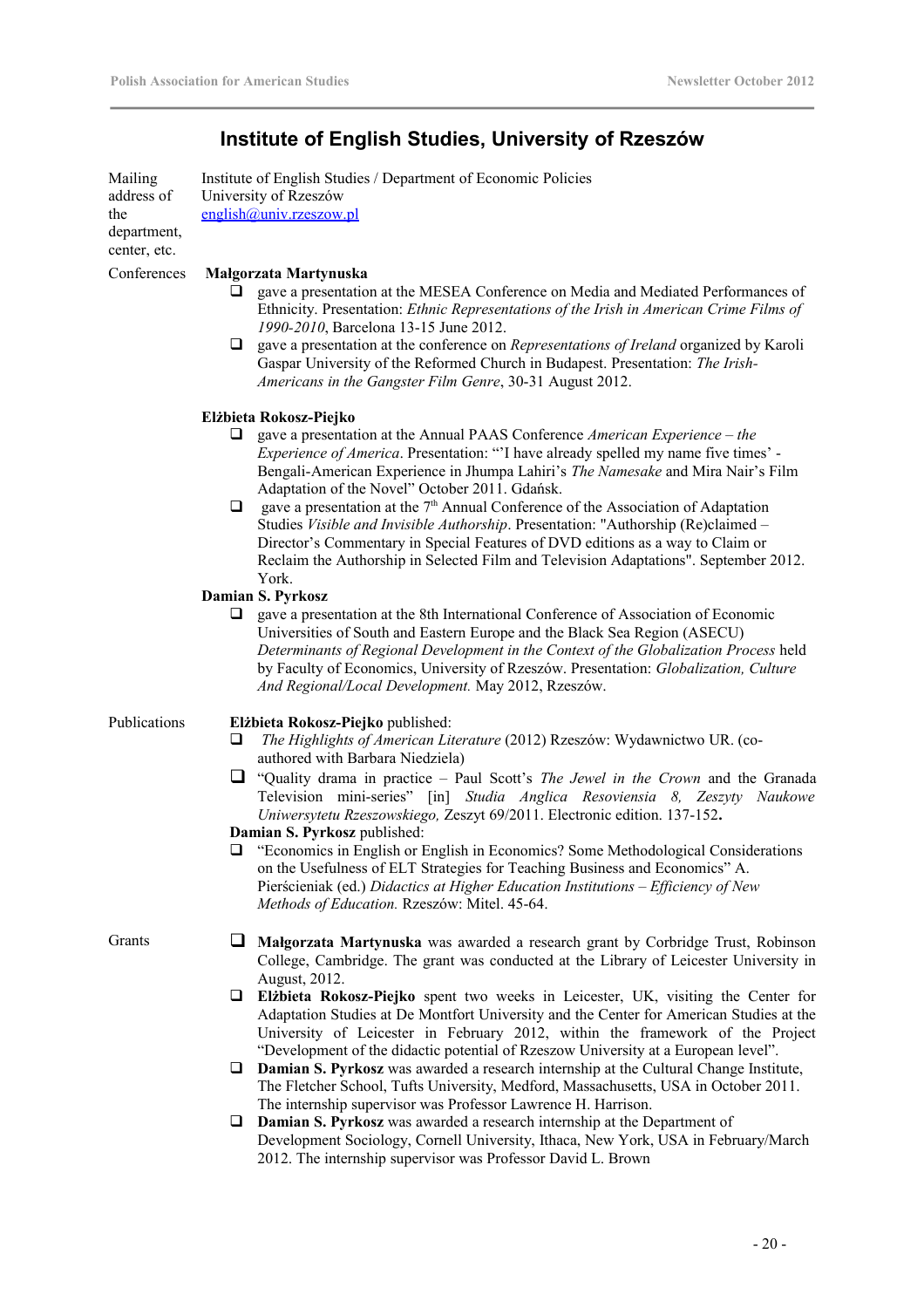# **American Studies Center, University of Warsaw**

| Mailing<br>address of the<br>department,<br>center, etc. | American Studies Center, University of Warsaw,<br>Al. Niepodległości 22, 02-635 Warszawa<br>www.asc.uw.edu.pl                                                                                                                                                                                                                                                                                      |  |  |
|----------------------------------------------------------|----------------------------------------------------------------------------------------------------------------------------------------------------------------------------------------------------------------------------------------------------------------------------------------------------------------------------------------------------------------------------------------------------|--|--|
| Events/Activi<br>ties                                    | May 25-26, 2012: Ogólnopolska interdyscyplinarna konferencja "Nienormatywne<br>❏<br>praktyki rodzinne", organizowana przez Doktoranckie Koło Naukowe Gender i Queer<br>przy ISNS UW pod opieką prof. Małgorzaty Fuszary, ASC, Al. Niepodległości 22,                                                                                                                                               |  |  |
|                                                          | May 24 @ 5pm: American Studies Colloquium Series - Weegee's Modernism - guest<br>$\Box$<br>lecture by Jason E. Hill (Terra Foundation/Institut National d'Histoire de l'Art), ASC,<br>Al. Niepodległości 22, Room 317,                                                                                                                                                                             |  |  |
|                                                          | May 17 @ 6pm: American Studies Colloquium Series - The Ghosts of Departed<br>❏<br>Intimacies: Approaching Mike Farmers's Photographs - guest lecture by Colin<br>Johnson (Indiana University Bloomington), ASC, Al. Niepodległości 22, Room 317,                                                                                                                                                   |  |  |
|                                                          | April 16, 2012 @ 6pm: American Studies Colloquium Series - Art News Parties: A<br>⊔<br>Chapter from a Memoir of New York in the 1970s - guest lecture by Douglas Crimp                                                                                                                                                                                                                             |  |  |
|                                                          | (University of Rochester), Old Library (Collegium Novum), Krakowskie Przedmieście<br>26/28, Room 106; Co-organized with Art History Institute, University of Warsaw,<br>March 29, 2012: American Studies Colloquium Series - Hollywood's War with Poland,<br>❏<br>1939-1945 - guest lecture by M. B. B. Biskupski (Central Connecticut State University),<br>ASC, Al. Niepodległości 22, Room 317, |  |  |
|                                                          | March 15, 2012: American Studies Colloquium Series - Robert Frost's Poetic Form<br>❏<br>and the Vicissitudes of the Executive Body - guest lecture by Grzegorz Kość                                                                                                                                                                                                                                |  |  |
|                                                          | (University of Łódź/University of Warsaw), ASC, Al. Niepodległości 22, Room 317,<br>March 1, 2012: American Studies Colloquium Series - Going Public: The U.S.<br>⊔<br>President's State of the Union and Other Examples - guest lecture by Betty H.                                                                                                                                               |  |  |
|                                                          | Winfield (University of Missouri), ASC, Al. Niepodległości 22, Room 317,<br>February 22, 2012: Miss Representation - a screening and debate, ASC, Al.<br>⊔<br>Niepodległości 22, Room 317,                                                                                                                                                                                                         |  |  |
|                                                          | February 16, 2012: American Studies Colloquium Series - Ecological Humanites: A<br>⊔<br>New Utopia? - guest lecture by Ewa Domańska (Adam Mickiewicz University/Stanford<br>University), ASC, Al. Niepodległości 22, Room 317,                                                                                                                                                                     |  |  |
|                                                          | December 15, 2011: American Studies Colloquium Series - Contemporary Liberal<br>❏<br><b>Catholicism in the USA</b> - guest lecture by Stanisław Obirek (University of Łódź), ASC,<br>Al. Niepodległości 22, Room 317,                                                                                                                                                                              |  |  |
|                                                          | December 1, 2011: American Studies Colloquium Series - The Ethical Substance of the<br>❏<br><b>Otherwise</b> - guest lecture by Elisabeth Povinelli (Columbia University), ASC, Al.<br>Niepodległości 22, Room 317.                                                                                                                                                                                |  |  |
|                                                          | November 17, 2011: American Studies Colloquium Series - Supremacy of Law or<br>u<br>Supremacy of Politics? The Position of the U.S. Supreme Court in the 21st Century<br>American Reality - guest lecture by Paweł Laidler (Jagiellonian University), ASC, Al.<br>Niepodległości 22, Room 317,                                                                                                     |  |  |
|                                                          | October 6, 2011: American Studies Colloquium Series - Knowing Suicide Terrorism:<br>u<br>Epistemic Violence and Occidentalism in Terrorism Studies before and after 9/11 -<br>guest lecture by Claudia Brunner (University of Klagenfurt), ASC, Al. Niepodległości<br>22, Room 317,                                                                                                                |  |  |
| Guest                                                    | <b>Tomasz Basiuk</b>                                                                                                                                                                                                                                                                                                                                                                               |  |  |
| lecturers                                                | Obnażyć pornografię, 30 listopada-2 grudnia 2011, Uniwersytet Śląski, Katowice,<br>u                                                                                                                                                                                                                                                                                                               |  |  |

- Obnażyć pornografię, 30 listopada-2 grudnia 2011, Uniwersytet Śląski, Katowice, referat – "Autopornografia – o pisarstwie gwiazdora gejowskiego porno".
- , Poza monogamią, 8-9 listopada 2011, Uniwersytet Warszawski, Warszawa, referat "Promiskuityzm w dobie AIDS".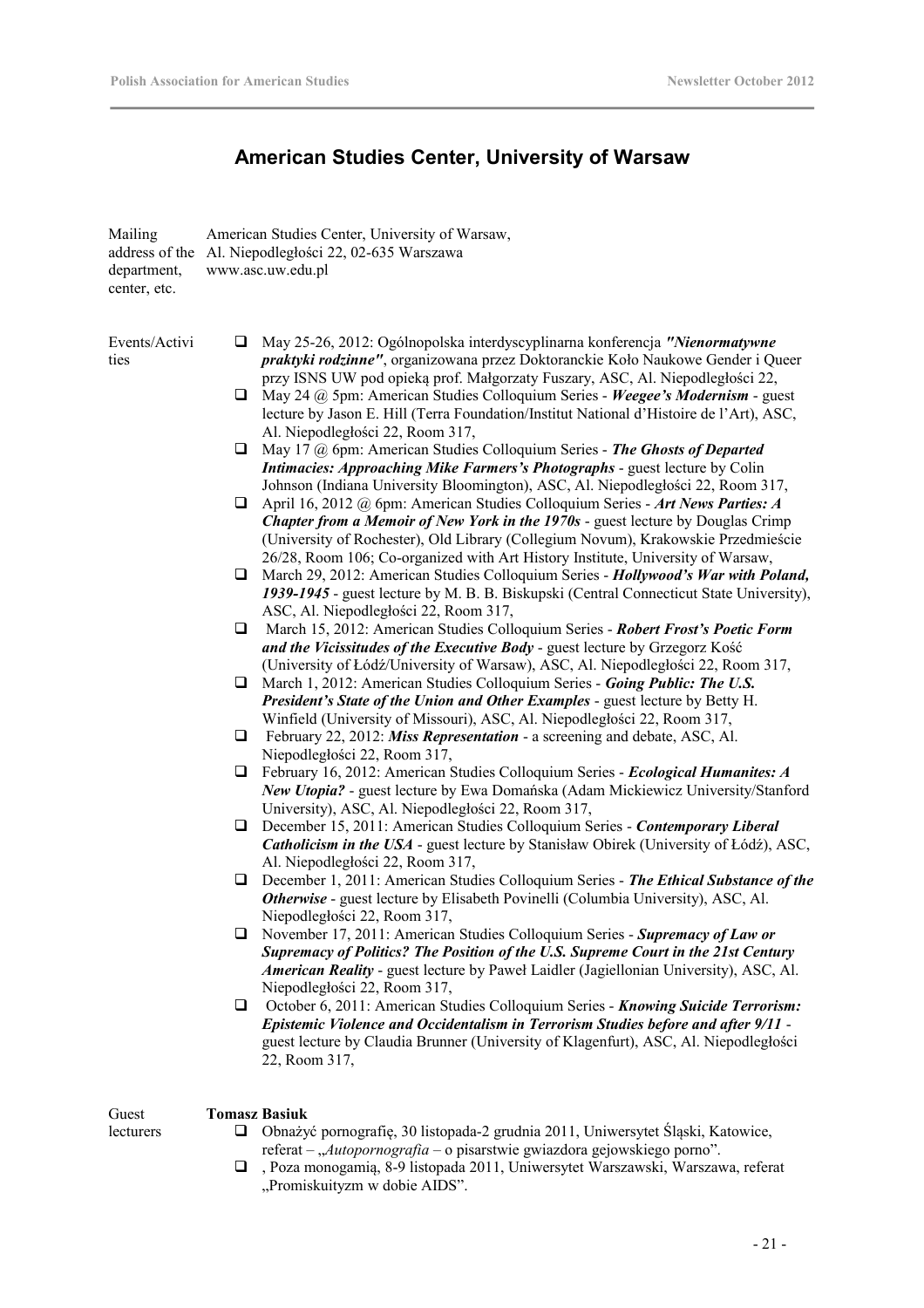$\Box$  American Experience – The Experience of America,  $10 - 21$  października 2011, Uniwersytet Gdański, Gdańsk, referat – "Experience and Witnessing in American Gay Men's Memoirs about AIDS".

### **Clifford Bates**

- "Contemporary Human Rights Discourse: The forgetfulness of the state and its role and the elevation of the concept to a secular religion." Panel on "Developments in the Understanding of Human Rights, 1948-2011–Contemporary Human Rights Discourse" at the Conference "Human Rights—The Current State of the Debate" co-hosted by the Helsinki Foundation for Human Rights and Warsaw University and the School of Law and Administration on 8th – 10th December 2011 Warsaw University, Warsaw.
- "Rethinking Aristotle's Politeia:The Foundation of Aristotle Political Science" on the panel "Aristotle on Civil Society and Polity" at The Northeastern Political Science Association will hold its 42nd annual meeting 17-19 November 2011 at the Crowne Plaza Hotel, Philadelphia, Pennsylvania.
- "The truth about natural right as revealed by Plato's 'Gorgias': one 'Straussian' reading of 'Classical Natural Right' based on the Socratic teaching revealed in the 'Gorgias'" at "Platona "Gorgiasz" Interpretacje ● Inspiracje ● Recepcja, 12 October 2011, at Wydziału Nauk Historycznych i Społecznych UKSW, s. 201 ul. Wóycickiego 1/3, Warszawa.

### **Agnieszka Graff**

- Konferencja: "Among Women, Between Countries" An Israeli-Polish Conference on Feminism, 28-29.11.2011, Tel Aviv University, Israel, udział z referatem. Referat: "National struggle, women's struggle. Polish feminism and the eternal priority of the 'national' issue."
- XIth Conference "European Culture", Universitat Internacional de Catalunya, 27-29 października 2011, Barcelona, Hiszpania, charakter udziału: Urszula Jarecka, referat: *The taste of gloablization. Food in the international context*
- $\Box$  Wojna i pokój przedmiotem badań polemologiczno irenologicznych, 8 grudnia 2011, AON, Warszawa-Rembertów, character udziału: Urszula Jarecka, referat: *Irenologia, nauka w pogoni za złudzeniami*

### **David A. Jones**

- "A widening political economy? Free trade between the European Union and the Ukraine: Some theoretical priorities and methodological considerations," in Proceedings of the second international scientific conference entitled "Participation of Ukraine in free trade areas: current state, problems, and prospects,", at Taras Shevchenko National University of Kyiv, Institute of International Relations, Chair of World Economy and International Economic Relations, sponsored by the Ukranian Association of International Economics, 17-19 November 2011.
- $\Box$  submitted an article at the Conference on "Facets of Business Excellence Leveraging Information Technology for Strategic Advantage," 4-7 November 2011 in New Delhi, India entitled "Chinese Manufacturing Quality Control: The Negative Impact of Subsidies and Workforce Turnover in Small to Medium Size Enterprises (SMEs)" that already has been published in Chopra, Rakesh, Jayanthi Ranjan, Sandeep Puri, and Jay Mitra, eds. 2012. *Facets of Business Excellence*. New Delhi: Macmilan Publishers India, Limited, 123-129.
- "Manifest Destiny and America's Moving Frontier: The Core of a Nation, With Global Implications Today," at the Polish Association of American Studies (PAAS) Conference, Gdansk, 19-20 October 2011.
- **David A. Jones, Joanna Waluk** "The Monroe Doctrine Historically And Its Applications today: Success or Failure?" at the Polish Association of American Studies (PAAS) Conference, Gdansk, 19-20 October 2011.

### **Grzegorz Kość**

 5–6 listopada 2011, "Robert Lowell's 'Raspberry Sherbet Heart': Jung's *Magnum Opus* Gone Awry," PAMLA 2011, 109<sup>th</sup> Annual Conference of the Pacific Ancient and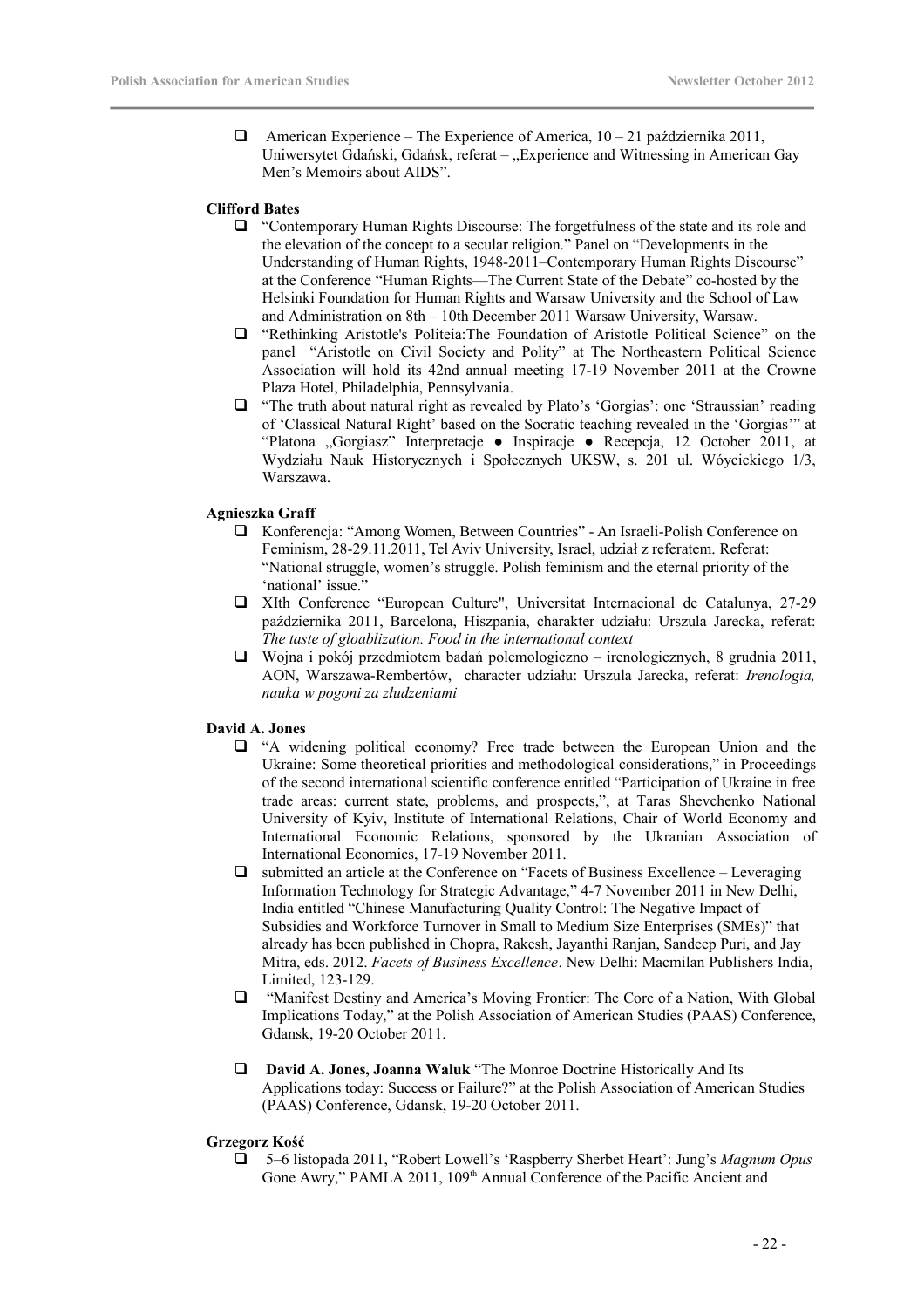Modern Language Association, Scripps College, Claremont, California 19–21 października 2011, "Forms of Endurance 'Between Too Much and Me': Robert Frost's Frontispieces in His Early Volumes," PTSA, Uniwersytet Gdański

### **Sylwia Kuźma-Markowska**

□ "Margines społeczny w II Rzeczpospolitej", 24-25.11.2011, Instytut Historii, Polska Akademia Nauk, Warszawa, referat: *Wiele twarzy "nierządu." Prostytucja w Wilnie w okresie międzywojennym*

### **Anna Sosnowska-Jordanovska**

 $\Box$  . Migracje i państwo. Etniczność, obywatelstwo, transnarodowość", 1-2.12.2011, Instytut Historii PAN, Warszawa, referat Etniczność i prawo. Odmienne wzory adaptacji zawodowej migrantów z Polski i byłego Związku Radzieckiego w Nowym Jorku

### **Bohdan Szklarski**

- październik 19-21, Gdańsk, Experience of America American Experience, organizator: Polskie Towarzystwo Studiów Amerykanistycznych, "What do we learn from presidential nicknames?"
- październik 6-10, Salzburg, krótki pobyt badawczy i udział w workshopach na temat "American Presidency and Foreign Policy", wystąpienie na temat "American Policy towards Poland 2001-2011"
- Conferences  $\Box$  May 11-12, 2012: a conference taking a retrospective look at the 1960s: **The 1960s:** *Legacies*, ASC, Al. Niepodległości 22

### Publications **Publikacje w czasopismach naukowych:**

#### **Tomasz Basiuk**

□ "Społeczni inaczej" (Od redakcji), *InterAlia*, tom 6 (2011), Współautor: Tomasz Sikora, strony od 1 do 7. **Uniwersytet Warszawski.**

### **William Glass & Agnieszka Graf**f

- □ "Editor's Introduction," 7-13, and "Race, Sexuality, and African American Women Representing the Nation: An Interview with Elsa Barkley Brown," 17-36, *The Americanist: The Warsaw Journal for the Study of the United States*, vol. 26 (2011).
- **William Glass,** book review: From Bible Belt to Sunbelt Plain-Folk Religion, Grassroots Politics, and the Rise of Evangelical Conservatism by Darren Dochuk, in The Register of the Kentucky Historical Society, 109 (Winter 2011), 126-128.
- **Agnieszka Graff**, "Obcość ciała, obcość historii," *Dialog*, czerwiec 2011 (6/2011), str. 196 – 201. Afiliacja: OSA, UW.
- **Urszula Jarecka,** ,,Monstrum nasze codzienne. Retoryka nadmiaru w tabloidach," w: *Kultura Popularna* nr 1, 2012, s. 56-67. (IFIS PAN)

### **David A. Jones**

- 2011. "The Warming of Kilimanjaro: Sino-American Competitive Convergence in 21st Century Africa." *Political Perspectives* 5:3, 1-26.
- 2011. "The Autocrats of the Peace Talk Table: *Völkerfrühling* or the Springtime of Peoples, The Strengths and Weaknesses of the Atlantic Council's Action Plan, What will be the Destiny of the 'Arab Spring?'" *Geopolitica* IX: 43, 82-90.

### **David A. Jones and Joanna Waluk.**

 2011. "Polish and American Diplomatic Relations since 1939 as Reflected in Bilateral Ambassadorial Policies," *Polish Journal for American Studies* 5: 153-166.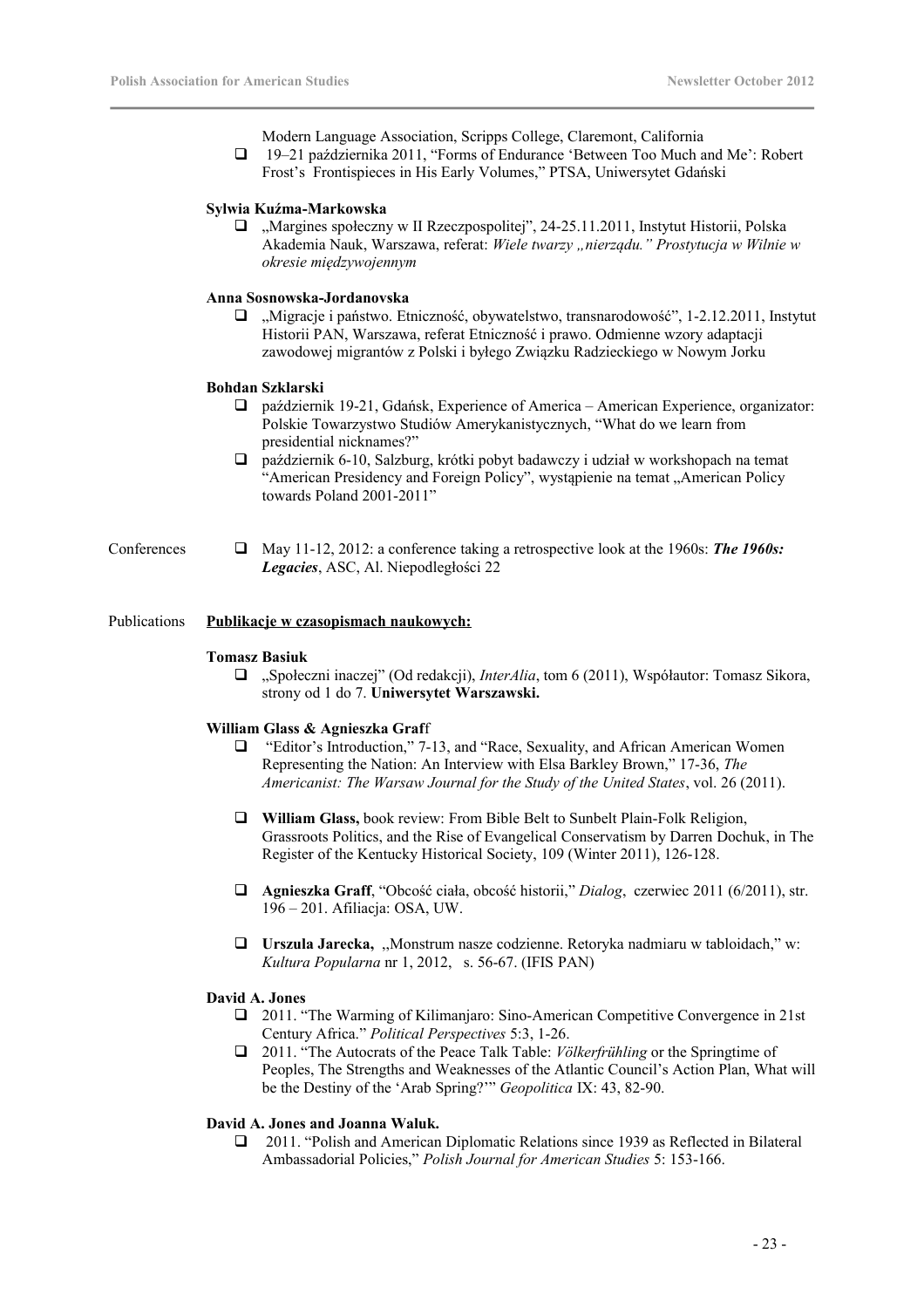### **Grzegorz Kość**

- "Robert Frost's Chafed Boulders and the Undoing of the Maya," *Robert Frost Review* 20 (2011) pp. 47-97. (**afiliacja: Uniwersytet Warszawski**)
- "Robert Frost's Physiognomy at the End of the Liberal Consensus." *Projecting Words, Writing Images: Intersections of the Literary and the Visual in American Cultural Practices,* eds. John Leo and Marek Paryż. Newcastle: Cambridge Scholars Press, 2011. pp. 121-51 (**afiliacja: Uniwersytet Łódzki)**
- "Robert Lowell's 'Raspberry Sherbet Heart': Jung's *Magnum Opus* Gone Awry," *The Dream.* vol. 3 Readings in English and American Literature and Culture, eds. Ilona Dobosiewicz and Jacek Gutorow. Opole: Uniwersytet Opolski, 2011. 161-71. **(afiliacja: Uniwersytet Łódzki)**

### **Sylwia Kuźma-Markowska**

 "An Unexpected Continuity: Voluntary and Compulsory Sterilization in the Rhetoric of the Pre- and Post-World War II Polish Birth Control Movement," *East Central Europe* t. 38, nr 1, 2011, ss. 97-114, **OSA UW**.

### **Anna Sosnowska-Jordanovska**

 "Historia gospodarcza Polski przedrozbiorowej – porzucone terytorium?", *Roczniki Dziejów Społecznych i Gospodarczych,* 2011, tom LXXI, z Jackiem Kochanowiczem, strony 7-32, **Instytut Ameryk i Europy UW**

### **Inne publikacje (rozdziały itp.):**

### **Tomasz Basiuk**

- " "Notes on Karol Radziszewski's *Kisieland*"/"Uwagi na temat projektu *Kisieland* Karola Radziszewskiego" w: Krzysztof Pijarski, red. *The Archive as Project / Archiwum jako projekt.* Fundacja Archeologia Fotografii. Warszawa. 2011, strony 460-481. **Uniwersytet Warszawski.**
- "Wstyd w wielkim mieście. O filmie *Shortbus*" w: Jan Potkański i Robert Pruszczyński, red. *Spojrzenie, spektakl, wstyd*. Elipsa. Warszawa. 2011, strony 42-56. **Uniwersytet Warszawski.**
- "Introduction"*. The American Uses of History. Essays on Public Memory.* Peter Lang Verlag. Frankfurt am Main. 2011. Współautorstwo: Tomasz Basiuk, Sylwia Kuźma-Markowska i Krystyna Mazur, strony 9–16. **Uniwersytet Warszawski.**

### **Clifford Bates**

- "Review of TWILIGHT OF CONSTITUTIONALISM?, by Petra Dobner and Martin Louglin" *Law and Politics Book Review* Vol. 21 No. 3 201, pp.104-106
- <http://www.bsos.umd.edu/gvpt/lpbr/subpages/reviews/dobner-louglin0311.htm>
- "Review of Tony Burns & James Connelly (eds)'s The Legacy of Leo Strauss" In *Political Studies Review* 10: 86–87
- "Review of Richard G. Stevens's *Political Philosophy: An Introduction*" In *Political Studies Review*, 10: 102.
- "Review of Catherine H. Zuckert's *Plato's Philosophers: The Coherence of the Dialogues*" In *Political Studies Review*, 8.3, 291.
- "Review of Gary L. McDowell's *The Language of Law and the Foundations of American Constitutionalism*" In *Political Studies Review*, 10.1, 157
- "Review of Jeffry H. Morrison's T*he Political Philosophy of George Washington*". In *Political Studies Review*, 10.2, forthcoming.
- "Review of Robert C. Bartlett and Susan D. Collins' *Aristotle's Nicomachean Ethics: A New Translation*". In *Political Studies Review*, 10.2, forthcoming.

### **William Glass**

- "'Do We Get to Win This Time?' Hollywood's History of the Vietnam War," in *The American Uses of History: Essays on Public Memory*, ed. Tomasz Basiuk, Sylwia Kuźma-Markowska, Kyrstyna Mazur, Frankfurt am Main: Peter Lang, 2011, 41-52.
- "Black History and the White Professor: Teaching African American History in an Era of Political Correctness," in *Czas Ameryki/American Era*, ed. Halina Parafianowicz,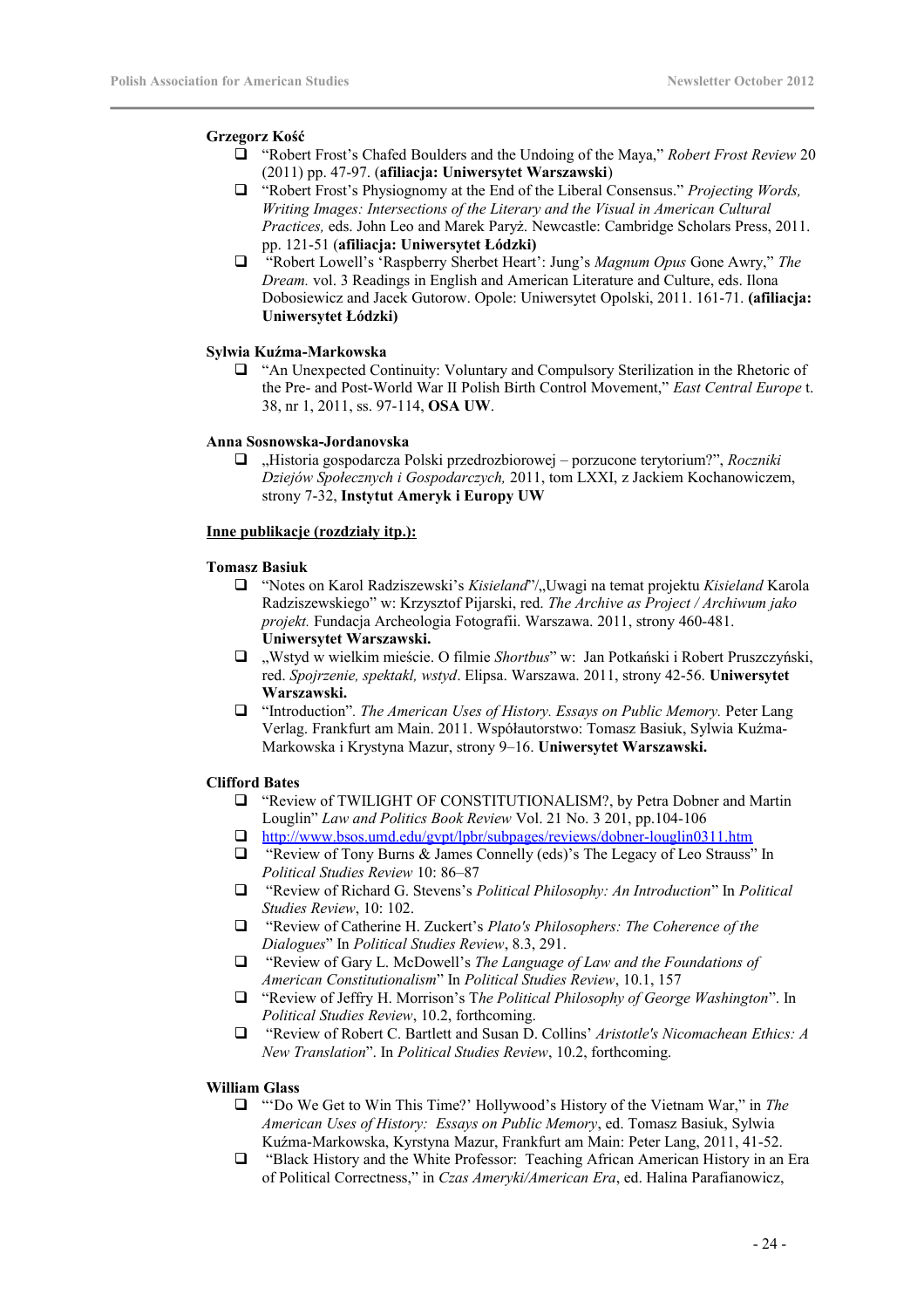Białystok: Trans Humana, 2011.

- **William Glass with James R. Keller,** "Movies and Foreign Policy: from *The Third Man* to *Zentropa*," in *Transatlantic Encounters: Philosophy, Media, Politics*, eds., Elżbiety H. Oleksy and Wiesław Oleksy (Frankfurt am Main: Peter Lang, 2011), 109- 117.
- **Agnieszka Graff,** "«But this was not Nazi Germany. This was America.» Revisiting the Concentration Camp Analogy in Betty Friedan's *Feminine Mystique*," w: T. Basiuk, S. Kuźma-Markowska, K. Mazur, (red.), *The American Uses of History. Essays on Public Memory*, Peter Lang, Frankfurt am Main, 2011, str. 267-280. Afiliacja: OSA, UW

### **Urszula Jarecka**

- *Televising history in Polish television*, w: ed. by L. Cigognetti, L. Servetti, P. Sorlin,*History on Television in Seven Eastern European Countries. Hungary, Lithuania, Slovakia, Czech Republic, Poland, Romania, Finland*, il filo d'Europa 5, Bologna [2011]; s. 93-124. (IFIS PAN)
- *Społeczeństwo techno-euforii i techno-ryzyka. Granice wyobraźni*, w: Adriana Mica, Paweł Łuczeczko (red.), *Ludzie i nie-ludzie. Perspektywa socjologicznoantropologiczna*, Wyd. Orbis Exterior, Pszczółki 2011, s. 285-304. (IFIS PAN)

### **David A. Jones**

- 2011. "Lone Eagle, Mighty Eagle," in Szklarski, Bohdan. 2011. *Quo Vadis, America? Conceptualizing changes in American democracy*. Frankfurt am Main, Germany: Peter Lang, GmbH, 167-176.
- "Neighbourhood on a Hill: the Traditional Polish American Neighbourhood: Has it Changed Forever? Has it a Future? The Examples of Worcester and Webster, Massachusetts," in Praszalowicz, Dorota, and Agnieszka Malek, eds. 2011. *Between the Old and the New World: Studies in History of Overseas Migrations*. Frankfurt am Main: Peter Lang GmbH, 159-168.
- **David A. Jones and Joanna Waluk.** 2011. "Polish and American Diplomatic Relations since 1939 as Reflected in Bilateral Ambassadorial Policies," *Polish Journal for American Studies* 5:153-166.
- **David A. Jones and Joanna Waluk. 2011**. "The Magic Became Tragic: The Special Diplomatic Exchange Between the Republic of Poland and the United States of America, 1934 to 1939," in Tomasz Basiuk, Sylwia Kuźma-Markowska, and Krystyna Mazur, eds. 2011. *New Americanists in Poland*. Vol. 1, *The American Uses of History: Essays on Public Memory*. Frankfurt am Main, Germany: Peter Lang GmbH., 343 – 351.

### **Grzegorz Kość**

- "Lowell, Robert," *The Encyclopedia of the Sixties: A Decade of Culture and Counterculture.* Eds. James S. Baugess and Abbe A. DeBolt. Santa Barbara, Calif.: ABC-CLIO, 2011.**Uniwersytet Warszawski**
- "McCarthy, Eugene," *The Encyclopedia of the Sixties: A Decade of Culture and Counterculture.* Eds. James S. Baugess and Abbe A. DeBolt. Santa Barbara, Calif.: ABC-CLIO, 2011.**Uniwersytet Warszawski**
- "My Lai," *The Encyclopedia of the Sixties: A Decade of Culture and Counterculture.* Eds. James S. Baugess and Abbe A. DeBolt. Santa Barbara, Calif.: ABC-CLIO, 2011.**Uniwersytet Warszawski**
- "Calley, Lt. William L." *The Encyclopedia of the Sixties: A Decade of Culture and Counterculture.* Eds. James S. Baugess and Abbe A. DeBolt. Santa Barbara, Calif.: ABC-CLIO, 2011.**Uniwersytet Warszawski**

### **Sylwia Kuźma-Markowska**

- "Przemoc czy 'wyraz wolności'? Dobrowolna i przymusowa sterylizacja w historii polskiej działalności na rzecz regulacji urodzeń," w: Magdalena Gawin i Kamila Uzarczyk (red.) : *Eugenika, biopolityka*, *państwo. Z historii europejskich ruchów eugenicznych w pierwszej połowie XX w.,* Warszawa: Neriton 2010 (wyszło w 2011), ss. 137-156, **OSA UW.**
- "Soldiers, Members of Parliament, Social Activists: Polish Women's Movement after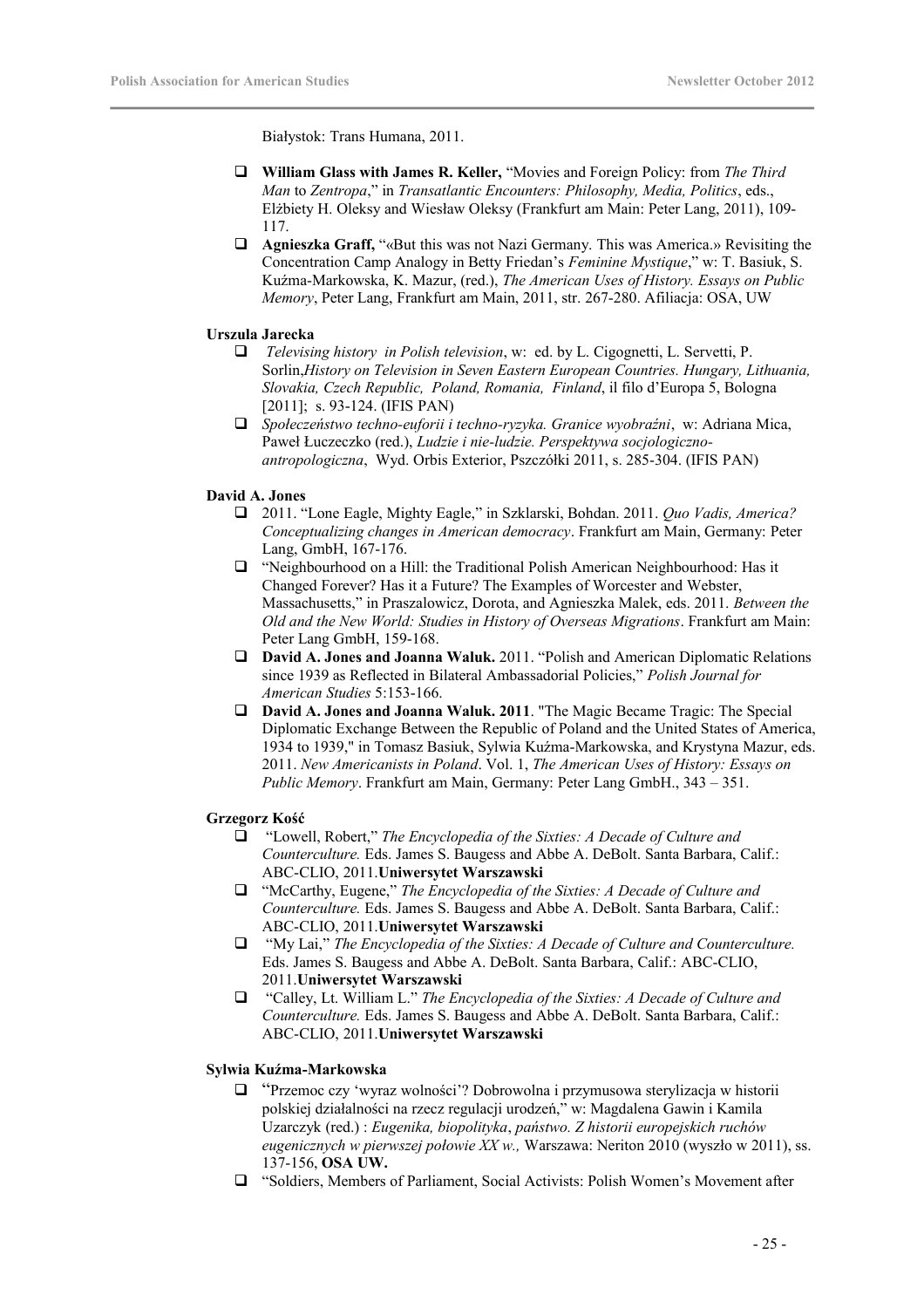World War I," w: Ingrid Sharp i Matthew Stibbe (red.), *Aftermaths of War: Women's Movements and Female Activists, 1918-1923*, Leiden and Boston: Brill 2011, ss. 265- 286, **OSA UW.**

 "From 'Drop of Milk' to 'Bureaus for Mothers' – Infant Care and Visions of Medical Motherhood in the Early  $20<sup>th</sup>$  Century Polish Part of the Habsburg Empire, w: Daniela Sechel (red.), *Medicine Within and Between the Habsburg and Ottoman Empires, 18th - 19th Centuries*, Bochum: Dieter Winkler, 2011, ss. 131-148, **OSA UW**.

### **Anna Sosnowska-Jordanovska**

 "Economic History of Pre-industrial Poland. An Obsolete Subject?" w: Francesco Ammannati (red.), *Where Is Economic History Going? Prospects and Methods From the 13th to the 18th Century,* Firenze University Press, Florence, 2011, z Jackiem Kochanowiczem, strony 153-171, **Instytut Ameryk i Europy UW**

### **Bohdan Szklarski**

- $\Box$  "Presidential leadership as therapy", w: Elzbieta Oleksy, Wiesław Oleksy (red.), *Transatlantic Encounters: Philosphy, Media, Politics,* Frankfurt; Peter Lang, 2011, pp. 247-260
- "Przywództwo totalitarne w: Cerazy Król, Joanna Szymoniczek (red.), *Czas totalitaryzmu. Stalinizm, faszyzm, nazizm i pokrewne systemy polityczne w XX wieku ,* Dresden/Warszawa: Technischen Universitaat Dresden/Civitas Press/Institute of Political Studies PAN, 2011, pp. 30-43
- $\Box$  "The near suffocation of new democracy articulation of interests in the postauthoritarian order" in Anna Movsesian (red.), *Modernizatsia sovriemiennovo obszczestwa* [Modernization of the contemporary state], Stavropol: Logos, 2011, ss.109- 113
- $\Box$  "Pre-political sphere in civil society psychological processes of interest recognition", in: Anna Movsesian (red.), *Modernizatsia sovriemiennovo obszczestwa* [Modernization of the contemporary state ], Stavropol: Logos, 2011, ss. 113-117
- "Continuity and Change in American Democracy" w: **Bohdan Szklarski** (red.), *Quo Vadis America? Conceptualizing Change in American Democracy"*, Frankfurt, Peter Lang, 2011

### **Redakcja naukowa:**

- **Tomasz Basiuk**, *InterAlia* (wol. 6). [www.interalia.org.pl.](http://www.interalia.org.pl/) Ośrodek Studiów Amerykańskich UW. Warszawa. 2011. Współredakcja: Dominika Ferens, Tomasz Sikora, Marzena Lizurej, Rafał Majka. 135 stron. **Uniwersytet Warszawski.**
- **William Glass & Agnieszka Graff,** editor of *The Americanist: The Warsaw Journal for the Study of the United States*, vol. 26: Sexuality and Gender
- **Bohdan Szklarski** (red.), *Quo Vadis America? Conceptualizing Change in American Democracy*, Frankfurt, Peter Lang, 2011

New courses New courses offered can be viewed on our website: www.asc.uw.edu.pl

Calls for papers Please send submissions to The Americanist, Warsaw Journal for the Study of the United States: [the\\_americanist@uw.edu.pl](mailto:the_americanist@uw.edu.pl)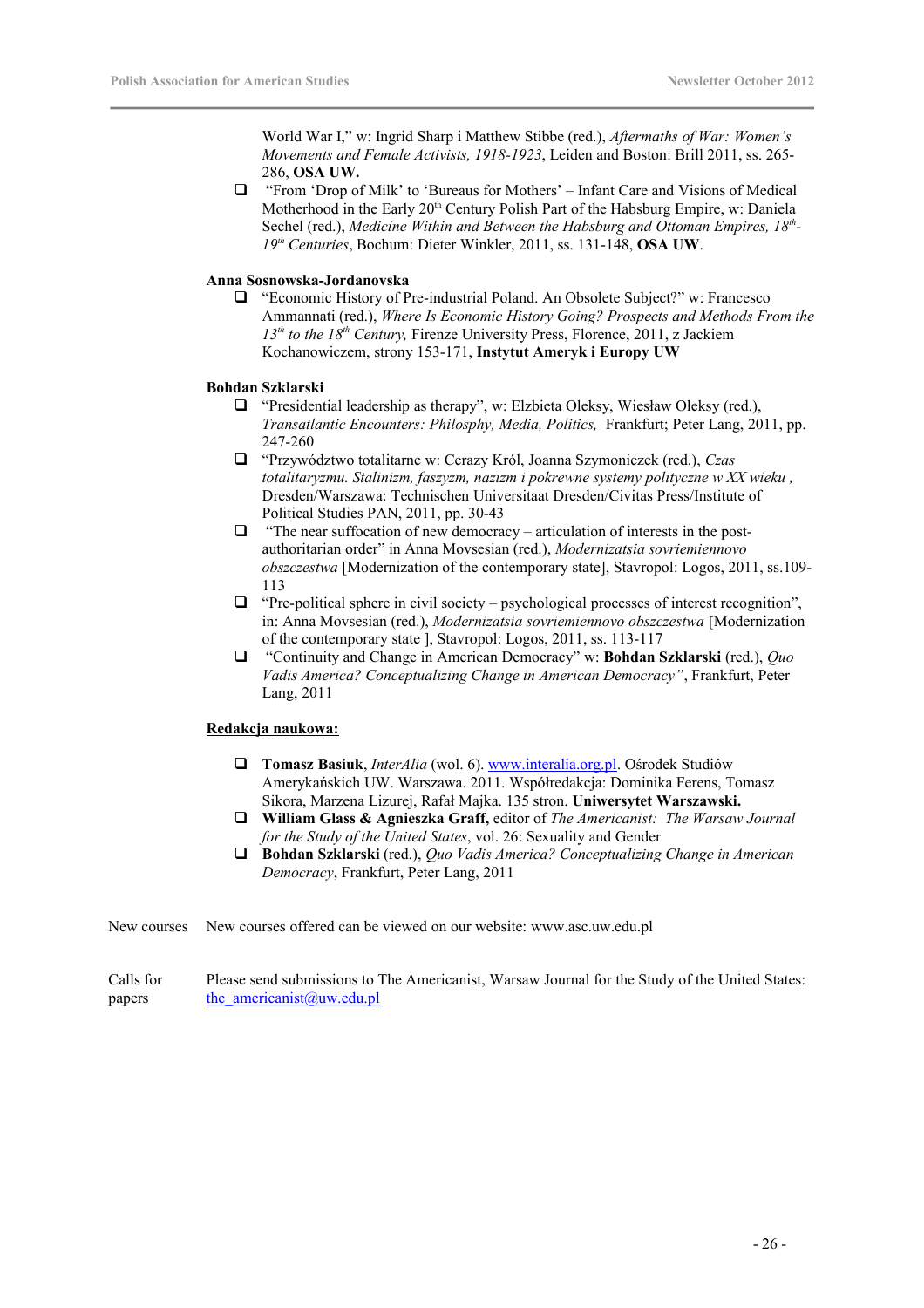# **Section of Anglo-Saxon Cultures, Institute of English Studies, University of Warsaw**

| Mailing address<br>of the<br>department,<br>center, etc. | Section of Anglo-Saxon Culture, Institute of English Studies, University of Warsaw<br>ul. Nowy Świat 4, 00-497 Warszawa                                                                                                                                                                                                  |  |  |
|----------------------------------------------------------|--------------------------------------------------------------------------------------------------------------------------------------------------------------------------------------------------------------------------------------------------------------------------------------------------------------------------|--|--|
| Events/Activities                                        | Aneta Dybska and Dominika Ferens co-taught an intensive 20-hour course on<br>u.<br>"Whiteness, Nationality, and Masculinity in American Culture" at Tomsk State<br>Pedagogical University in Russia, September 10-21, 2012.                                                                                              |  |  |
| Conferences                                              | <b>Aneta Dybska</b><br>Sarah Schulman's New York novels People in Trouble (1990) and Rat Bohemia<br>⊔<br>(1995): neoliberal city and the struggle for the "right to the city." PAAS Conference,<br>Gdańsk, October 19-21, 2011                                                                                           |  |  |
|                                                          | Justyna Wierzchowska<br>"Buildings, Memorials, and Americanism: Remarks on the Vietnam Veterans<br>⊔<br>Memorial, Washington, D.C., and the National September 11 Memorial/Freedom<br>Tower Complex, NYC," PAAS Conference, Gdańsk, October 19-21, 2011.                                                                 |  |  |
| Publications                                             |                                                                                                                                                                                                                                                                                                                          |  |  |
|                                                          | Bożenna Chylińska<br>Book: The Gospel of Work and Wealth in the Puritan Ethic. From John Calvin to<br>Q<br>Benjamin Franklin. Warszawa: Wydawnictwo Uniwersytetu Warszawskiego, 2012.<br>336 pages.                                                                                                                      |  |  |
|                                                          | Justyna Wierzchowska                                                                                                                                                                                                                                                                                                     |  |  |
|                                                          | Books: a) The Absolute and the Cold War: Discourses of Abstract Expressionism.<br>u<br>Frankfurt, Berlin, New York: Peter Lang, 2011.                                                                                                                                                                                    |  |  |
|                                                          | b) c/o Ewa Łuczak, Joanna Ziarkowska (eds.). In Other Words: Dialogizing<br>u<br>Postcoloniality, Race, and Ethnicity. Frankfurt, Berlin, New York: Peter Lang, 2012.                                                                                                                                                    |  |  |
|                                                          | Articles: "Polish Colonial Past and Postcolonial Presence in Joanna Rajkowska's<br>Q.<br>Art." In: Ewa Łuczak, Justyna Wierzchowska, Joanna Ziarkowska (eds.). In Other<br>Words: Dialogizing Postcoloniality, Race, and Ethnicity. Frankfurt, Berlin, New<br>York: Peter Lang, 2012.                                    |  |  |
|                                                          | "The Dark Night of the Dark Knight: the Frozen Dynamics of Batman's Identity."<br>$\Box$<br>In: John Leo i Marek Paryż (eds.). Projecting Words, Writing Images. Newcastle<br>upon Tyne: Cambridge Scholars Press, 2011. 63-73.                                                                                          |  |  |
|                                                          | "The Relationship between Batman and the Joker in The Dark Knight (2008) or the<br>$\Box$<br>Cul-de-Sacs of America's Relations with Others." In: Piotr Skurowski (ed.).<br>Identities, Images, and Formulas in British and American Popular<br>Culture. Warszawa: Instytut Anglistyki Uniwersytetu Warszawskiego, 2011. |  |  |
| New faculty                                              | $\Box$ Mirosław Miernik joined the Section of Anglo-Saxon Cultures and starting from October                                                                                                                                                                                                                             |  |  |

2012 will be teaching courses on American culture.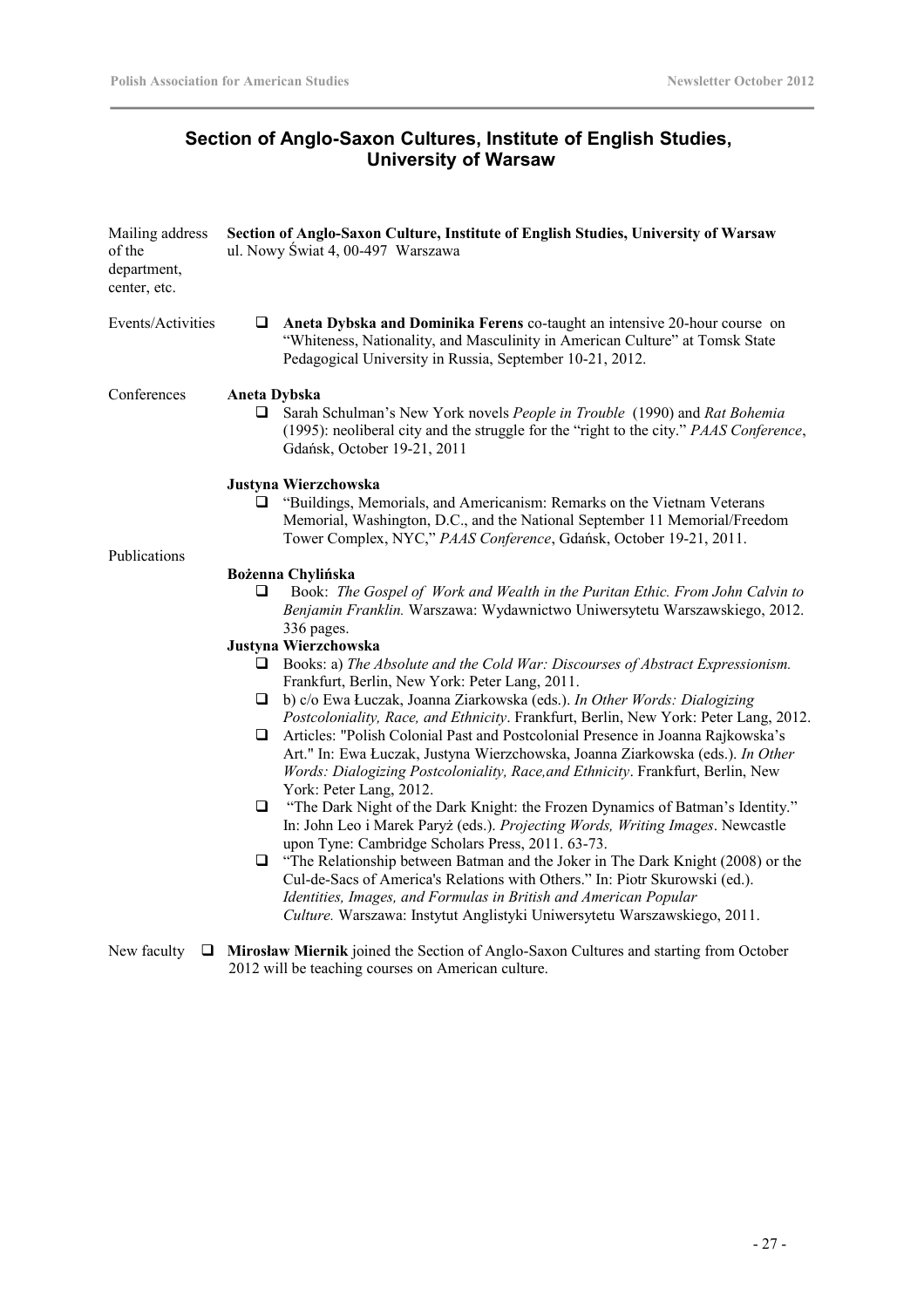# **American Literature Section, Institute of English Studies, University of Warsaw**

| Mailing address of<br>the department,                 |    | Zakład Literatury Amerykańskiej, Instytut Anglistyki UW, ul. Nowy Świat 4, 00-497                                                                                                                                                                                                                                                                                                                                                                                                                                                                                                                  |
|-------------------------------------------------------|----|----------------------------------------------------------------------------------------------------------------------------------------------------------------------------------------------------------------------------------------------------------------------------------------------------------------------------------------------------------------------------------------------------------------------------------------------------------------------------------------------------------------------------------------------------------------------------------------------------|
| center, etc.                                          |    | Warsaw                                                                                                                                                                                                                                                                                                                                                                                                                                                                                                                                                                                             |
| Events/Activities<br>$\Box$<br>publication is Polish. |    | The University of Warsaw Press, at the initiative of the Section of American Literature,<br>is launching a series in American literary studies called "Mistrzowie Literatury<br>Amerykańskiej." The series aims to offer accessible and comprehensible presentations<br>of major authors or literary phenomena. The inaugural volume on Don DeLillo has just<br>appeared, and the second, on Toni Morrison, is now in press and will be coming out<br>soon. The series editors are Ewa Łuczak and Marek Paryż. The language of the                                                                 |
|                                                       | u. | <b>Ewa Łuczak</b> has received a fellowship from the Kościuszko Foundation and will be<br>going to Johns Hopkins University in early 2013.                                                                                                                                                                                                                                                                                                                                                                                                                                                         |
|                                                       | u. | Marek Paryż has been appointed associated editor of the literature and culture section<br>of the European Journal of American Studies.                                                                                                                                                                                                                                                                                                                                                                                                                                                             |
|                                                       | u. | In November 2011, Julia Fiedorczuk took part in several events celebrating Milosz's<br>Year in Tokyo.                                                                                                                                                                                                                                                                                                                                                                                                                                                                                              |
|                                                       | u. | In April 2012, Julia Fiedorczuk, together with Laurie Anderson, presented the first<br>Polish book edition of Anderson selected poetry and prose at the literary festival Port<br>Wrocław.                                                                                                                                                                                                                                                                                                                                                                                                         |
|                                                       | ⊔  | In May 2012, Julia Fiedorczuk gave a series of poetry readings in Germany.                                                                                                                                                                                                                                                                                                                                                                                                                                                                                                                         |
|                                                       | □  | In September 2012, Julia Fiedorczuk gave a lecture entitled "Gościnna: rozważania o<br>kobiecie, etyce, języku i poezji" at the literary festival "Poetic Manifestations" in<br>Warsaw.                                                                                                                                                                                                                                                                                                                                                                                                            |
|                                                       | ❏  | <b>Tadeusz Piór</b> o has published a volume of collected poetry O dwa kroki stad (Wrocław:<br>Biuro Literackie 2011).                                                                                                                                                                                                                                                                                                                                                                                                                                                                             |
|                                                       | ❏  | In July, Justyna Włodarczyk and Joanna Ziarkowska, in collaboration with prof.<br>Holli Levitsky of Loyola Marymount University, LA, organized a workshop on Jewish<br>American literature of the Holocaust for a group of American and Polish students.                                                                                                                                                                                                                                                                                                                                           |
| Guest lecturers                                       |    | In December 2011, Prof. Earl H. Fry, Brugham Young University, delivered a lecture<br>entitled "Lament for America vs. Renaissance America: Future Challenges and<br>Possibilities"                                                                                                                                                                                                                                                                                                                                                                                                                |
|                                                       |    | In May 2012, Prof. Tino Villaneuva, Boston University, spoke on "Contemporary<br>Chicano Poetry"                                                                                                                                                                                                                                                                                                                                                                                                                                                                                                   |
| Conferences                                           | u  | The following colleagues presented papers at the PAAS Conference in Gdańsk, October<br>2011: Zuzanna Ładyga ("Captured LIVE!: Perception, Corporeality, and the Televisual<br>Apparatus in the Work of David Foster Wallace"), Anna Pochmara ("Elysium and<br>Inferno: The Experience of America in European Travel Writing, 1880-1900"), Joanna<br>Ziarkowska ("Playing ball in the blood': Baseball, Land Allotment, and Native<br>Identity in LeAnne Howe's Miko Kings: An Indian Baseball Story"), Marek Paryż<br>("Iron Man Saves the Afghans"), Tadeusz Pióro ("Experience and Strategies of |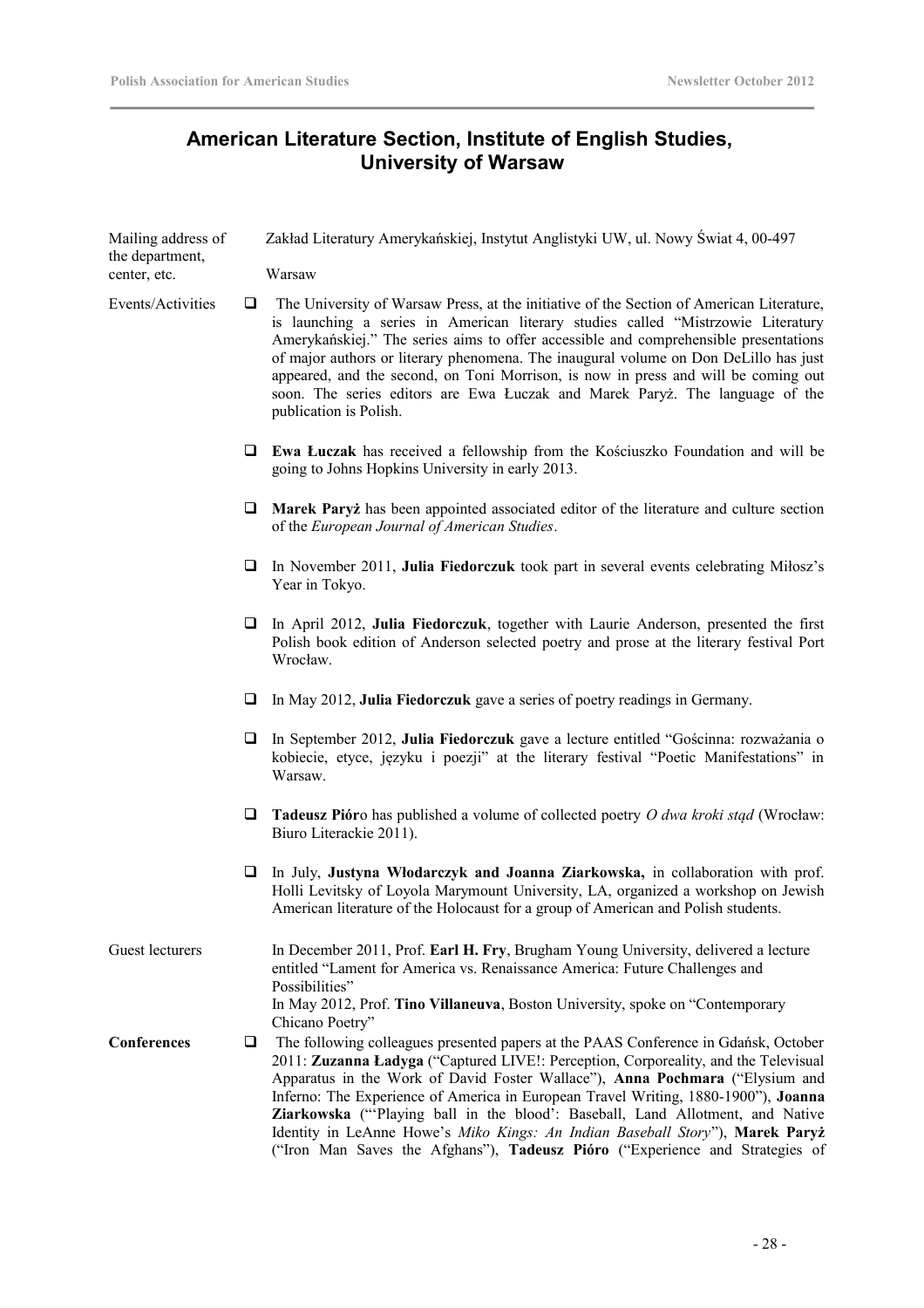Representation in the Poetry of Frank O'Hara")

- In October, **Justyna Włodarczyk** took part in Sara Ruddick Symposium at York University, Canada, and in the International Conference on Mothering and Motherhood where she spoke on "Cross Cultural Deliveries: How American Textual Strategies of Representing Labor Have Influenced Polish Media After 1989"
- In November, **Ewa Łuczak** gave a paper on "Perfect Returns: Eugenics and American Popular Culture" at the Conference of the Canadian Association for American Studies in Ontario
- In November, **Agnieszka Kotwasińska** attended the international conference "All That Gothic" in Łódź, with a paper titled "Body out of (Human) Bounds: Lesbian Transformations in Contemporary Horror Fiction"
- The following colleagues had papers at the EAAS conference in Ismir, March-April 2012: **Agata Preis-Smith** ("The Trope of Disease in Modernist Fiction: The Case of F. Scott Fitzgerald and Djuna Barnes"), **Ewa Łuczak** ("Whose America? Between Madison Grant's *The Passing of the Great Race* and Ernest Hemingway's *The Torrents of Spring*"), **Zuzanna Ładyga** ("From Drugs to Riches: Kris Carr's *Crazy Sexy Cancer* and the Neo-Liberal Discourse of Self-Healing"), **Joanna Ziarkowska** ("Broken Bodies, Healing Narratives: The Health of the People in Linda Hogan's *The Woman Who Watches over the World*"), **Marek Paryż** ("Diagnosing the Nation through Imagining Its Representatives: American Incarnations and Their Illnesses in Selected Works by Nathaniel Hawthorne and Herman Melville")
- In June, **Ewa Łuczak** presented a paper entitled "Ape-Men and Half-Humans: King Kong and Eugenics Discourse" at the Conference of the Society for Multi-Ethnic Studies: Europe and Americas in Barcelona
- In June, **Ewa Łuczak** participated in the international symposium "New Worlds, Other Encounters" in Torremolios, Spain, with a paper "Black Exile in Spain: Richard Wright's *Pagan Spain*"
- In September, **Krystian Grądz** presented a paper on "Melancholy as Postmodern Condition" at the conference "Grievings 2012" in Ustroń

### Publications **Julia Fiedorczuk**

- "A-ekologiczny Miłosz." *Miłosz. Przewodnik Krytyki Politycznej*. Warszawa: Krytyka Polityczna, 2011. "Życie nie do pojęcia. O 'Wielkiej liczbie' Wisławy Szymborskiej. *Interpretować dalej*. Ed. Anna Kałuża and Alina Świeściak (Cracow: Universitas, 2011).
- $\Box$  "Kto zabija psa?" Dwutygodnik 89 (2012), online.
- "Dar słów: Laura (Riding) Jackson i etyka gościnności." *Wakat* 16/17 (2012), online
- "Za wolność naszą i waszą." *Przekrój* (8 April 2012)
- "Człowiek, bliźni psa." *Przekrój* (4 June 2012)
- "Rozwód Erosa z Tanatosem." *Przekrój* (9 July 2012)
- Translator and editor: Laura (Riding) Jackson. *Obroty cudów. Wiersze i eseje*. Wrocław: Biuro literackie, 2012
- Translator and editor: Laura (Riding) Jackson. *Korona dla Hansa Andersena. Opowiadania*. Wrocław: Biuro Literackie, 2012
- Translator and editor: *Laurie Anderson, Język przyszłości*. Wrocław: Biuro Literackie, 2012

### **Zuzanna Ładyga**

 "Return of the Ethical: Levinas and Contemporary Poststructuralist Praxis." *In Other Words: Dialogizing Postcoloniality, Race, and Ethnicity*. Ed. Ewa Łuczak, Joanna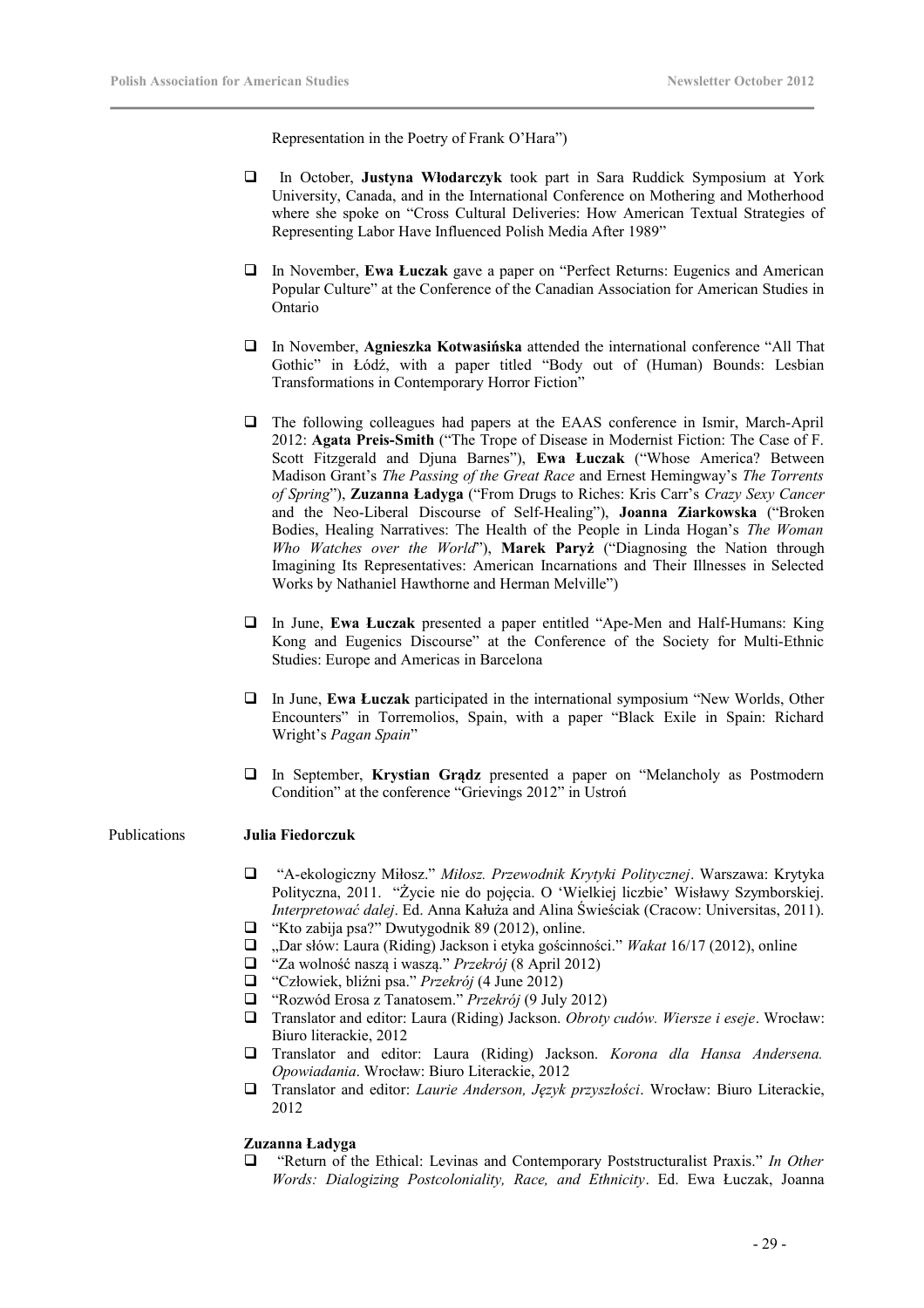Ziarkowska, and Justyna Wierzchowska. Frankfurt am Main: Peter Lang 2012

- "W paroksyzmach ponowoczesności (*Podziemia*)." *Mistrzowie literatury amerykańskiej. Don DeLillo*. Ed. Marek Paryż (Warsaw: University of Warsaw Press, 2012)
- Review of *Mediality, Cybernetics, Narrativity in the American Novel after 1960* by Benny Pock. *Polish Journal for American Studies* 6 (2012)

### **Ewa Łuczak**

- (co-editor with Joanna Ziarkowska and Justyna Wierzchowska) *In Other Words: Dialogizing Postcoloniality, Race, and Ethnicity*. Frankfurt am Main: Peter Lang 2012
- $\Box$  "The Quality of Hurt': African American Writerly Displacement in Europe in the 1960s." *In Other Words: Dialogizing Postcoloniality, Race, and Ethnicity*. Ed. Ewa Łuczak, Joanna Ziarkowska, and Justyna Wierzchowska. Frankfurt am Main: Peter Lang 2012
- "After the End of Man: John A. Williams's *The Man Who Cried I Am*." *Polish Journal for American Studies* 6 (2012)

### **Anna Pochmara**

- Review of *Mediality, Cybernetics, Narrativity in the American Novel after 1960* by Benny Pock. *Polish Journal for American Studies* 6 (2012)
- "Empire Desires Strike Back: Early Twentieth-Century African American Rewritings of Imperial Mythologies." *In Other Words: Dialogizing Postcoloniality, Race, and Ethnicity*. Ed. Ewa Łuczak, Joanna Ziarkowska, and Justyna Wierzchowska. Frankfurt am Main: Peter Lang 2012
- Review of *African American Literary Studies: New Texts, New Approaches, New Challenges*, ed. Glenda R. Carpio and Werner Sollors. *Polish Journal for American Studies* 6 (2012)

### **Justyna Włodarczyk**

Review of *Arnold Schwarzenegger—Interdisciplinary Perspectives on Body and Image*, ed. Michael Butter, Patrick Keller, Simon Wendt. Polish Journal for American Studies 6 (2012)

### **Joanna Ziarkowska**

- (co-editor with Ewa Łuczak and Justyna Wierzchowska) *In Other Words: Dialogizing Postcoloniality, Race, and Ethnicity*. Frankfurt am Main: Peter Lang 2012
- "From Santo Domingo to Neuva York and Back: Multicultural and Diasporic Identity in Junot Diaz's *Brief Wondrous Life of Oscar Wao*." *In Other Words: Dialogizing Postcoloniality, Race, and Ethnicity*. Ed. Ewa Łuczak, Joanna Ziarkowska, and Justyna Wierzchowska. Frankfurt am Main: Peter Lang 2012

### **Tadeusz Pióro**

- Review of *Mediality, Cybernetics, Narrativity in the American Novel after 1960* by Benny Pock. *Polish Journal for American Studies* 6 (2012)
- "Representation and Fear in Ralph Ellison's *Invisible Man*." *Acta Philologica* 41 (2012)
- Translation of Henry Green's selected prose. *Literatura na Świecie* 3-4 (2012)

### **Marek Paryż**

- *Od Ralpha Ellisona do Jhumpy Lahiri. Szkice o prozie amerykańskiej XX i początku XXI wieku*. Warsaw: University of Warsaw Press, 2011
- *The Postcolonial and Imperial Experience in American Transcendentalism*. New York: Palgrave Macmillan, 2012
- (editor) *Mistrzowie literatury amerykańskiej. Don DeLillo*. Warsaw: University of Warsaw Press, 2012
- "Parametry impasu (*End Zone*, *Great Jones Street*, *Nazwy*)." *Mistrzowie literatury amerykańskiej. Don DeLillo*
- "Algorytmy, systemy, przestrzenie, albo życie zewnętrzne (*Gracze*)." *Mistrzowie literatury amerykańskiej. Don DeLillo*
- Review of *A Hundred Years After: New Light on Francis Marion Crawford*, ed. Gordon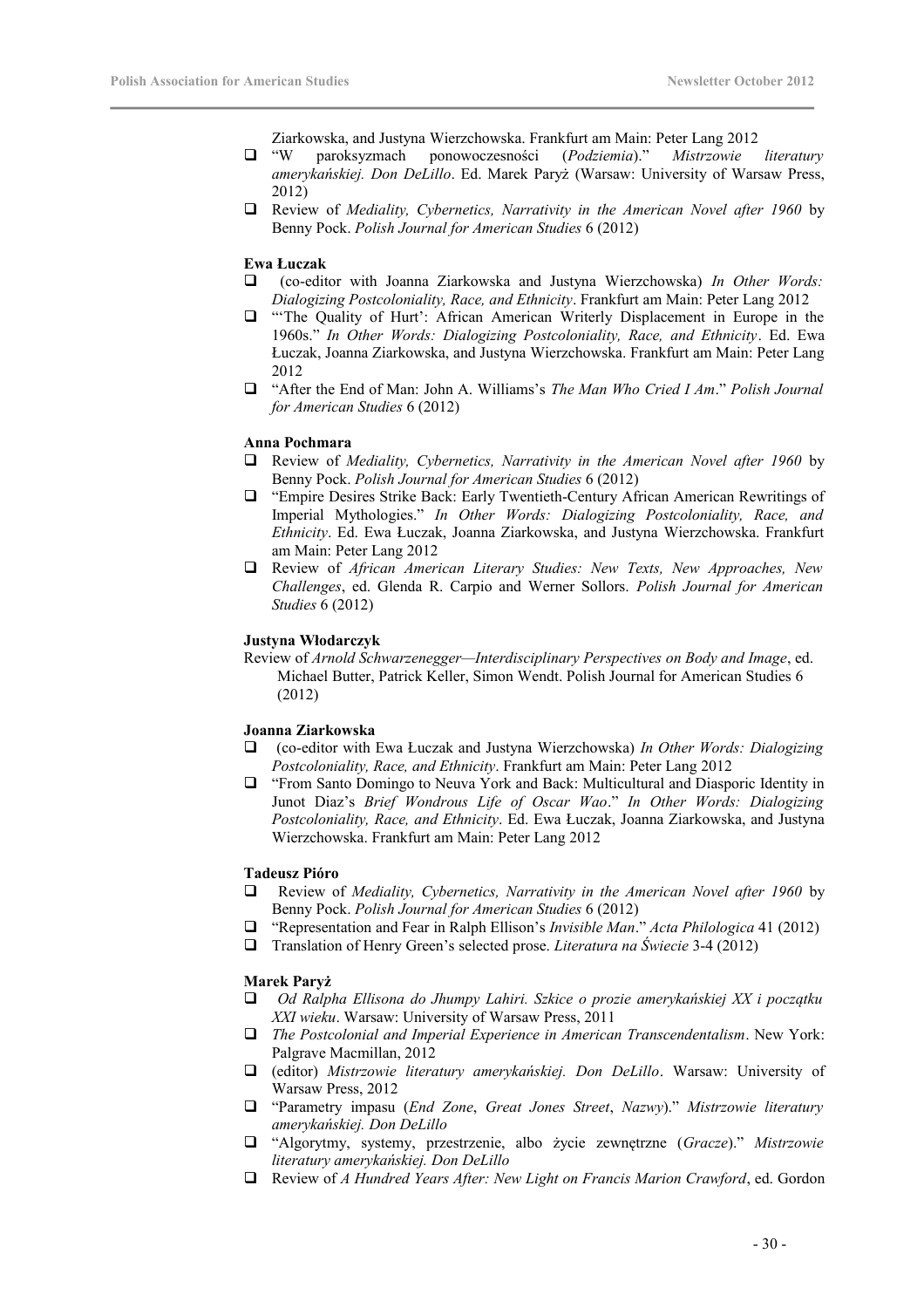M. Poole. *Polish Journal for American Studies* 6 (2012)

- Review of *Ground Zero Fiction* by Birgit Dawes and *Towering Figures: Reading the 9/11 Archive* by Sven Cvek. *Polish Journal for American Studies* 6 (2012)
- "Traumy może i były, ale nigdy się nie skarżyłem. Wywiad z Peterem Skrzyneckim." *Tekstualia* 2 (2012)
- Reviews of the Polish editions of Suttree by Cormac McCarthy, Inherent Vice by Thomas Pynchon, Tony and Susan by Austin Wright, Freedom by Jonathan Franzen, Let It Come Down by Paul Bowles, Imperial Bedrooms by Brett Easton Ellis, The Victim by Saul Bellow, A Month of Sundays by John Updike, What's for Dinner by James Schuyler. *Nowe Książki* 11 (2011) – 9 (2012)

### **Agnieszka Kotwasińska**

- "Life on the Periphery: Changing Images of Suburbia in *Pump Up the Volume*, *River's Edge* and *Thumbsucker*." *Identities, Images and Formulas in British and American Popular Culture*. Ed. Piotr Skurowski. Warsaw: Institute of English Studies, 2011
- Review of "E pluribus unum" or "E pluribus plura?" Unity and Diversity in American Culture, ed. Hans Jürgen Grabbe, David Mauk, Ole Moen. *Polish Journal for American Studies* 6 (2012)

### **Krystian Grądz**

 "Elegy: Directionality and Gender/Sexuality Marking within the Genre." *The Americanist* XXVI (2011)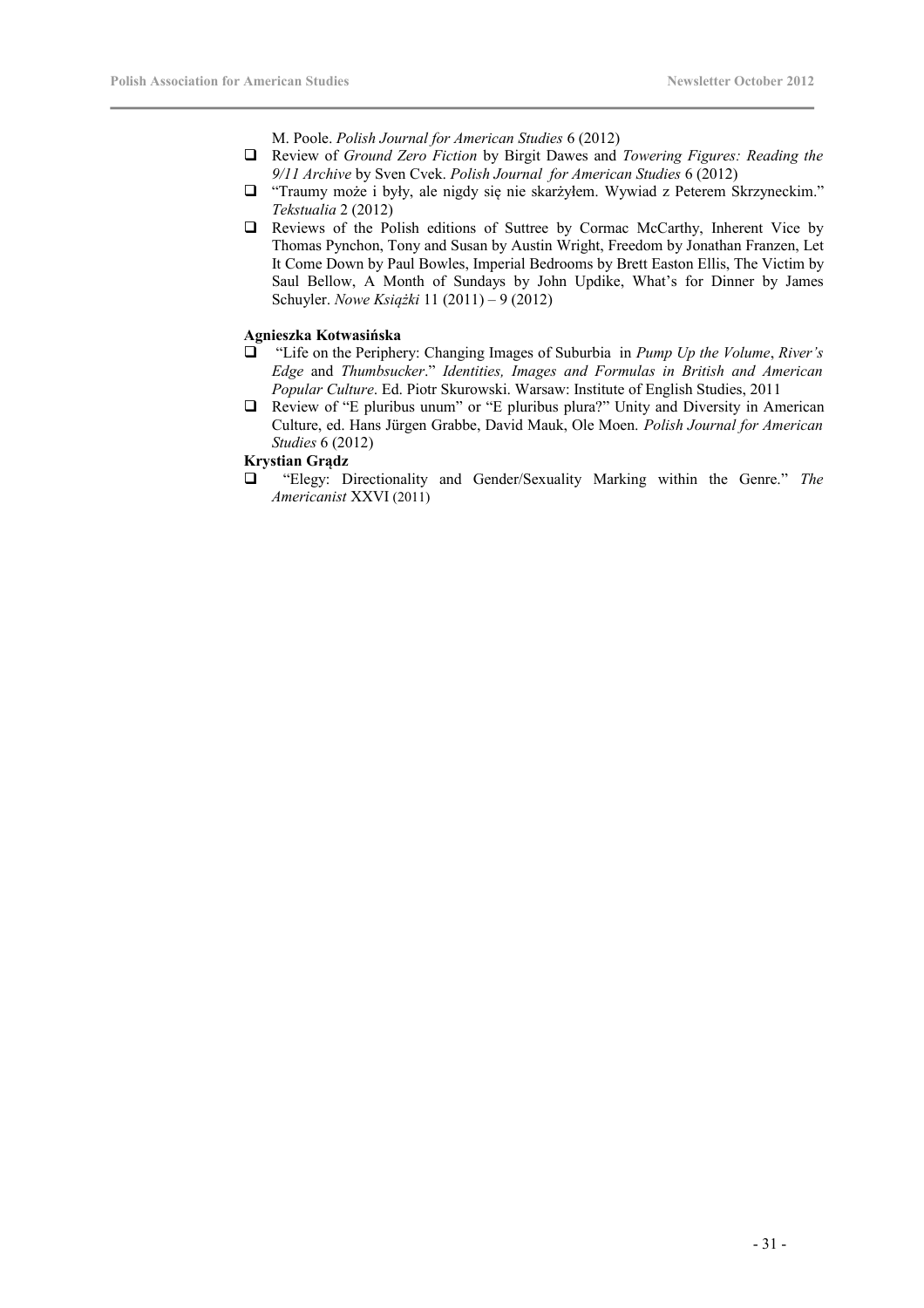# **English Philology Department, University of Warmia and Mazury**

| Mailing      | <b>English Philology Department, University of Warmia and Mazury in Olsztyn</b>      |
|--------------|--------------------------------------------------------------------------------------|
|              | address of the ul. Kurta Obitza 1, 10-725 Olsztyn; http://www.uwm.edu.pl/anglistyka/ |
| department.  | tel. $+48895246327$                                                                  |
| center, etc. | $\text{fax} + 48895352012$                                                           |
|              |                                                                                      |

### Events/Activit **Anna Krawczyk-Łaskarzewska**

 16-20 Apr. 2012. Olsztyn. UWM: *VI Dni Humana*. Odczyt: "Prawda jest gdzieś wewnątrz – postacie detektywów w serialach *Twin Peaks*, *Z archiwum X* i *Dotykanie zła*."

### Conferences **Mateusz Bogdanowicz**

ies

- 22-24 June 2012. Białystok. Professor Andrzej Bartnicki Forum for the Advanced Studies of the United States: *Anti-Americanism: Its Origins, Champions and Manifestations in a Historical Perspective*. Paper: "The Declaration of Independence as the root of the American spirit and anti-American aversion."
- 12-14 Sept. 2012, Opole. *Poisoned Cornucopia: Excess, Intemperance and Overabundance across Literatures and Cultures.* Paper: "Education in the Times of Glut: the Birth and Development of Excess, Intemperance and Overabundance in Polish Education, 1989-  $2012$ "

### **Anna Krawczyk-Łaskarzewska**

- 19-21 Oct. 2011. Gdańsk. PAAS Conference. *American Experience the Experience of America*. Paper: "Only in America – American Unexceptionalism in 2011 or, the Limits of Civic Patience."
- 17-19 Nov. 2011. Łódź. *All That Gothic*. Paper: "Gothic, or the Ambiguities: Illustrating Poe".
- 8-9 March 2012. Toruń. *Kryminał gatunek poważ(a)ny?* Paper: "*Touching Evil*: dwa seriale, dwie widownie."
- 7-9 Sept. 2012. Białystok. *Visuality and Vision in American Literature*. Paper: "Eying the Evil Eye: Edgar Allan Poe's *The Tell-tale Heart* and Its Visual Interpretations."

### Publications **Mateusz Bogdanowicz**

- Review: Marcina Gabrysia, *Stosunki kanadyjsko-amerykańskie w polityce premiera Pierre'a Elliota Trudeau 1968-1984*. Kraków: Wydawnictwo UJ, 2010, *Transcanadiana: Polish Journal of Canadian Studies*, no. 4/2011.
- "Conscription Issue in Canada during World War II: a True Concern or a Mere Political Game?" *Transcanadiana: Polish Journal of Canadian Studies*, no. 4/2011.
- "Problem zagrożenia agresją Niemiec i Japonii w polityce USA, wrzesień 1939 listopad 1942." *American Era – Era Ameryki; Księga okolicznościowa ku pamięci Profesora Krzysztofa Michałka*. Ed. Halina Parafianowicz. Warszawa: Wydawnictwo Uniwersytetu Warszawskiego, 2011.
- *The Political Significance of Canada and the Evolution of Her Role within the Politics of the United States during World War II, 1939–1945.* Olsztyn: Centrum Badań Europy Wschodniej UWM, 2011.

### **Anna Krawczyk-Łaskarzewska**

- "Poe Goes Pop, or Adapting *The Fall of the House of Usher* in the 21st Century." *Crossroads in Literature and Culture*, ed. Jacek Fabiszak, Ewa Urbaniak-Rybicka and Bartosz Wolski, Berlin: Springer-Verlag, 2012.
- Review of Beata Zawadka, *Dixie jest kobietą. Proza Petera Taylora wobec kwestii współczesnej południowej kobiecości*, *Polish Journal for American Studies*, vol. 6 (2012).

### New Courses **Mateusz Bogdanowicz**

*The Outline of History of Canada*

# **Anna Krawczyk-Łaskarzewska**

 *Cities in Short Stories* – BA SeminarMateusz Bogdanowicz, PhD, joined the faculty's Institute of History and Culture of the English Speaking Countries in September 2011.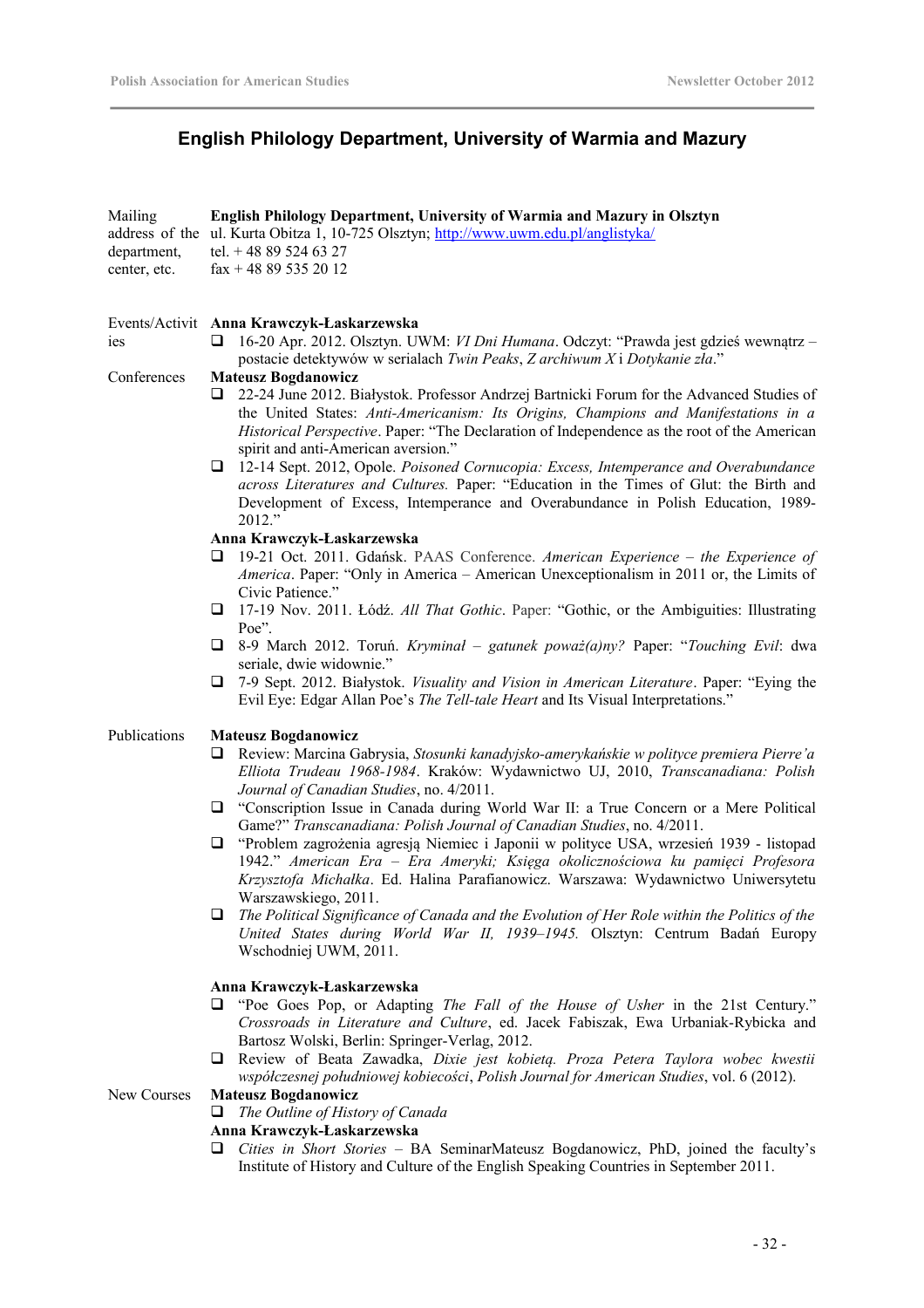# **Institute of English Philology, University of Wrocław**

| Mailing address<br>of the department,<br>center, etc. | <b>Institute of English Studies</b><br><b>University of Wrocław</b><br>ul. Kuźnicza 22<br>50-138 Wrocław                                                                                                                                                                                                                                                                                                    |
|-------------------------------------------------------|-------------------------------------------------------------------------------------------------------------------------------------------------------------------------------------------------------------------------------------------------------------------------------------------------------------------------------------------------------------------------------------------------------------|
| Events/Activities                                     | ❏<br>50-138 Wrocław Elżbieta Klimek-Dominiak was awarded a habilitation scholarship                                                                                                                                                                                                                                                                                                                         |
|                                                       | 1.10.2011-30.09.2012.<br>⊔<br>Maciej Masłowski spent the academic year 2011/2012 on a Junior Fulbright Grant at<br>Fordham University, New York.                                                                                                                                                                                                                                                            |
|                                                       | Marek Oziewicz was visiting professor at Pennsylvania State University (fall 2011) and<br>$\Box$<br>visiting researcher at Idaho State University (fall 2011 and spring 2012)                                                                                                                                                                                                                               |
|                                                       | Dominika Ferens and Aneta Dybska co-taught an intensive 20-hour course on<br>⊔<br>"Whiteness, Nationality, and Masculinity in American Culture" at Tomsk State<br>Pedagogical University in Russia, September 10-21, 2012. Marek Oziewicz gave a<br>colloquium talk on "Speculative Fiction and Justice" at the Department of English and<br>Philosophy, Idaho State University. Pocatello, ID: 4 Nov 2011. |
|                                                       | Marek Oziewicz gave a talk on "Representations of Eastern Europe in Philip Pullman's<br>u<br>His Dark Materials" at Department of English, Kansas State University, Manhattan, KS:<br>March 14, 2012.                                                                                                                                                                                                       |
|                                                       | Marek Oziewicz gave 2 talks on "Fantasy and the Christian Worldview" at Department<br>⊔<br>of English, Oral Roberts University, Tulsa, OK: March 16, 2012.                                                                                                                                                                                                                                                  |
|                                                       | Marek Oziewicz gave an online talk on "Monster Parents, Normal Kids? Neil Gaiman's<br>⊔<br>The Day I Swapped My Dad for Two Goldfish, Coraline, The Wolves in the Walls and<br>The Graveyard Book" at Department of English, The University of Southern Mississippi,<br>Hattiesburg, MS: March 27, 2012.                                                                                                    |
| Guest lecturers                                       | <b>Dominika Ferens</b> gave a guest lecture titled "How natives think': The legacy of<br>❏<br>ethnography in criticism and minority literature" at the American Studies Center,<br>University of Warsaw, Feb. 17, 2011.                                                                                                                                                                                     |
|                                                       | Marek Oziewicz gave two guest lectures at the Pennsylvania State University, State<br>u<br>College, PA, (Nov. 2-9) and one guest lecture at City University of New York, New<br>York, NY, (Nov. 10).                                                                                                                                                                                                        |
| Conferences                                           | Elżbieta Klimek-Dominiak                                                                                                                                                                                                                                                                                                                                                                                    |
|                                                       | $\Box$<br>"Representing the Trauma of Sexual Abuse in the American and Polish Incest Life<br>Narratives." The Future of Testimony Conference. University of Salford, Manchester,<br>10-11.08.2011,                                                                                                                                                                                                          |
|                                                       | "Self-narration in Sapphire's Novel <i>Push</i> : Journal Writing and Recovery from the<br>⊔<br>Trauma of Incest." Narrative Matters: Life and Narrative Conference. The American<br>University of Paris, Paris., 29.05-1.06.2012.                                                                                                                                                                          |
|                                                       | "Impact of 'Mis Lit': Cultural Work of American Incest Narratives." Popular<br>$\Box$<br>Literature and Culture in the Context of 'Old' and 'New' Media Conference. University<br>of Wroclaw, 14-15.11.2011.                                                                                                                                                                                                |
|                                                       | "Between the Extreme and the Everyday': Incest and Traumatic Realism in Toni<br>❏<br>Morrison's The Bluest Eye" Grievings 2012. Annual Conference of the Institute of<br>English Cultures and Literatures. University of Silesia in Katowice. Ustroń, 20-<br>23.09.2012.                                                                                                                                    |
|                                                       | Justyna Kociatkiewicz, "Reality as Fiction/Fiction as Reality: Larry Beinhart's<br>⊔<br>Recording of the American Experience in Wag the Dog," PAAS Conference, Gdańsk,<br>October 2011.                                                                                                                                                                                                                     |

## **Katarzyna Nowak**,

 "Grieving the loss of Native American California: The Squatter and the Don and Ramona." *Grievings*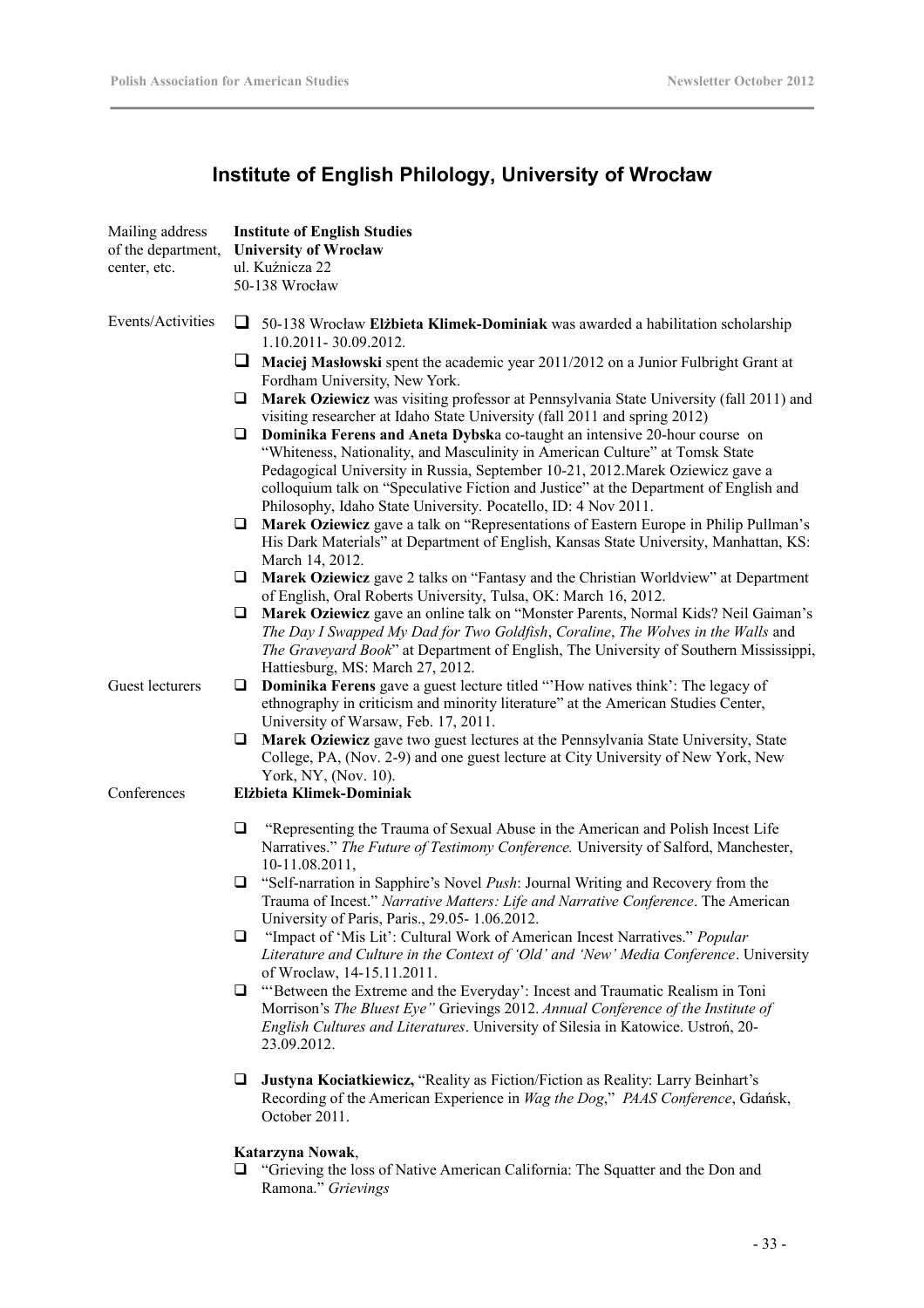Ustroń, Poland, 20-23 September 2012.

- "The Squatter and the Don and Ramona Failed Attempts at Raising Consciousness." *The Failed Text.* Granada, Spain, 18-21 April 2012.
- "La Fanciulla del West Inspecting the Myth of California's Origins." *Words and Music* Maribor, Slovenia, 2-3 Dec 2011.

### **Marek Oziewicz**

- "'Healing Fiction': Marcin Ciszewski's Major Trilogy as a Compensational Journey from History to HISTORY" at *International Conference on the Fantastic and the Miraculous*, FANCUD 5: *In the Mirror of the Past: Journeys from History to HISTORY.* University of Zielona Góra, Poland, May 5-7, 2011.
- "The Courage Not to Hurt: Forging Metaphors of Peace in Nancy Farmer's The Saxon Saga." *38th Annual Children's Literature Association Conference*, Hollins University, Roanoke, VA, June 23-25, 2011.
- "Christian, Norse and Celtic: Metaphysical Belief Structures in Nancy Farmer's The Saxon Saga" at Mythcon 42, *Monsters, Marvels, and Minstrels: The Rise of Modern Medievalism*, University of New Mexico, Albuquerque, NM, July 15-18, 2011.
- sat on a panel with Michael Drout and Verlyn Flieger on "Continued Relevance of Scholarship by the Inklings" at Mythcon 42, *Monsters, Marvels, and Minstrels: The Rise of Modern Medievalism*, University of New Mexico, Albuquerque, NM, July 15-18, 2011.
- "Monster Parents, Normal Kids? Neil Gaiman's *The Day I Swapped My Dad for Two Goldfish*, *Coraline*, *The Wolves in the Walls* and *The Graveyard Book*" at *the International Association of the Fantastic in the Arts (IAFA)*, Orlando, FL, March 21-25, 2012.
- presented the paper co-authored with Dan Hade on "Contemporary Fairy Tales and the Decline of Violence: Redefining Tradition, Retaining Relevance" at *39th Annual Children's Literature Association Conference*, Simmons College, Boston, MA, June 14- 17, 2012.

### **Justyna Kociatkiewic**z

 "Coping with the anti-Semitic universe: the construction of alternate realities in Saul Bellow's *The Victim* and Philip Roth's *The Plot Against America.*" *Alternate Life-Worlds in Literary Ficiton.* Ewa Kębłowska-Ławniczak et al., eds. Wrocław: Wydawnictwo Wyższej Szkoły Filologicznej we Wrocławiu, 2011. 111-120.

### Publications **Elżbieta Klimek-Dominiak**

- "Disintegration of a Jewish Polish Identity and Re-Invention of a Postmodern Hybridized Self in Eva Hoffman's *Lost in Translation: Life in a New Language." Belgrade English Language and Literature Studies* 3 (2011).
- "'Dziedzictwo samotności i żalu' długotrwałe konsekwencje przemocy fizycznej i kazirodztwa w powieści Jane Smiley *Tysiąc akrów*"*. Interpersonalna trauma. Mechanizmy i konsekwencje*. A. Widera-Wysoczańska, and A. Kuczyńska, eds. Warszawa: Difin, 2011, 335-346.

### **Mariusz Marszalski**

- "Amerykańska ekopoezja nowa odmiana tradycyjnej poezji natury." *Przestrzenie teorii*. Ed. Anna Krajewska. Poznań: Wydawnictwo Naukowe UAM, 2011, 51-68.
- "*Kroniki motelowe & Jastrzębi księżyc* Sama Sheparda. Z notatnika amerykańskiego (po)dróżnika." *Wielkie tematy literatury amerykańskiej. V Podróże, wędrówki, włóczęgi.* Ed. Teresa Pyzik, Agnieszka Woźniakowska. Katowice: Wydawnictwo Uniwersytetu Śląskiego, 2011. 92-101.

### **Katarzyna Nowak**

- "The Girl of the Golden West: European and American Fictions of California after the U.S. Conquest." *Polish Journal for American Studies* 6 (2012), ed. Marek Paryż.
- "The Myth of Eternal Return: Melancholic Formation of Identity and Production of Cultural Icons." *A Culture of Recycling /Recycling Culture?* W. Kalaga, M. Kubisz, J. Mydla, eds. Frankfurt am Main: Peter Lang, 2011. Pp. 21-26.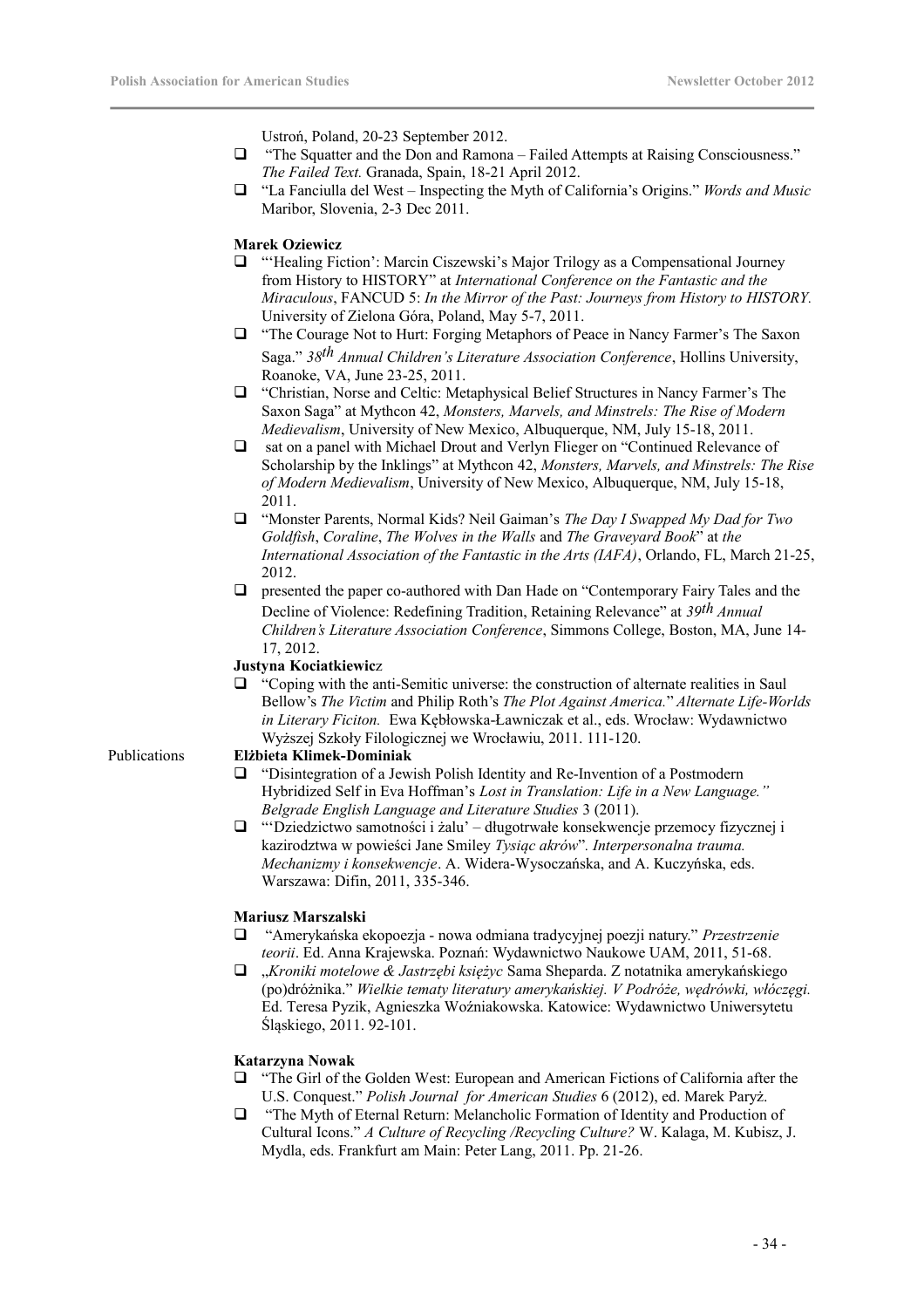### **Marek Oziewicz**

- "Restorative Justice Scripts in Ursula K. Le Guin's Voices." *Children's Literature in Education* 42.1 (2011): 33-43.
- "Profusion Sublime and Fantastic in *Mythago Wood*." *The Mythic Fantasy of Robert Holdstock*. Donald E. Morse and Kálmán Matolcsy. Eds. Jefferson, NC: McFarland 2011: 81-95.
- $\Box$  "Między wiarą a fikcją: religijne i światopoglądowe kontrowersje wokół fantasy." Tomasz Ratajczak and Bogdan Trocha. Eds. *Fantastyczność i cudowność: mityczne scenariusze*. Vol. 1. Zielona Góra: Wydawnictwo Uniwersytetu Zielonogórskiego, 2011. 105-114.
- "Dwarf Resistance in Communist Poland: Fantastic-Ridiculous Dwarf Esthetic as Political Subversion in the Orange Alternative Movement and the Movie *Kingsize*." *Journal of the Fantastic in the Arts* 22.3 (2011): 363-376.
- "Christian, Norse and Celtic: Metaphysical Belief Structures in Nancy Farmer's The Saxon Saga." *Mythlore* 30.1/2 (Fall/Winter 2011): 107-21.
- Review of Ursula Le Guin. *Cheek by Jowl: Talks and Essays on How and Why Fantasy Matters.* In: *International Research in Children's Literature* 4.2 (2011): 252-54.
- "Coping with the Trauma of National Betrayal: Alternate Histories of Poland in Konrad T. Lewandowski's 'Noteka 2015' and Marcin Ciszewski's *Major* trilogy." *Exploring the Benefits of the Alternate History Genre / W poszukiwaniu pożyteczności gatunku historii alternatywnych.* Zdzisław Wąsik, Marek Oziewicz, Justyna Deszcz-Tryhubczak, Eds. *Philologica Wratislaviensia: Acta et Studia* 5. Philological School of Higher Education in Wrocław Publishing / Wydawnictwo Wyższej Szkoły Filologicznej we Wrocławiu: Wrocław, 2011: 113-26. ISBN 978-83-60097-10-6.
- "The First Polish Story Combo: Andrzej Maleszka's The Magic Tree Series." *Studia Filmoznawcze* 33 (2012): 29-43. Elżbieta Klimek-Dominiak, Trauma, Testimony and Agency: Representing Violence in the Contemporary American Novels, Autobiographies, and Films
- **Marek Oziewicz and Justyna Deszcz-Tryhubczak,** "Introduction." *Exploring the Benefits of the Alternate History Genre / W poszukiwaniu pożyteczności gatunku historii alternatywnych.* Zdzisław Wąsik, Marek Oziewicz, Justyna Deszcz-Tryhubczak, Eds. *Philologica Wratislaviensia: Acta et Studia* 5. Philological School of Higher Education in Wrocław Publishing / Wydawnictwo Wyższej Szkoły Filologicznej we Wrocławiu: Wrocław, 2011: 7-11. ISBN 978-83-60097-10-6.

### New courses **Dominika Ferens**

 Whiteness, Nationality, and Masculinity in American Culture Mixed Race in American Literature: Between Politics and Aesthetics On popular demand, **Justyna Kociatkiewicz** is repeating her course on film adaptations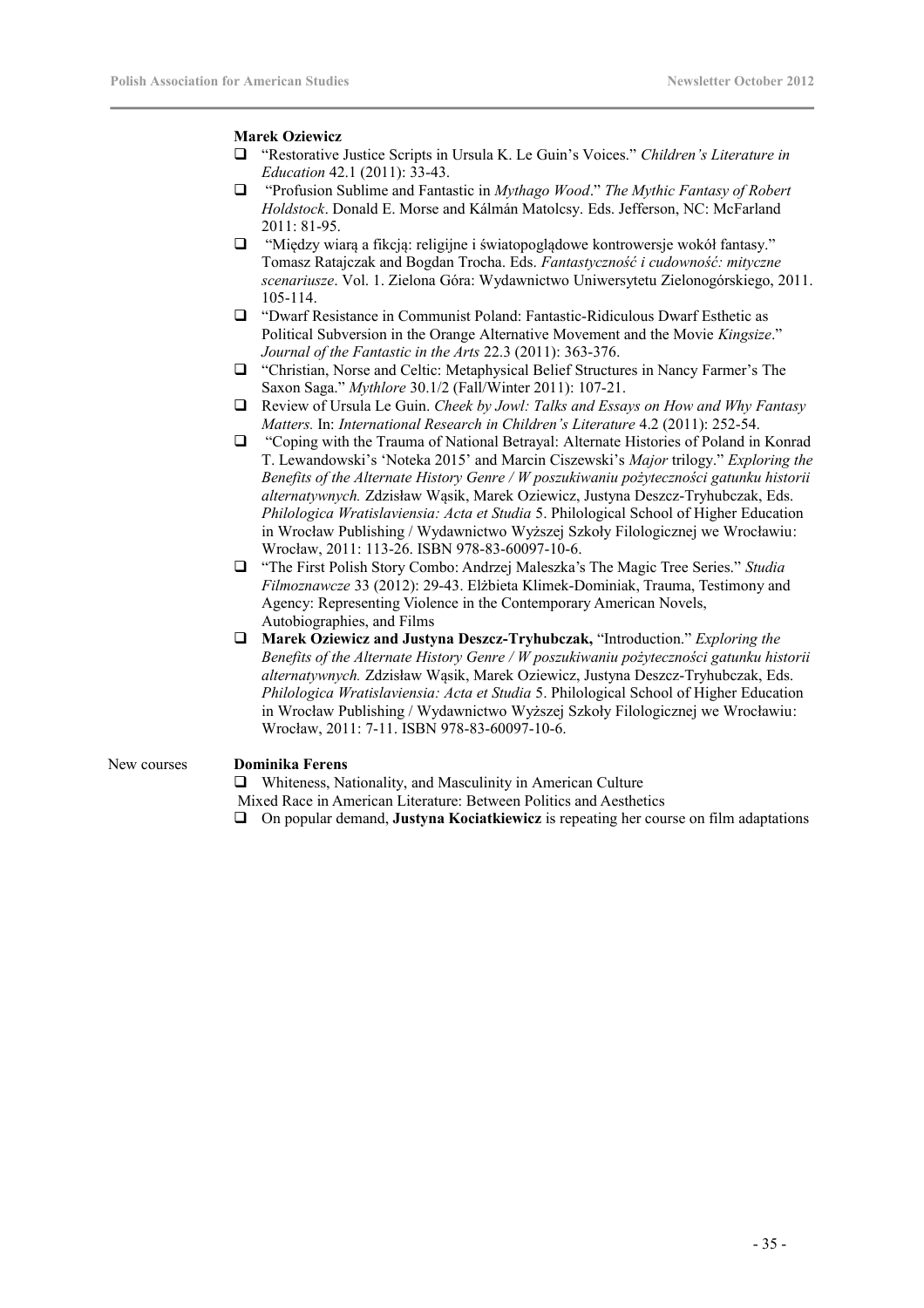# **English Philology Department, Szczecin University**

| Mailing address<br>of the department,<br>center, etc. | <b>English Philology Department</b><br><b>Szczecin University</b><br>AL. Piastów 40B<br>71-065 Szczecin<br>http://www.us.szc.pl/kfa/                                                                                                                                                                                                                                                                                                                                                                                                                                                                                                                                                                                                                          |
|-------------------------------------------------------|---------------------------------------------------------------------------------------------------------------------------------------------------------------------------------------------------------------------------------------------------------------------------------------------------------------------------------------------------------------------------------------------------------------------------------------------------------------------------------------------------------------------------------------------------------------------------------------------------------------------------------------------------------------------------------------------------------------------------------------------------------------|
| Events/Activities                                     | <b>History and International Relations Department</b><br>Szczecin University<br>Ul. Krakowska 71-79<br>71-017 Szczecin<br>http:// www.hist.us.szn.pl/<br>In the period from October 24-26, 2012 Beata Zawadka as the head of Students' Pop<br>u<br>Culture Scholarly Club and in cooperation with Cinema "Zamek" situated in the Castle<br>of Pomeranian Dukes in Szczecin organized the Festival of "Other(ed)" Films.<br>Renata Nowaczewska (affiliated with IHiSM) was awarded the Rockefeller Archive<br>⊔<br>Center, Sleepy Hollow, NY, grant-in-aid, for the research project: "American Private"<br>Foundations and Reinforcement of Democracy in the Cold War Europe, 1945-1968.<br>Rockefeller Foundation as the case study." August/September 2012. |
| Conferences                                           |                                                                                                                                                                                                                                                                                                                                                                                                                                                                                                                                                                                                                                                                                                                                                               |
|                                                       | <b>Beata Zawadka</b><br>In the period from March 30 to April 2, 2012 Beata Zawadka participated as a<br>⊔<br>coorganizer and chair (along with Thomas Bjerre from University of Southern Denmark,<br>Odense, Denmark) of the Southern Studies Forum of the EAAS' workshop entitled "The<br>Scourges of the South" in the biennial EAAS conference held in Izmir, Turkey. The<br>conference's title was "The Health of the Nations."<br>In April (14), 2012 Beata Zawadka as the head of Students' Pop Culture Scholarly Club<br>❏<br>at Szczecin University organized a one day symposium entitled "Medial 9/11" for<br>doctoral, M.A. and B.A. students of US.                                                                                               |
|                                                       | Renata Nowaczewska<br>Presented a paper "USIA – creating a positive image of 'hated Americans' during the<br>⊔<br>early Cold War period," at the Ninth Professor Andrzej Bartnicki Forum for the<br>Advanced Studies of the United States. Białystok University, June 2012.                                                                                                                                                                                                                                                                                                                                                                                                                                                                                   |
|                                                       | Presented a paper "From 'Gospel of Wealth' to 'Gospel of Health' - the Rockefellers in<br>⊔<br>the South," at the Biennial Conference 2012 of the European Association of American<br>Studies, "The Health of the Nation." Ege University, Izmir, Turkey, 30.03-2.04.2012.                                                                                                                                                                                                                                                                                                                                                                                                                                                                                    |
|                                                       | Presented a paper "Old age in the United States and the way to the universal system of<br>❏<br>Social Security, 1862-1940," at the conference organized by the History Institute,<br>Warsaw University- The Old in a family and society from $18th$ till $20th$ centuries (a<br>comparative approach). Demographic and cultural aspects. Warsaw, February, 2012.                                                                                                                                                                                                                                                                                                                                                                                              |
|                                                       | Presented a paper "Women Empowerment- from women's funds to women's<br>⊔<br>participation in politics in 20 <sup>th</sup> /21 <sup>st</sup> century," at a conference: Women in Politics.<br>Szczecin University, October 2011.                                                                                                                                                                                                                                                                                                                                                                                                                                                                                                                               |
| Publications                                          | <b>Beata Zawadka</b><br>Dixie jest kobietą. Proza Petera Taylora wobec kwestii współczesnej południowej<br>❏                                                                                                                                                                                                                                                                                                                                                                                                                                                                                                                                                                                                                                                  |
|                                                       | kobiecości. Warszawa: Wydawnictwo Uniwersytetu Waszawskiego 2011. (monografia)<br>Reimann, Joanna, Beata Zawadka- "Mondo Trasho? The American South According<br>⊔<br>to John Waters." Queer sexualities: Staking Out New Territories in Queer Studies. Ed.                                                                                                                                                                                                                                                                                                                                                                                                                                                                                                   |
|                                                       | Anne Worthington. Middlesex: Interdisciplinary Press 2012.<br>"Niemożliwe historie.' Melodramat Douglasa Sirka jako dyskurs transgresywny." Inne<br>⊔<br>bębny: Różnica i niezgoda w literaturze i kulturze amerykańskiej. Ed. Ewa Antoszek,<br>Katarzyna Czerwiec-Dykiel and Izabella Kimak. Lublin: Wydawnictwo UMCS, 2012.                                                                                                                                                                                                                                                                                                                                                                                                                                 |

### **Renata Nowaczewska**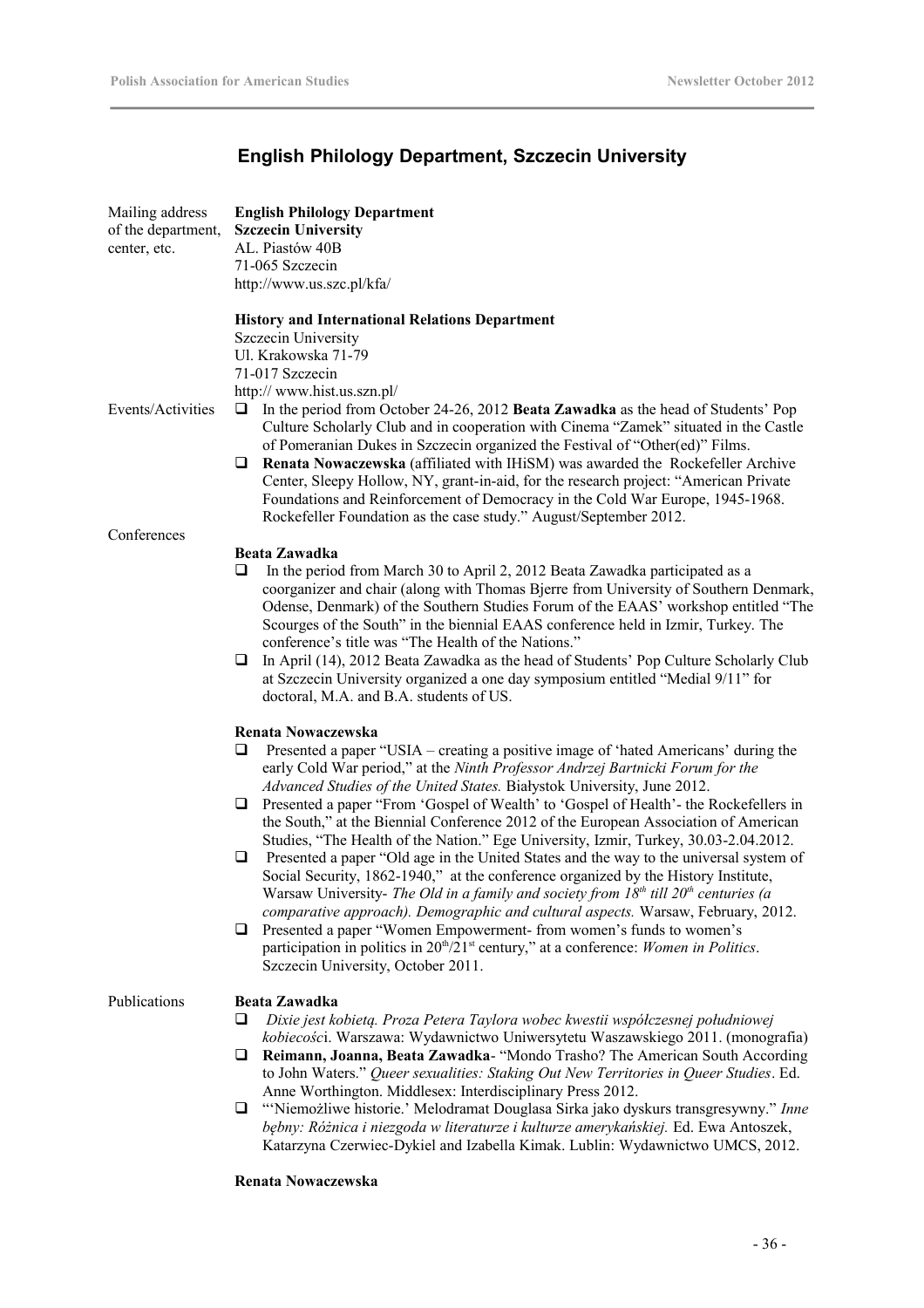- American Foreign Aid and Private Foundations in post-1989 Eastern/ Central Europe." *American Studies Journal*, No. 2, 2011, Chernivtsi National University, Ukraine (2012).
- "Creating International Intellectual Elite Identity through the System of Grants and Scholarships- the Case of American Private Foundations." In: *Cultural Diversity as a Source of Integration and Alienation- Nations, Regions, Organizations,* O. Kozłowa, A. Kołodziej-Durnaś, eds. Szczecin 2011.
- $\Box$  "Charitable Activity of American Local Communities as a Form of Civic Responsibility." In: *In Search of Identity. Local Communities against Globalization and Modernization*, A. Makowski, ed. Szczecin 2011 (published in Polish).
- New courses **D** Beata Zawadka- American TV Series /Film in Literature/ Literature in Film
	- **Renata Nowaczewska-** US Public Diplomacy/ Philanthropy and Volunteering in the U.S./ Globalization of Aid: American Foreign Assistance in the South.

### **Beata Zawadka**

- SSF in conjunction with English Department, Szczecin University, Szczecin, Poland: Southern Studies Forum Biennial Conference entitled "Performing South;" 12 – 14 September 2013, Szczecin, Poland. CFP details on PAAS/EAAS/US English Department web pages.
- IASA in conjunction with English Department, Szczecin University, Szczecin, Poland and the University of Silesia, Katowice, Poland: International American Studies Association Sixth World Congress entitled "Oceans Apart: In Search of New World(s)," Szczecin, Poland, 3–6 August 2013. CFP details on IASA web pages.

# **SWPS Warsaw School of Social Sciences and Humanities**

| Mailing address of    | <b>SWPS Warsaw School of Social Sciences and Humanities</b>                                |
|-----------------------|--------------------------------------------------------------------------------------------|
| the department,       | Instytut Filologii Angielskiej                                                             |
| center, etc.          | Szkoła Wyższa Psychologii Społecznej                                                       |
|                       | ul. Chodakowska 19/31                                                                      |
|                       | 03-815 Warszawa                                                                            |
| Conferences           | $\Box$ Lucyna Aleksandrowicz-Pędich                                                        |
|                       | 19-21.10.2011 Gdańsk PAAS "Twentieth Century Immigrant Experiences:                        |
|                       | Representations of Polish Anti-Semitism in Jewish-American Literature"                     |
| <b>Guest Lectures</b> | Prof. Jody Myers, Coordinator of Jewish Studies Interdisciplinary Program at California    |
|                       | State University, Northridge, was a visiting Fulbright Specialist for two weeks in May     |
|                       | 2012. She gave lectures in the field of American Studies.                                  |
| <b>Publications</b>   | Jacek Wiśniewski                                                                           |
|                       | "Elected Friends: Edward Thomas and Robert Frost" Dymock Poets and Friends No 11           |
|                       | $(2011), 39-54.$                                                                           |
| New Faculty           | Dr <b>Anna Warso</b> who has defended her Ph.D. in American literature in 2012 will now be |
|                       | our full time lecturer.                                                                    |
| Calls for papers      | "Jewishness in National Cultures – European, North American, Israeli. Perceptions,         |
|                       | Interactions and Memories" to take place 12-14 Nov. 2013. Enquiries at:                    |
|                       | conferenceov2013@swps.edu.pl                                                               |

Calls for papers